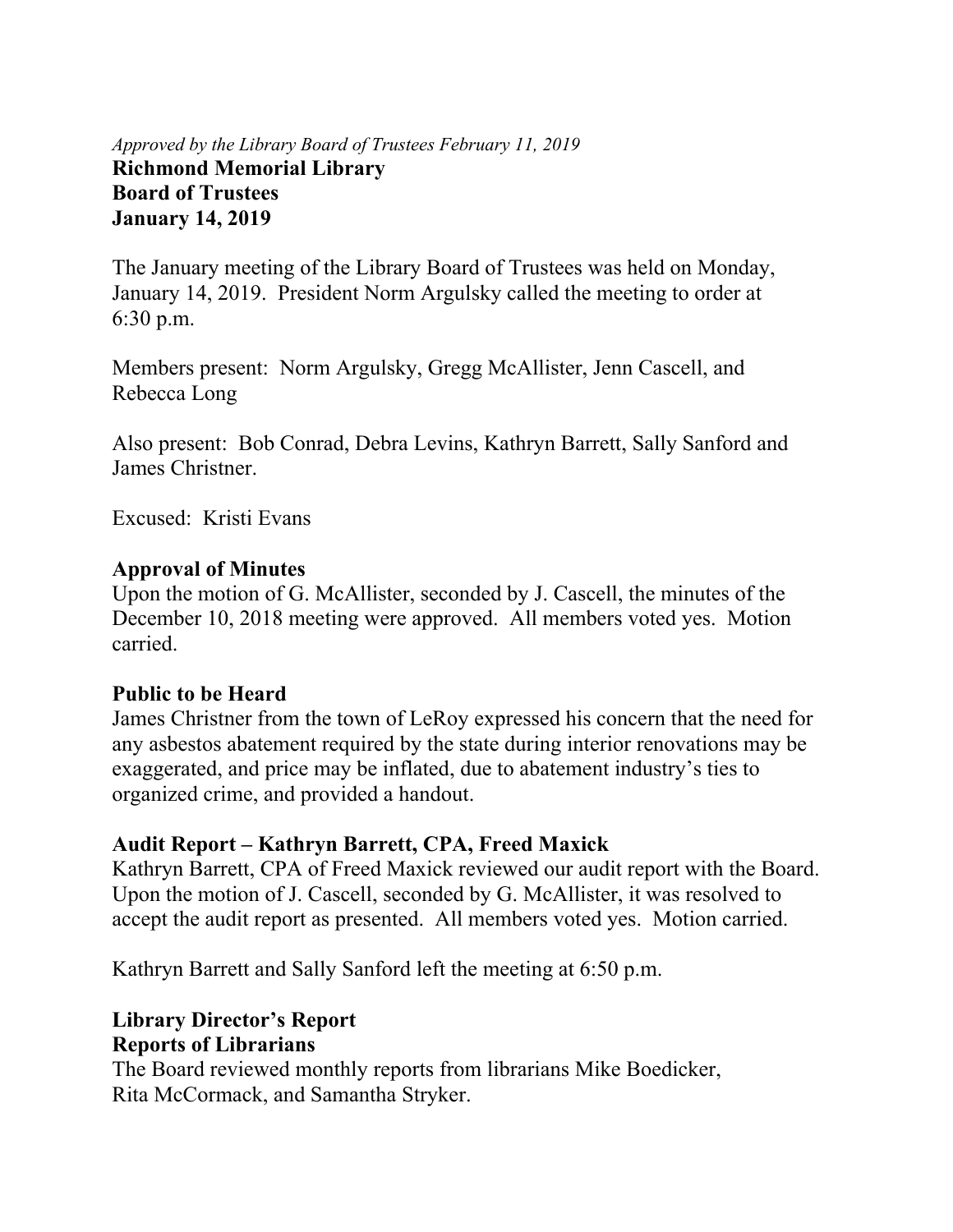#### **Combined Youth Services Report**

The Board also reviewed the Combined Youth Services Report from Librarian Jennifer Potter.

# **NYLA Conference reports (McCormack, Stryker)**

NYLA Conference reports were submitted by librarians Rita McCormack and Samantha Stryker.

#### **Library Statistics – November 2018**

| <b>Materials Circulation</b> | 13,768 |
|------------------------------|--------|
| Ebooks                       | 515    |
| Freegal Downloads            | 196    |
| Zinio                        | 221    |
| Hoopla                       | 534    |
| <b>Internet Usage</b>        | 1,646  |
| <b>Literacy Stations</b>     | 277    |
| Attendance                   | 11,362 |
| Website Usage                | 3,878  |

#### **Library Statistics – December 2018**

| <b>Materials Circulation</b> | 12,065 |
|------------------------------|--------|
| Ebooks                       | 548    |
| Freegal Downloads            | 182    |
| Zinio                        | 141    |
| Hoopla                       | 488    |
| <b>Internet Usage</b>        | 1,671  |
| <b>Literacy Stations</b>     | 266    |
| Attendance                   | 10,677 |
| Website Usage                | 3,633  |
|                              |        |

# **Committee Reports**

#### **Renovation schedule and progress**

Director Conrad provided the board with a timeline for the interior and exterior renovations and discussed the potential for wood fixtures in the old Children's Room to be saved.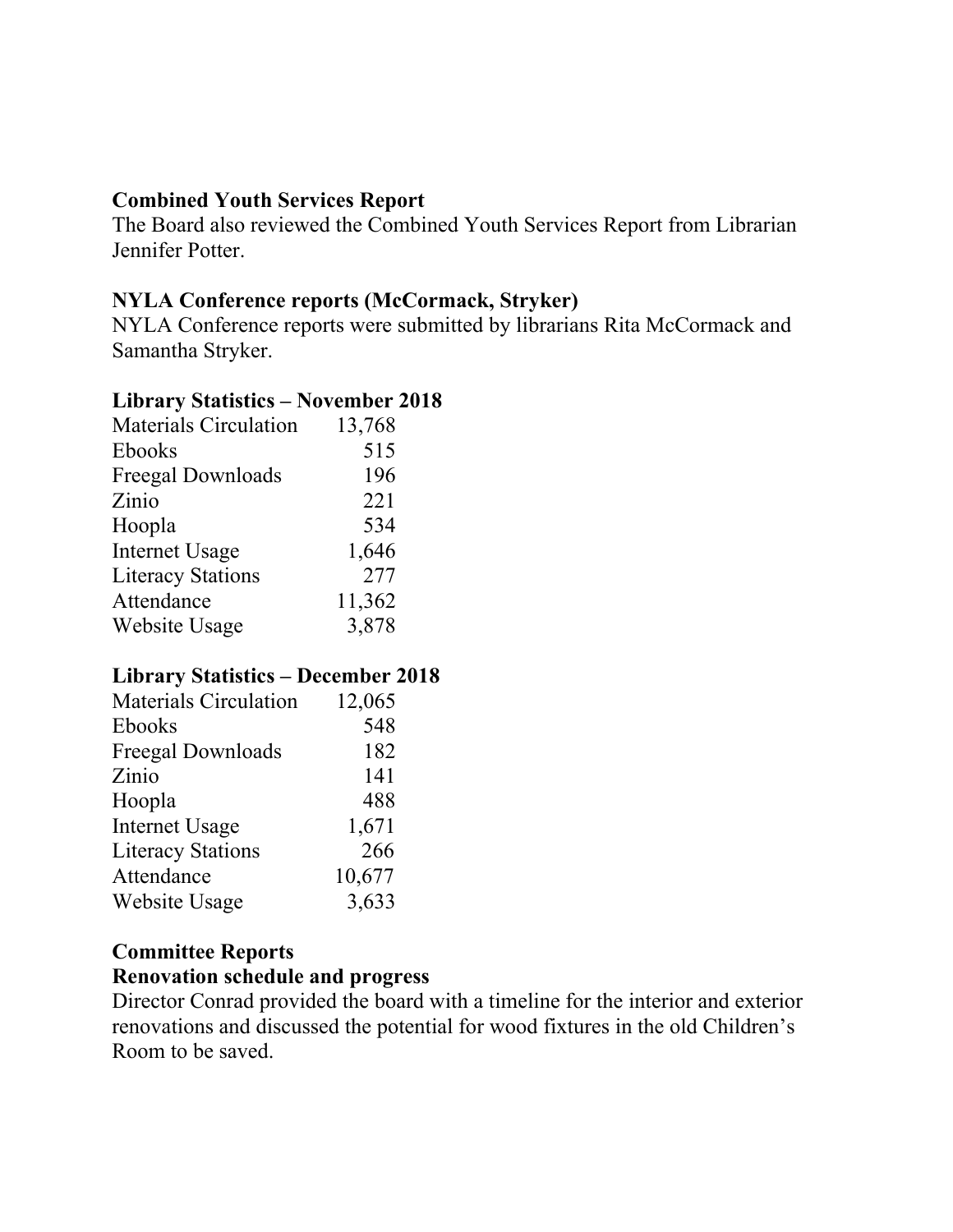#### **Financials Approval of Invoices for Payment**

Upon the motion of J. Cascell, seconded by R. Long, it was resolved to approve the manual checks on Warrant 43. The amount of \$1,043.97 was received by Proflex Administrators LLC for December Health Care costs. All members voted yes. Motion carried.

Upon the motion of J. Cascell, seconded by R. Long, it was resolved to approve the payment of \$117,539.40 on Supplemental Warrant 38. All members voted yes. Motion carried.

Upon the motion of J. Cascell, seconded by R. Long, it was resolved to approve the payment of \$8,811.22 on Supplemental Warrant 41. All members voted yes. Motion carried.

Upon the motion of J. Cascell, seconded by R. Long, it was resolved to approve the payment of \$25,086.48 on Warrant 40. All members voted yes. Motion carried.

# **Request for Budgetary Transfer**

Upon the motion of G. McAllister, seconded by R. Long, it was resolved to approve a transfer of \$50.00 from AV – Marshall Grant to Periodicals – Marshall Grant for the renewal of 3 periodicals. All members voted yes. Motion carried.

#### **Communications** – None

# **Unfinished Business**

#### **Approval of Amendments to Bylaws**

Upon the motion of G. McAllister, seconded by R. Long, the amendments to the bylaws were approved. All members voted yes. Motion carried.

**New Business** - None

**Other Business** - None

# **Adjournment**

Upon the motion of R. Long, seconded by J. Cascell, it was resolved to adjourn the meeting at 7:40 p.m. All members voted yes. Motion carried.

Respectfully submitted, Bob Conrad, Clerk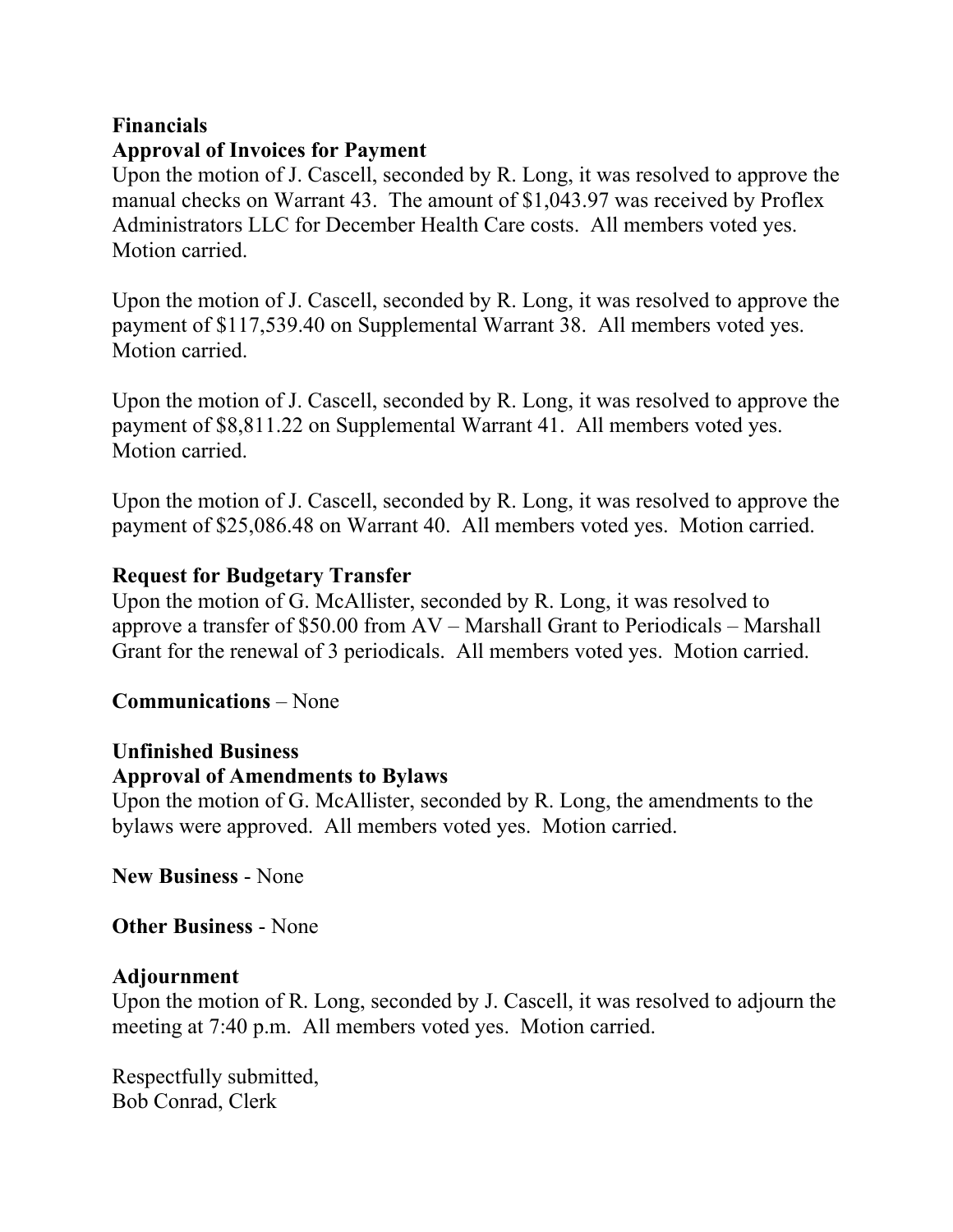#### *Approved by the Library Board of Trustees March 11, 2019* **Richmond Memorial Library Board of Trustees February 11, 2019**

The February meeting of the Library Board of Trustees was held on Monday, February 11, 2019. President Norm Argulsky called the meeting to order at 6:29 p.m.

Members present: Norm Argulsky, Jenn Cascell, Rebecca Long, and Kristi Evans

Also present: Bob Conrad, and Debra Levins

Excused: Gregg McAllister

# **Approval of Minutes**

Upon the motion of R. Long, seconded by J. Cascell, the minutes of the January 14, 2019 meeting were approved. All members voted yes. Motion carried.

#### **Public to be Heard –** None

#### **Library Director's Report Report of Librarians**

The Board reviewed monthly reports from librarians Mike Boedicker, Rita McCormack, and Samantha Stryker.

The Board also reviewed the Combined Youth Services Report from librarian Jennifer Potter.

#### **Library Statistics – January 2019**

| <b>Materials Circulation</b> | 12,620 |
|------------------------------|--------|
| Ebooks                       | 784    |
| Freegal Downloads            | 212    |
| Zinio                        | 169    |
| Hoopla                       | 506    |
| <b>Internet Usage</b>        | 1,555  |
| <b>Literacy Stations</b>     | 266    |
| Attendance                   | 10,056 |
| Website Usage                | 4,293  |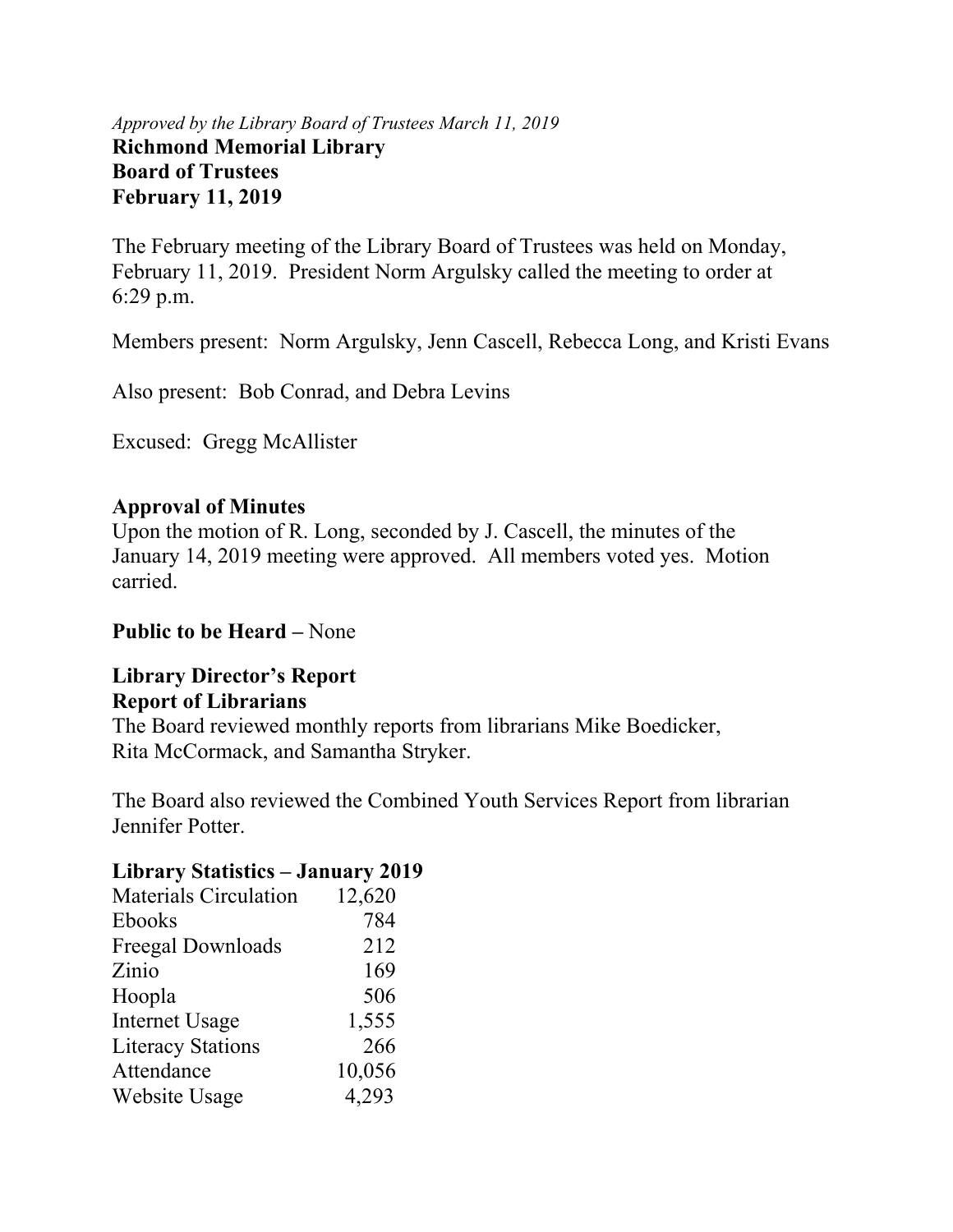#### **Review of Snow Day policy, procedures**

The Board reviewed the snow day policy & procedures.

#### **Committee Reports -** None

#### **Financials Revenue Status Report, FY 2017-18**

Upon the motion of R. Long, seconded by K. Evans, it was resolved to approve the Revenue Status Report for Fiscal Year 2017-18. All members voted yes. Motion carried.

#### **Appropriation Status Report, FY 2017-18**

Upon the motion of R. Long, seconded by K. Evans, it was resolved to approve the Appropriation Status Reports for Fiscal Year 2017-18. All members voted yes. Motion carried.

#### **Comparison Figures, FY 2016-17 vs FY 2017-18**

Comparison figures of Fiscal Year 2016-17 to Fiscal Year 2017-18 were reviewed.

#### **Summary of Revenues and Appropriations, December 2018**

Upon the motion of R. Long, seconded by K. Evans, it was resolved to approve the December 2018 Summary of Revenues and Appropriations. All members voted yes. Motion carried.

#### **Quarterly Comparisons, December 2017 vs. 2018**

Comparison figures of December 2017 to December 2018 estimated revenues and revenues to date were reviewed.

#### **December 2018 Bank Reconciliations**

Upon the motion of R. Long, seconded by K. Evans, it was resolved to approve the December 2018 Bank Reconciliations. All members voted yes. Motion carried.

#### **Approval of Invoices for Payment**

Upon the motion of R. Long, seconded by K. Evans, it was resolved to approve the manual checks on Warrant 49. The amount of \$1,141.59 was received by Proflex Administrators LLC for January Health Care costs. All members voted yes. Motion carried.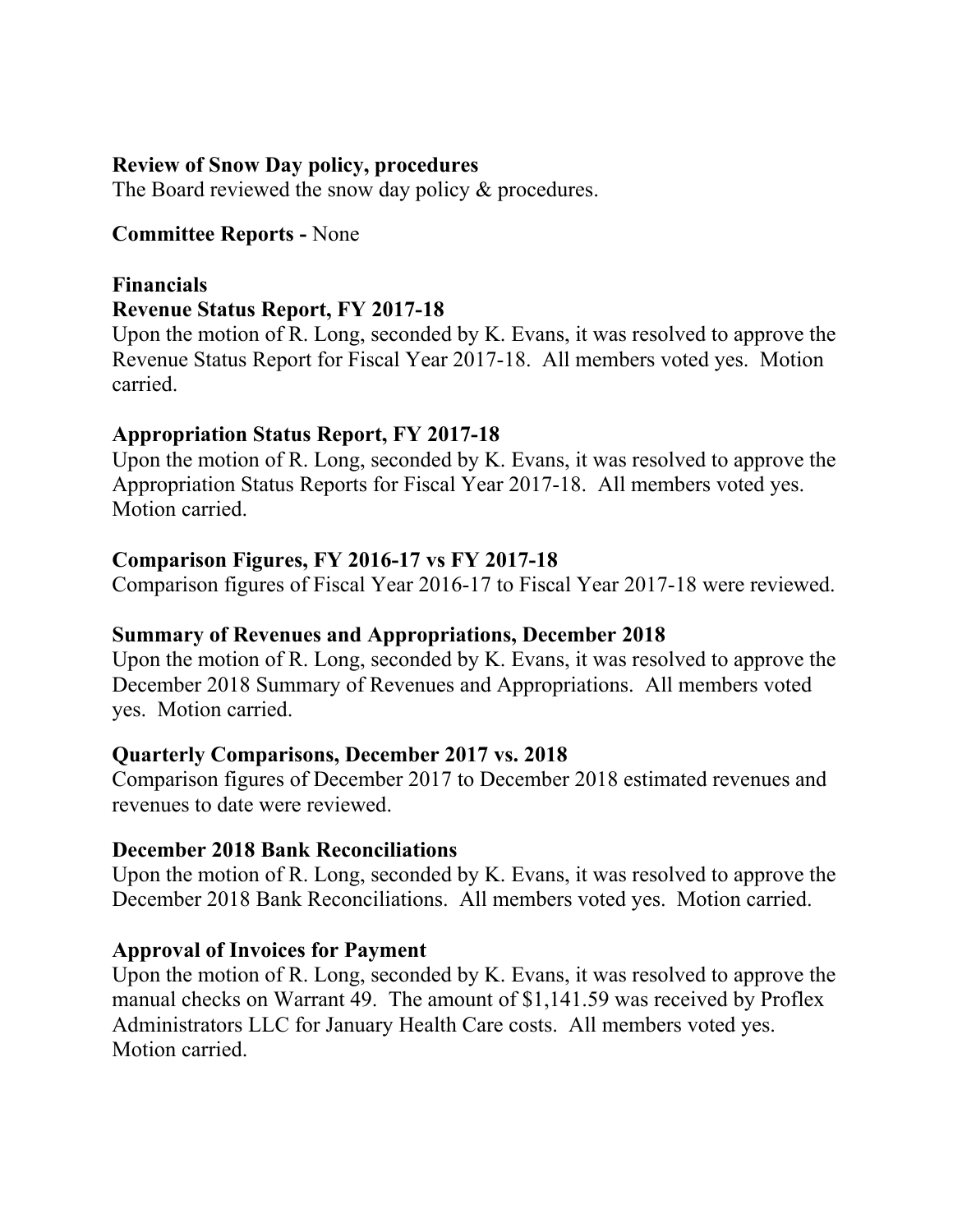Upon the motion of R. Long, seconded by K. Evans, it was resolved to approve the payment of \$10,696.71 on Supplemental Warrant 42. All members voted yes. Motion carried.

Upon the motion of R. Long, seconded by K. Evans, it was resolved to approve the payment of \$15,421.47 on Supplemental Warrant 45. All members voted yes. Motion carried.

Upon the motion of R. Long, seconded by K. Evans, it was resolved to approve the payment of \$21,668.31 on Warrant 46. All members voted yes. Motion carried.

#### **Communications**

Barker Public Library and Village Hall were recently destroyed by a fire. The Board reviewed a letter from Charles F. Begley, President of the Nioga Board of Trustees regarding a fundraising effort to help rebuild the library.

#### **Unfinished Business -** None

#### **New Business**

#### **Approval of three month ban on Aidan Edwards**

Upon the motion of K. Evans, seconded by R. Long, it was resolved to approve the three month ban on Aidan Edwards. All members voted yes. Motion carried.

# **Set the date and time of the annual election, and the number of seats to be elected**

Upon the motion of J. Cascell, seconded by K. Evans, it was resolved to approve Thursday, May 2, 2019 as the Richmond Memorial Library Annual Budget Vote/Trustee Election with the resolution to elect (2) two Trustees of Richmond Memorial Library to fill five-year terms commencing July 1, 2019 and ending June 30, 2024, as a result of the expiration of the term of office presently held by Norm Argulsky and the creation of a new term to expand the number of trustees. All members voted yes. Motion carried.

#### **Approval of 2019-20 Budget Vote/Trustee Election Resolutions**

Upon the motion of R. Long, seconded by J. Cascell, it was resolved to approve the following 5 (five) Resolutions. All members voted yes. Motion carried.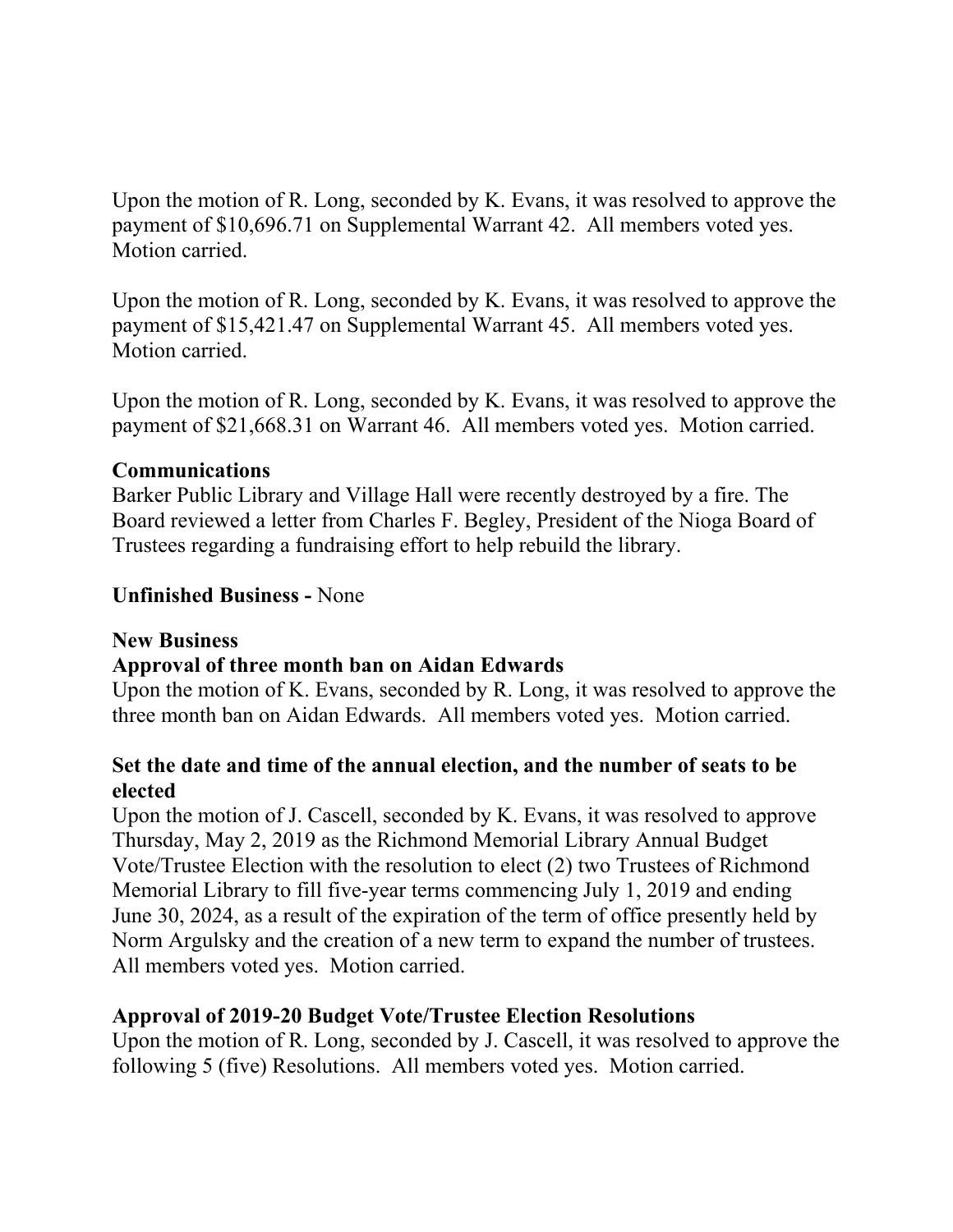#### **1) RESOLUTION APPOINTING BOARD OF REGISTRATION**

RESOLVED that, pursuant to section 2606 of Education Law, the Board of Trustees of Richmond Memorial Library, Batavia, Genesee County, New York hereby appoints a Board of Registration for the term of one (1) year, consisting of one (1) member which number the Board of Trustees deems necessary, to wit, the following person:

Ms. Debra Levins

BE IT RESOLVED, that the Board of Trustees hereby designates Richmond Memorial Library, 19 Ross Street, Batavia, New York, which is a place within the said Batavia City School District, as the place where such Board of Registration shall oversee for the purpose of preparing a register of qualified voters of the District pursuant to Section 2606 of Education Law, and the compensation for Ms. Debra Levins is hereby fixed at a stipend of \$210.00.

By the order of the Board of Trustees Richmond Memorial Library Dated: February 11, 2019

> Robert Conrad, Clerk of the Board of Trustees of Richmond Memorial Library

#### **2) RESOLUTION NOTICING TIME AND PLACE OF REGISTRATION OF VOTERS FOR SPECIAL DISTRICT MEETING OF RICHMOND MEMORIAL LIBRARY, 19 ROSS STREET, BATAVIA, NEW YORK**

BE IT RESOLVED, that the said Board of Registration is hereby directed to meet on April 9, 2019 at Richmond Memorial Library, 19 Ross Street, Batavia, New York, during the hours of 1:00 o'clock PM to 5:00 o'clock PM and from 7:00 o'clock PM to 9:00 o'clock PM, for the purpose of preparing the registers for the forthcoming special district meeting,

BE IT FURTHER RESOLVED, that this Board of Trustees shall publish a notice of registration, and the clerk is hereby directed to do so, once in each of the two (2) weeks preceding the 9th of April, to wit, on March 28th and April 4th in the *Batavia Daily News*, which notice shall be in the following form: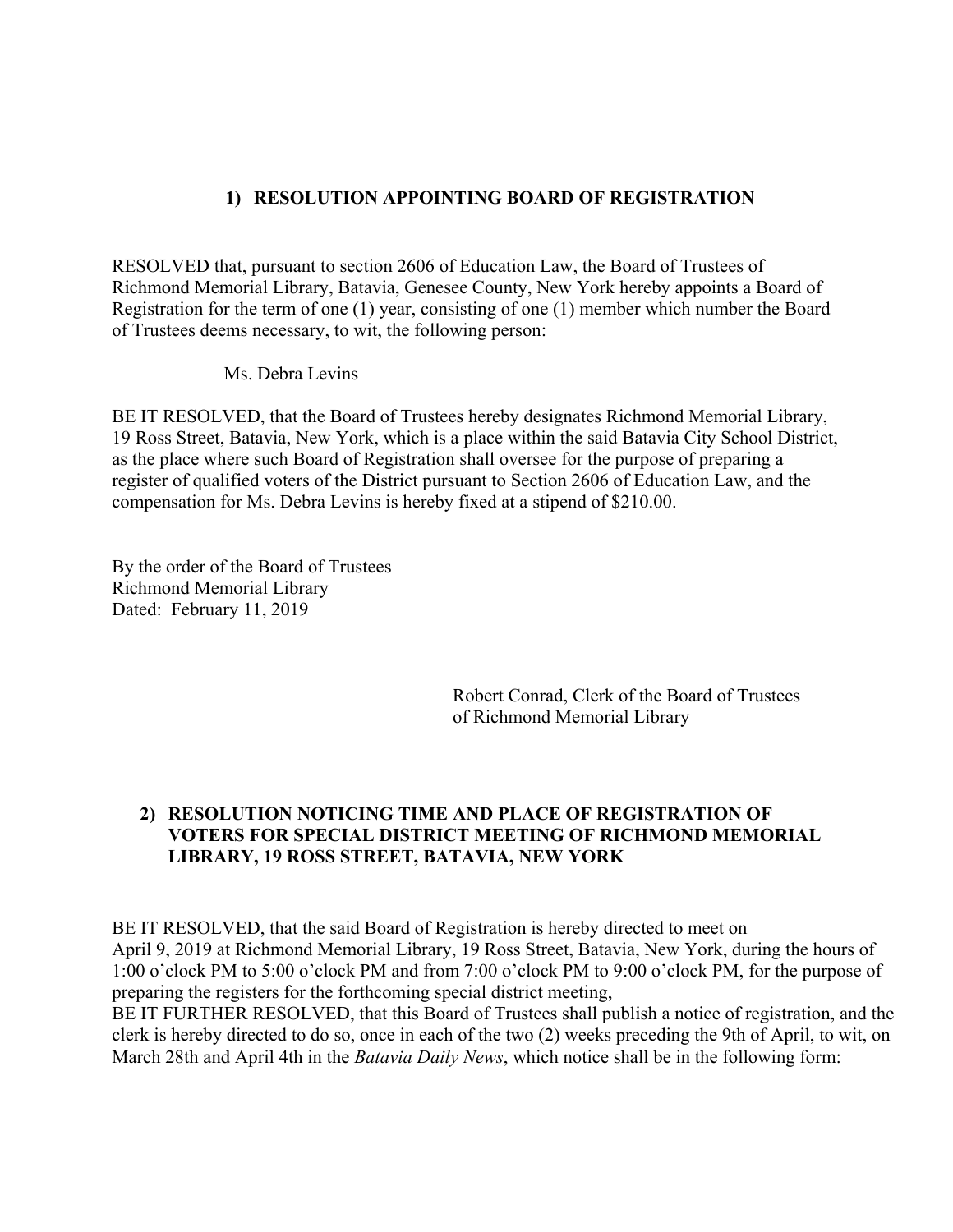#### **NOTICE OF TIME AND PLACE OF REGISTRATION OF VOTERS FOR SPECIAL DISTRICT MEETING RICHMOND MEMORIAL LIBRARY, BATAVIA, GENESEE COUNTY, NEW YORK**

NOTICE IS HEREBY GIVEN that for the purpose of preparing registers of the qualified voters of the City School District of the City of Batavia, New York, at Richmond Memorial Library, 19 Ross Street, Batavia, New York on April 9, 2019 from 1:00 o'clock PM to 5:00 o'clock PM and from 7:00 PM to 9:00 PM. "Any person otherwise qualified to vote who is not currently registered under permanent personal registration in the election district in which he or she resides, or who has moved to another residence within that district following the date of such registration, or who has not voted at a general election at least once in the last four successive calendar years, should, in order to be entitled to vote, present himself or herself personally for the registration or otherwise register at the Genesee County Board of Elections."

By order of the Board of Trustees Richmond Memorial Library Dated: February 11, 2019

> Robert Conrad, Clerk of the Board of Trustees of Richmond Memorial Library

#### **3) RESOLUTION TO NOTICE THE FILING OF REGISTERS FOR THE SPECIAL DISTRICT MEETING OF RICHMOND MEMORIAL LIBRARY, BATAVIA , GENESEE COUNTY, NEW YORK**

RESOLVED: that pursuant to Section 2606 of Education Law, the Board of Trustees of Richmond Memorial Library publish, and it hereby directs the clerk thereof so to do, a motion stating that the library election registers have been filed and noting that the Richmond Memorial Library, 19 Ross St., Batavia, New York as the place at which they are on file, and setting the hours to wit: from 9:00 o'clock AM to 5:00 o'clock PM in each week day other than Saturday from date of the notice up to May 2, 2019 when they will be open for inspection and such notice shall be published once in each of the two weeks preceding such election in the *Batavia Daily News*, as newspaper having a general circulation in said City School District of Batavia, to wit: on April 18 and April 25, 2019 which said notice shall be in the following form: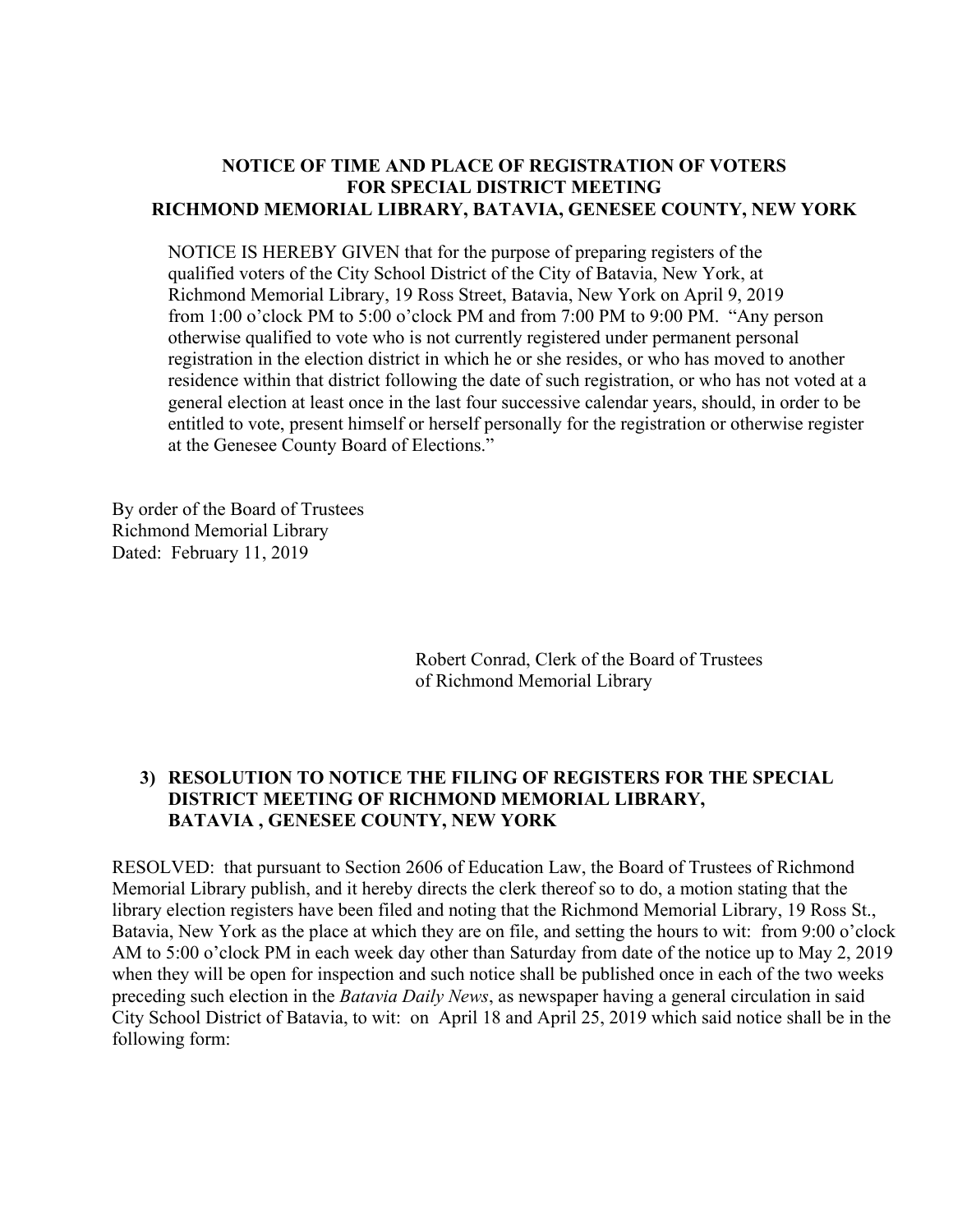#### **NOTICE OF FILING OF REGISTERS SPECIAL DISTRICT MEETING RICHMOND MEMORIAL LIBRARY, BATAVIA, GENESEE COUNTY, NEW YORK**

NOTICE IS HEREBY GIVEN that the registers prepared as provided in section 2606 of the Education Law have been completed and have been filed in the Richmond Memorial Library and notice is further given that said registers will continue to be on file at the Richmond Memorial Library, 19 Ross St., and will be open for inspection from the hours of 9:00 o'clock AM to 5:00 o'clock PM in each week day other than Saturday from the date hereof up to the date of annual meeting to wit: May 2, 2019.

By order of the Board of Trustees Richmond Memorial Library Dated: February 11, 2019

> Robert Conrad, Clerk of the Board of Trustees of Richmond Memorial Library

#### **4) RESOLUTION NOTICING SPECIAL DISTRICT MEETING OF RICHMOND MEMORIAL LIBRARY**

RESOLVED, that pursuant to section 2004 of Education Law, that the Board of Trustees of Richmond Memorial Library, cause, and hereby does direct the clerk to cause a notice to be published four times within the seven weeks, next preceding such district meeting, the first publication to be at least forty-five days before said meeting on May 2, 2019, which dates of publication shall be on March 14, March 21, March 28 and April 4 in the following form:

#### **NOTICE OF SPECIAL DISTRICT MEETING OF BATAVIA CITY SCHOOL DISTRICT BATAVIA, GENESEE COUNTY, NEW YORK ON BEHALF OF RICHMOND MEMORIAL LIBRARY**

NOTICE IS HEREBY GIVEN, that a special district meeting of the qualified voters of the Batavia City School District, Batavia, Genesee County, New York, will be held at Richmond Memorial Library, 19 Ross Street, Batavia, New York on Thursday, May 2, 2019 during the hours of 9:00 o'clock AM to 9:00 o'clock PM, prevailing time, during which hours polls will be open for the purposes of voting, by paper ballot, upon the following items: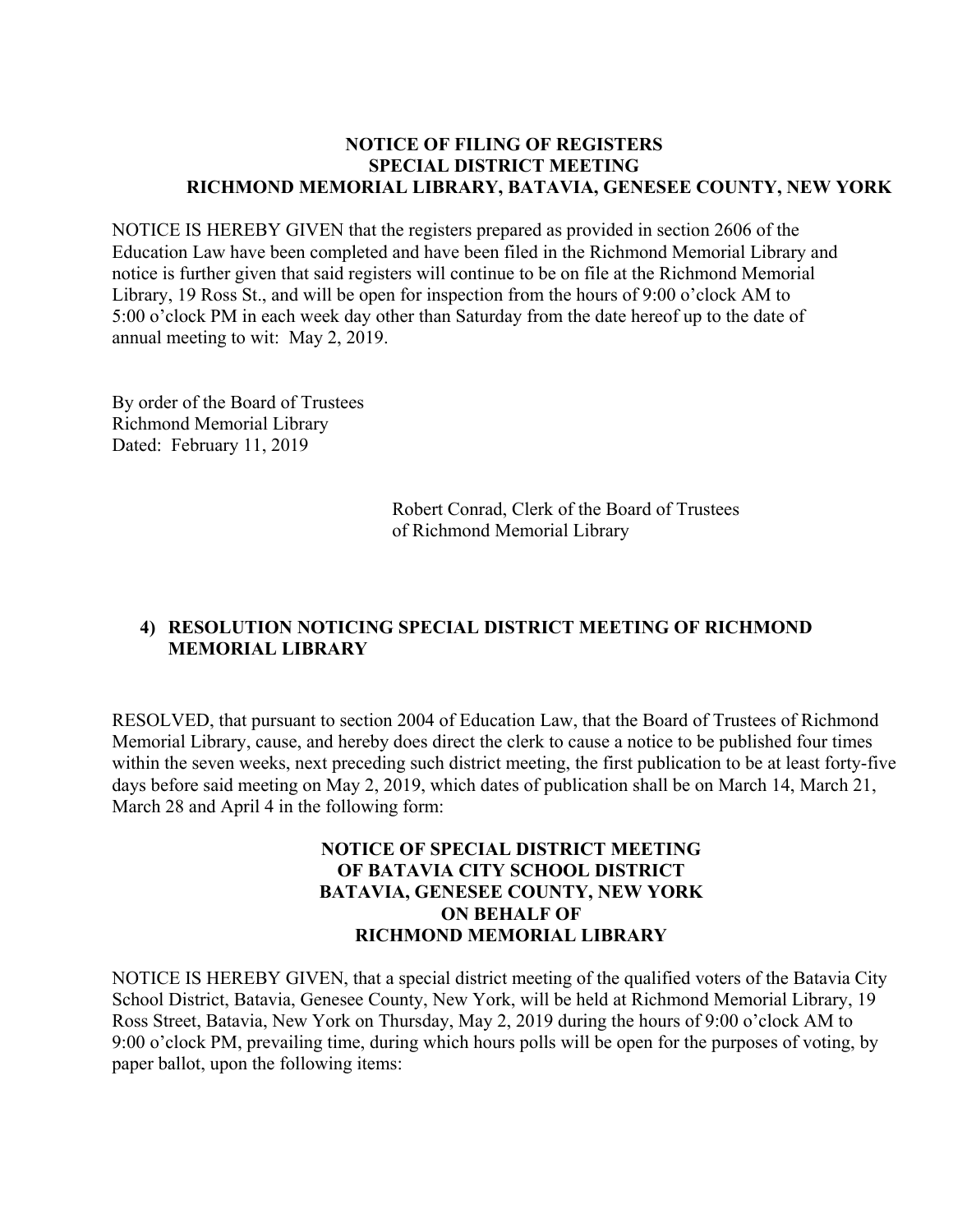- (1) To adopt the Annual Library District Budget of Richmond Memorial Library for the fiscal year 2019-2020 and to authorize the requisite portion thereof to be raised by taxation on the taxable property of said School District; and,
- (2) To elect two (2) Trustees of Richmond Memorial Library to fill five-year terms commencing July 1, 2019 and ending June 30, 2024, as a result of the expiration of the term of office presently held by Norm Argulsky and the creation of a new term to expand the number of trustees; and

FURTHER NOTICE IS HEREBY GIVEN, that for the purposes of voting at such meeting on May 2, 2019, the polls will be open between the hours of 9:00 o'clock AM and 9:00 o'clock PM, prevailing time, and voting will be held in the Richmond Memorial Library, 19 Ross Street, Batavia, New York; and,

FURTHER NOTICE IS HEREBY GIVEN, that a copy of the statement of the amount of money which will be required for the ensuing year for Richmond Memorial Library's purposes, exclusive of public monies, may be obtained by any taxpayer in Batavia City School District during the seven days immediately preceding said meeting, except Sunday and holidays, from Richmond Memorial Library, located at 19 Ross Street, Batavia, New York, during the hours of 9:00 o'clock AM to 5:00 o'clock PM, prevailing time; and,

FURTHER NOTICE IS HEREBY GIVEN, that pursuant to Section 2017 of Education Law a public information meeting for purposes of discussion of the expenditure of funds and the budgeting thereof, will be held at Richmond Memorial Library, 19 Ross Street, Batavia, New York, on Monday, April 08, 2019 at 6:30 PM; and,

FURTHER NOTICE IS HEREBY GIVEN, that petitions nominating candidates for the office of Trustee of Richmond Memorial Library shall be filed in the Office of the Clerk of the Richmond Memorial Library, 19 Ross Street, Batavia, New York, not later than Tuesday, April 2, 2019 which petitions shall be filed between the hours of 9:00 o'clock AM to 5:00 o'clock PM, prevailing time. Vacancies on the library board are not considered separate, specific offices, and the nominating petitions, therefore, shall not describe any specific vacancies upon the library board for which the candidate is nominated. Each petition must be directed to the Clerk of the Richmond Memorial Library, must be signed by at least twenty-five (25) qualified voters of the School District, and must state the residence of each signer, and the name and residence of the candidate; and,

FURTHER NOTICE IS HEREBY GIVEN, that personal registration of voters is required either pursuant to Section 2606 of Education Law or pursuant to article 5 of the Education Law. If a voter has heretofore registered pursuant to Section 2606 of Education Law and has voted at any annual or specific district meeting within the past four years, such voter is eligible to vote at this election; if a voter is registered and eligible to vote pursuant to Article 5 of the Election Law, such voter is also eligible to vote at this election. All other persons who wish to vote must register. The Board of Registration will meet for the purpose of registering all qualified voters of the District pursuant to Section 2606 of Education Law at Richmond Memorial Library on Tuesday, April 9, 2019 between the hours of 1:00 o'clock PM and 5:00 o'clock PM, and 7:00 o'clock PM and 9:00 o'clock PM, prevailing time, and in addition, voters may register at the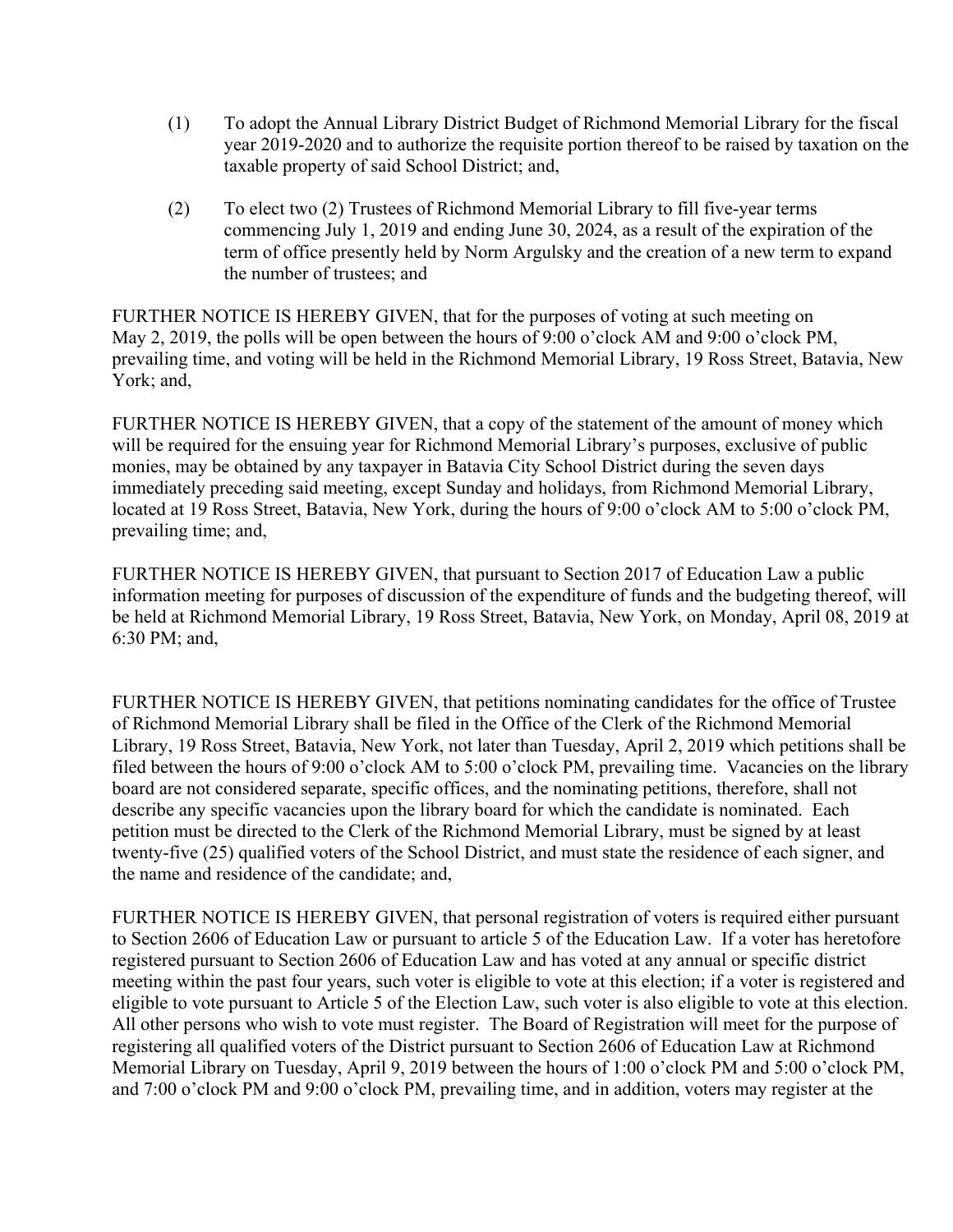Genesee County Board of Elections, to add any additional names to the register to be used at the aforesaid election, at which time any person will be entitled to have his or her name placed on such registers, providing that at the meeting of the Board of Registration he or she is known, or proven to the satisfaction of the Board of Registration to be then or thereafter entitled to vote at such public hearing or election for which such registers are prepared, and that the registers so prepared pursuant to section 2606 of the Education Law of the State of New York and the registration list prepared by the Board of Elections of Genesee County will be filed in the office of the Clerk of Richmond Memorial Library, 19 Ross Street, Batavia, New York and will be open for inspection by any qualified voter of the District between the hours of 9:00 o'clock AM to 5:00 o'clock PM, prevailing time, on and after April 18, 2019 and each day thereafter prior to the day set for the special district meeting, except holidays, Saturdays and Sundays; and,

FURTHER NOTICE IS HEREBY GIVEN, that pursuant to the provisions of 2018-a of the Education Law, absentee ballots for the election of Trustee of the Library and the adoption of the annual budget may be applied for at the Richmond Memorial Library, 19 Ross Street between the hours of 9:00 o'clock AM to 5:00 o'clock PM. Such application must be received by the Clerk of the Richmond Memorial Library by 4:00 o'clock PM on April 24, 2019 if the ballot is to be mailed to the voter or by 4:00 o'clock PM on April 30, 2019 if the ballot is to be delivered personally to the voter. Absentee ballots shall be available at Richmond Memorial Library during regular business hours beginning April 4, 2019. A list of all persons to whom absentee ballots shall have been issued will be available in the Richmond Memorial Library on each of the five (5) days prior to May 2, 2019, except Saturday, Sunday and holidays, and such list will be posted at the polling place in the Richmond Memorial Library on May 2, 2019.

By order of the Board of Trustees Richmond Memorial Library Dated: February 11, 2019

> Robert Conrad, Clerk of the Board of Trustees of Richmond Memorial Library

#### **5) RESOLUTION APPROVING RULES AND REGULATIONS GOVERNING PROOF OF IDENTITY FOR NEW VOTERS**

RESOLVED: That pursuant to section 2607 of the Education Law, and establishing the same procedures approved by the Batavia Board of Education for governing proof of identity of new voters at their April 23, 1996 meeting, the Board of Trustees of Richmond Memorial Library hereby approves for the Special District Meeting of Richmond Memorial Library on May 2, 2019 the following rules and regulations: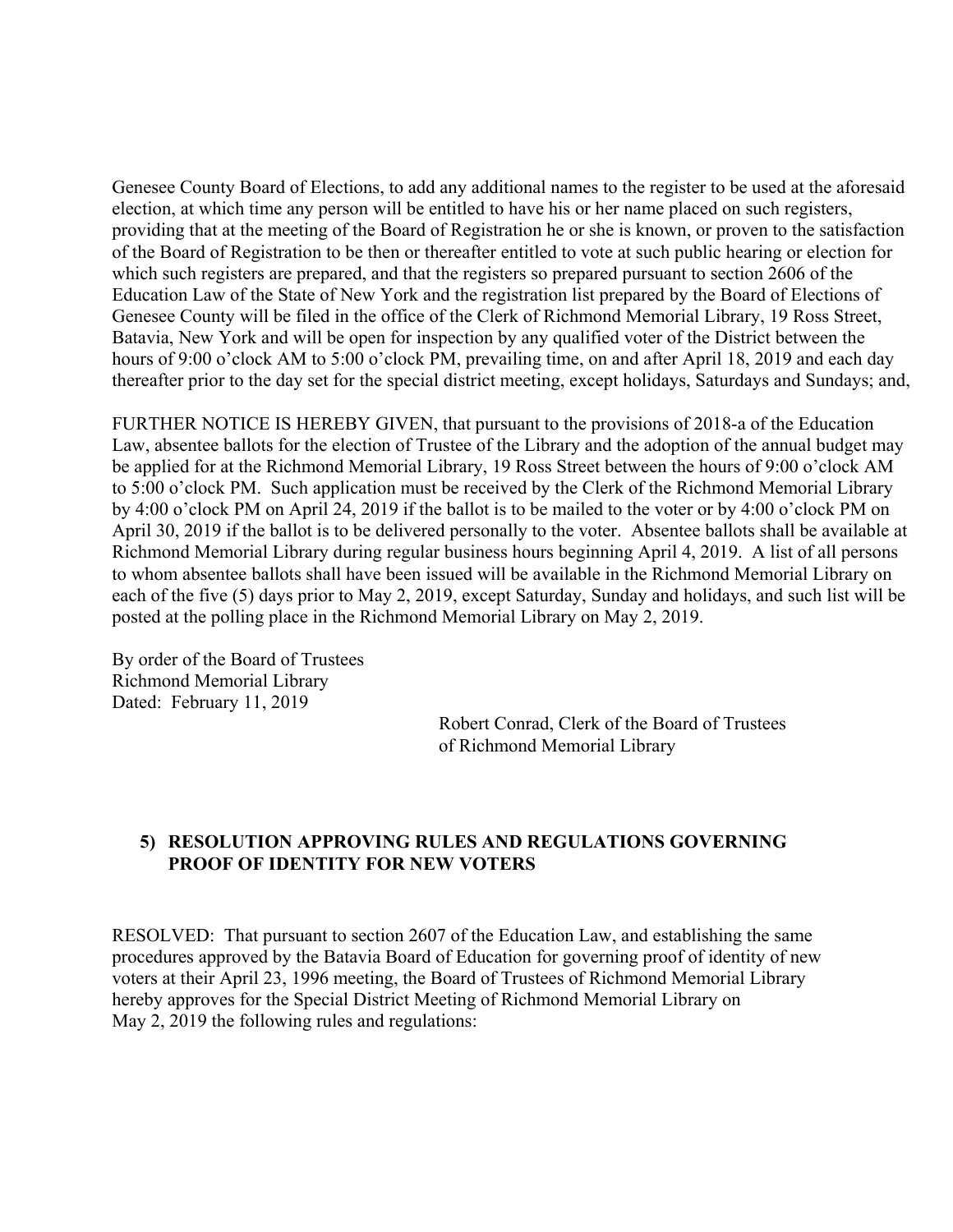#### **RULES AND REGULATIONS GOVERNING PROOF OF IDENTITY FOR NEW VOTERS**

- 1. A personal acquaintance by any one member of the Inspectors of Election shall be sufficient evidence to establish identity.
- 2. The production of a New York State Driver's license with a signature shall be sufficient evidence of identity.
- 3. The production of a Social Security card shall be sufficient evidence of identity.
- 4. The production of a Selective Service registration card shall be sufficient evidence of identity.
- 5. The making of a statement by the voter in writing before the chairman of the Inspectors of Election that he or she is the person who seeks to vote shall be sufficient proof of identity.

By order of the Board of Trustees Richmond Memorial Library Dated: February 11, 2019

> Robert Conrad, Clerk of the Board of Trustees of Richmond Memorial Library

#### **Approval of Library's Five Year Plan, 2019-2023**

Upon the motion of J. Cascell, seconded by K. Evans, it was resolved to approve the Library's Five Year Plan 2019-2023 with additions. All members voted yes. Motion carried.

#### **Other Business -** None

#### **Adjournment**

Upon the motion of R. Long, seconded by J. Cascell, it was resolved to adjourn the meeting at 7:37 p.m. All members voted yes. Motion carried.

#### **Respectfully submitted,**  Bob Conrad, Clerk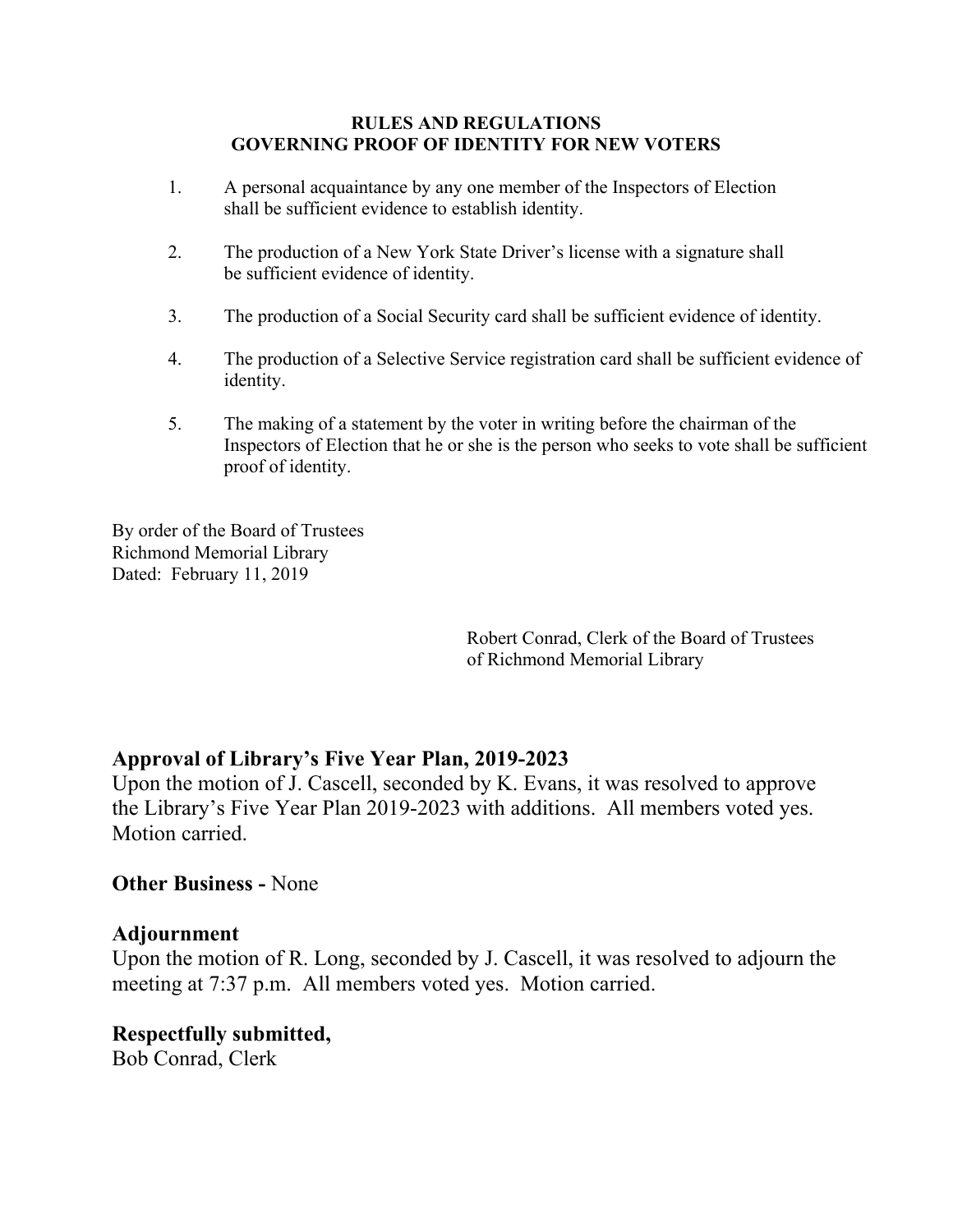#### *Approved by the Library Board of Trustees April 8, 2019* **Richmond Memorial Library Board of Trustees March 11, 2019**

The March meeting of the Library Board of Trustees was held on Monday, March 11, 2019. President Norm Argulsky called the meeting to order at 6:35 p.m.

Members present: Norm Argulsky, Rebecca Long, Kristi Evans, and Gregg McAllister

Also present: Bob Conrad, and Debra Levins

Excused: Jenn Cascell

# **Approval of Minutes**

Upon the motion of K. Evans, seconded by R. Long, the minutes of the February 11, 2019 meeting were approved. All members voted yes. Motion carried.

# **Public to be Heard -** None

# **Library Director's Report**

**Barker Library Update and (proposed)** *Books Sandwiched In* **50/50 raffle(s)**  Director Conrad updated the Board on the Barker Library situation and proposed raising the \$500 donation requested by nioga by hosting 50/50 raffles at the May Books Sandwiched In Programs. The Board granted permission to do so contingent upon the Friends of the Library first declining to host same at its book sales.

#### **School District Art Reception – Friday, March 15, 5:30 pm**

The School District Art Reception will be at Richmond Memorial Library on March  $15<sup>th</sup>$  at 5:30 p.m.

# **Friends of the Library Annual Reception – Friday, April 12, 3pm**

Linda Daviau will be honored as Friend of the Year at the Friends of the Library Annual Reception on Friday, April  $12^{th}$  at 3:00 p.m. Board President Mr. Norm Argulsky will read the proclamation.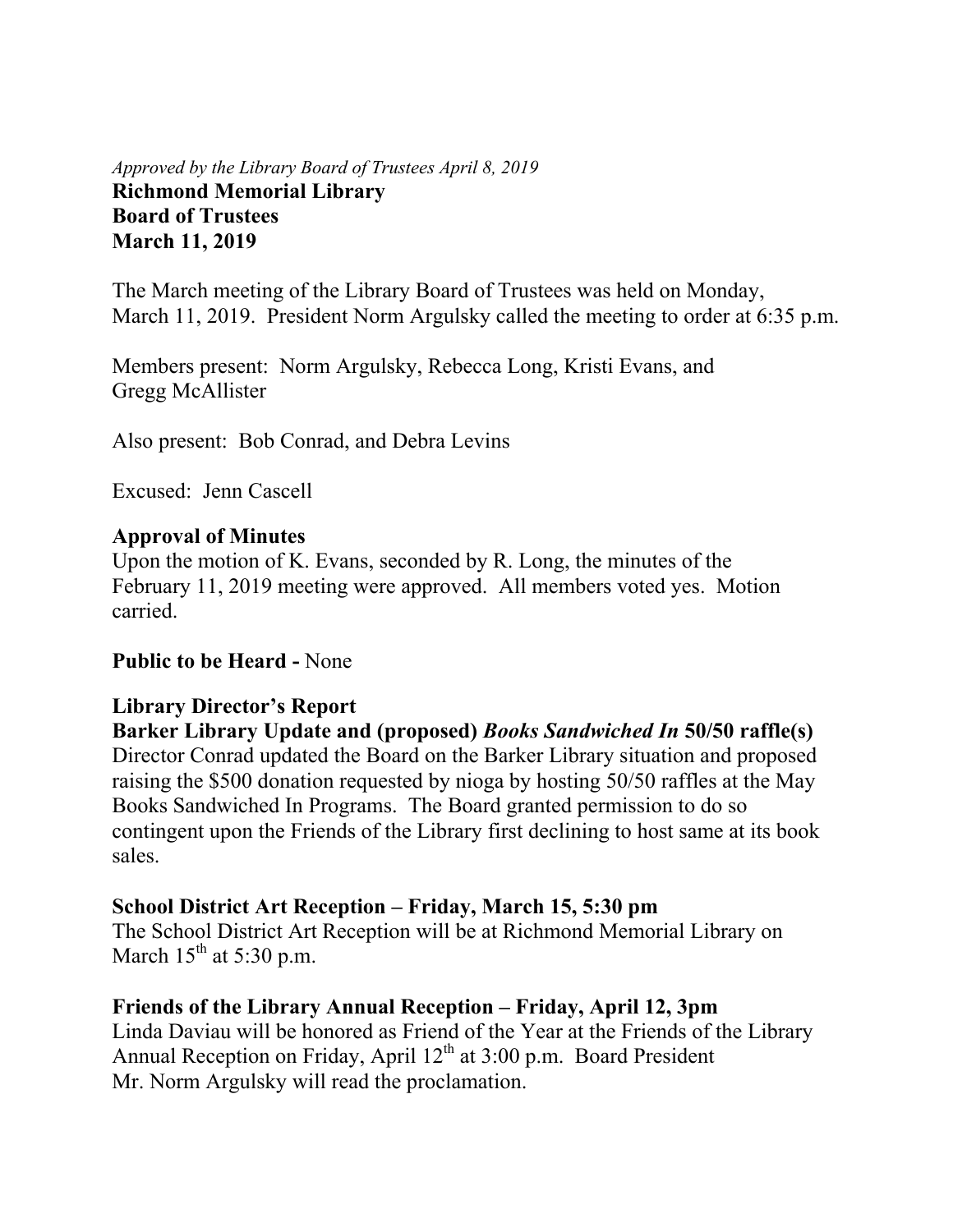# **Nioga Annual Dinner – Wednesday, May 22, 5:30 p.m. Quality Inn, Batavia, NY**

Director Conrad invited the Board to attend the Nioga annual dinner on Wednesday, May  $22<sup>nd</sup>$  at 5:30 p.m.

# **Reports of Librarians**

The Board reviewed monthly reports from librarians Mike Boedicker, Rita McCormack, and Samantha Stryker.

The Board also reviewed the Combined Youth Services Report from librarian Jennifer Potter.

#### **Library Statistics - February 2019**

| <b>Materials Circulation</b> | 11,926 |
|------------------------------|--------|
| <b>Ebooks</b>                | 547    |
| Freegal Downloads            | 198    |
| Zinio                        | 161    |
| Hoopla                       | 505    |
| <b>Internet Usage</b>        | 1497   |
| <b>Literacy Stations</b>     | 272    |
| Attendance                   | 9,687  |
| Website Usage                | 4,901  |

# **Committee Reports Building Committee**

B. Conrad gave the Trustees an update on the Renovations.

# **Review of Proposed Library Budget, FY 2019-20**

The Board reviewed the proposed FY 2019-20 library budget. This included a review of employee and retiree healthcare costs.

#### **Financials**

#### **Revenues Status Report, November 2018**

Upon the motion of G. McAllister, seconded by K. Evans, it was resolved to approve the November 2018 Summary of Revenues. All members voted yes. Motion carried.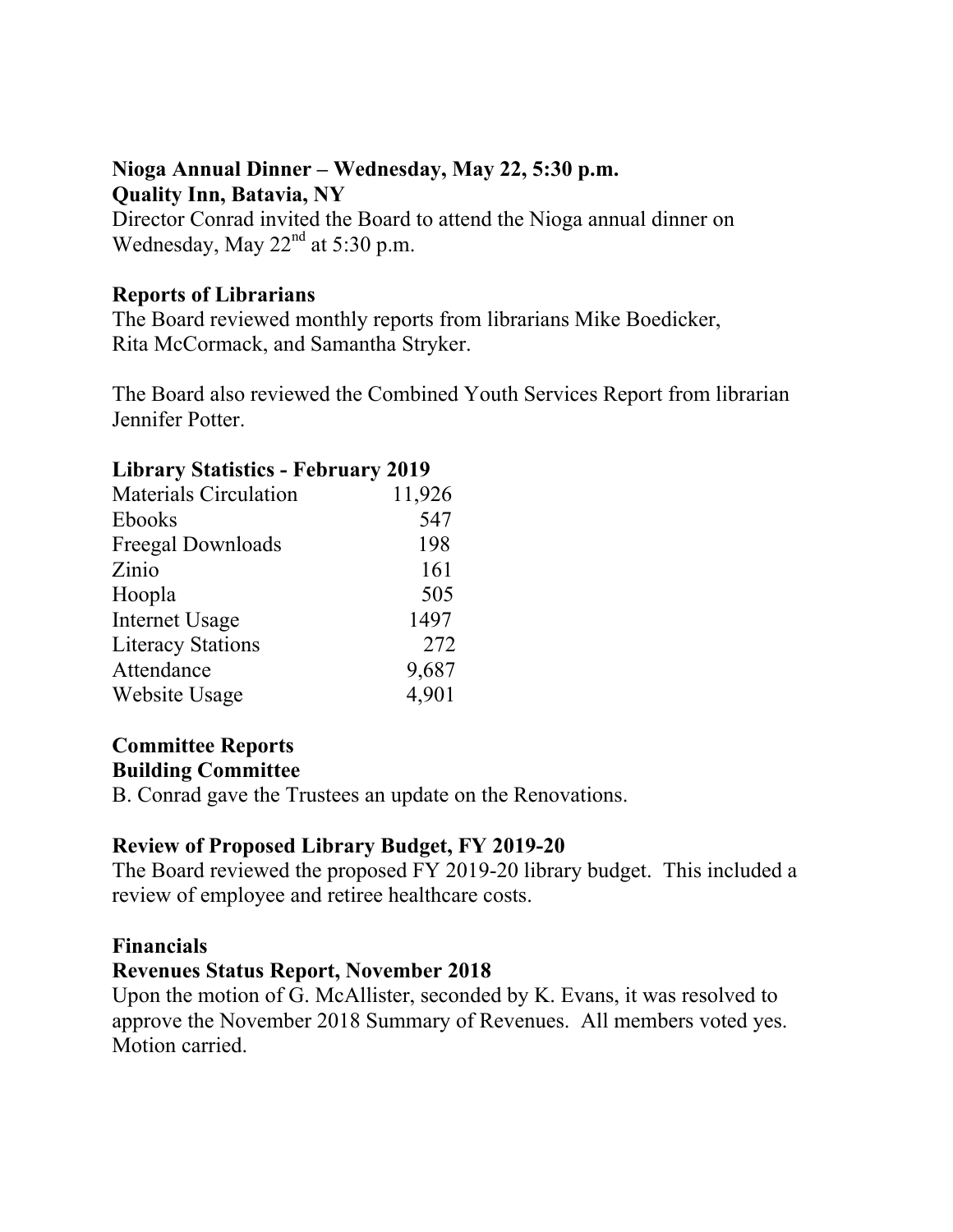# **Revenue and Appropriations Status Report, January 2019**

Upon the motion of G. McAllister, seconded by K. Evans, it was resolved to approve the January 2019 Summary of Revenues and Appropriations. All members voted yes. Motion carried.

### **Bank Reconciliations, January 2019**

Upon the motion of G. McAllister, seconded by K. Evans, it was resolved to approve the January 2019 Bank Reconciliations. All members voted yes. Motion carried.

# **Revenue and Appropriations Status Report, February 2019**

Upon the motion of G. McAllister, seconded by K. Evans, it was resolved to approve the February 2019 Summary of Revenues and Appropriations. All members voted yes. Motion carried.

# **Bank Reconciliations, February 2019**

Upon the motion of G. McAllister, seconded by K. Evans, it was resolved to approve the February 2019 Bank Reconciliations. All members voted yes. Motion carried.

#### **Approval of Invoices for Payment**

Upon the motion of G. McAllister, seconded by K. Evans, it was resolved to approve the manual checks on Warrant 50. The amount of \$1,840.72 was received by Proflex Administrators LLC for February Health Care costs. All members voted yes. Motion carried.

Upon the motion of G. McAllister, seconded by K. Evans, it was resolved to approve the payment of \$10,394.48 on Supplemental Warrant 51. All members voted yes. Motion carried.

Upon the motion of G. McAllister, seconded by K. Evans, it was resolved to approve the payment of \$3,963.85 on Supplemental Warrant 53. All members voted yes. Motion carried.

Upon the motion of G. McAllister, seconded by K. Evans, it was resolved to approve the payment of \$14,926.43 on Warrant 52. All members voted yes. Motion carried.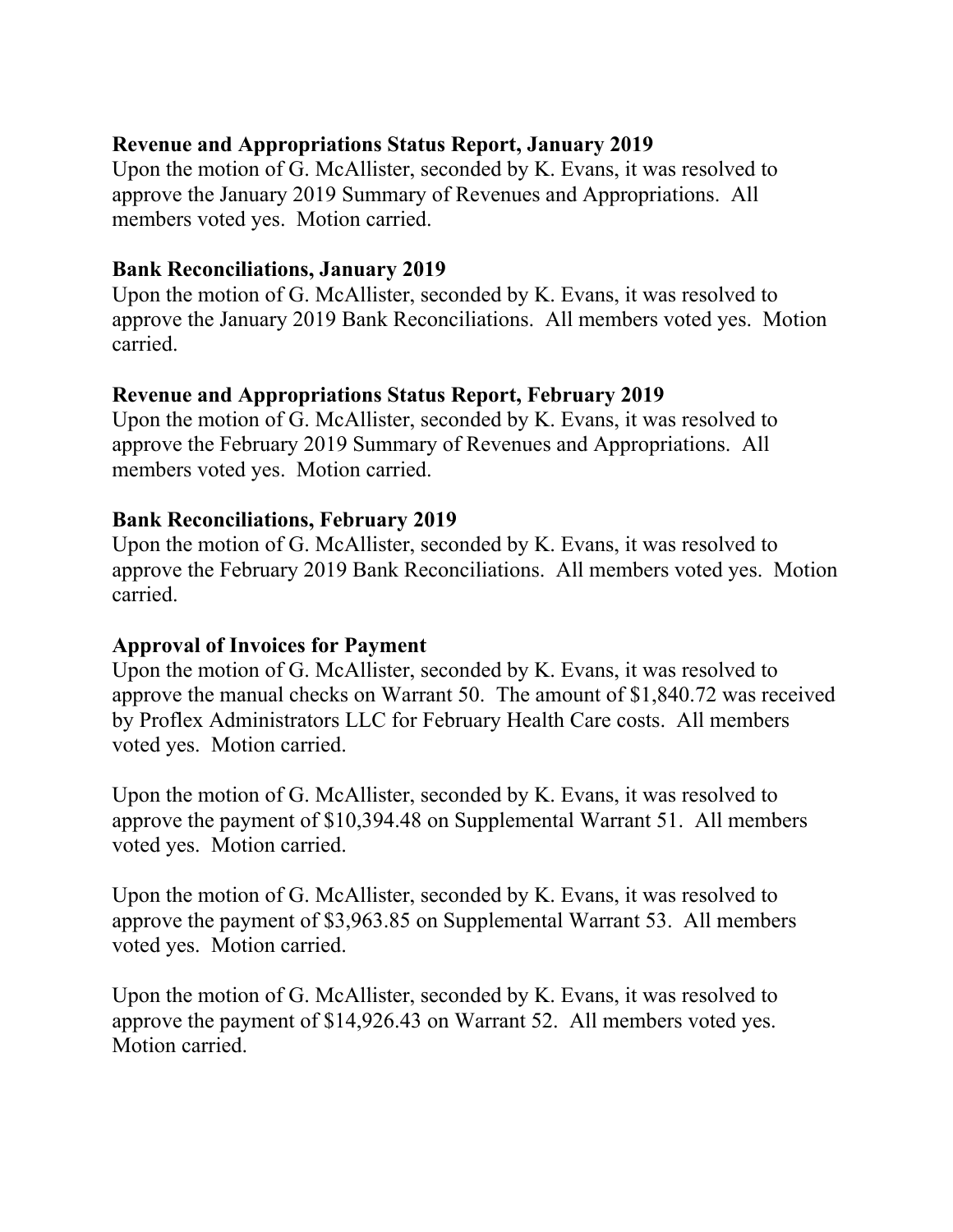#### **Request for Budgetary Transfers**

Upon the motion of G. McAllister, seconded by R. Long, it was resolved to approve the following transfers:

 \$765.00 from TSA Retirement Incentive to the Telecommunications line to cover a projected shortfall.

\$5,400.00 from Part Time Salaries to Professional Salaries to cover a projected shortfall.

\$2,325.53 from Conference Expenses to Microfilm to cover microfilming 1 **½** years of Batavia Daily News.

All members voted yes. Motion carried.

**Communications -** None

**Unfinished Business -** None

#### **New Business**

# **Approval of Resolution Appointing Election Inspectors**

Upon the motion of R. Long, seconded by K. Evans, the following Resolution Appointing Election Inspectors was adopted. All members voted yes. Motion carried.

#### **RESOLUTION APPOINTING ELECTION INSPECTORS FOR MAY 2, 2019 BUDGET VOTE/TRUSTEE ELECTION**

RESOLVED: That pursuant to section 2607 of the Education Law this Board of Trustees of Richmond Memorial Library hereby appoints as Inspectors of Election for the Annual Budget Vote/Trustee Election to be held at Richmond Memorial Library on May 2, 2019 the following qualified voters residing in Batavia City School District:

> Debra Levins, Chairperson Barbara Matarazzo John Deleo William Sargent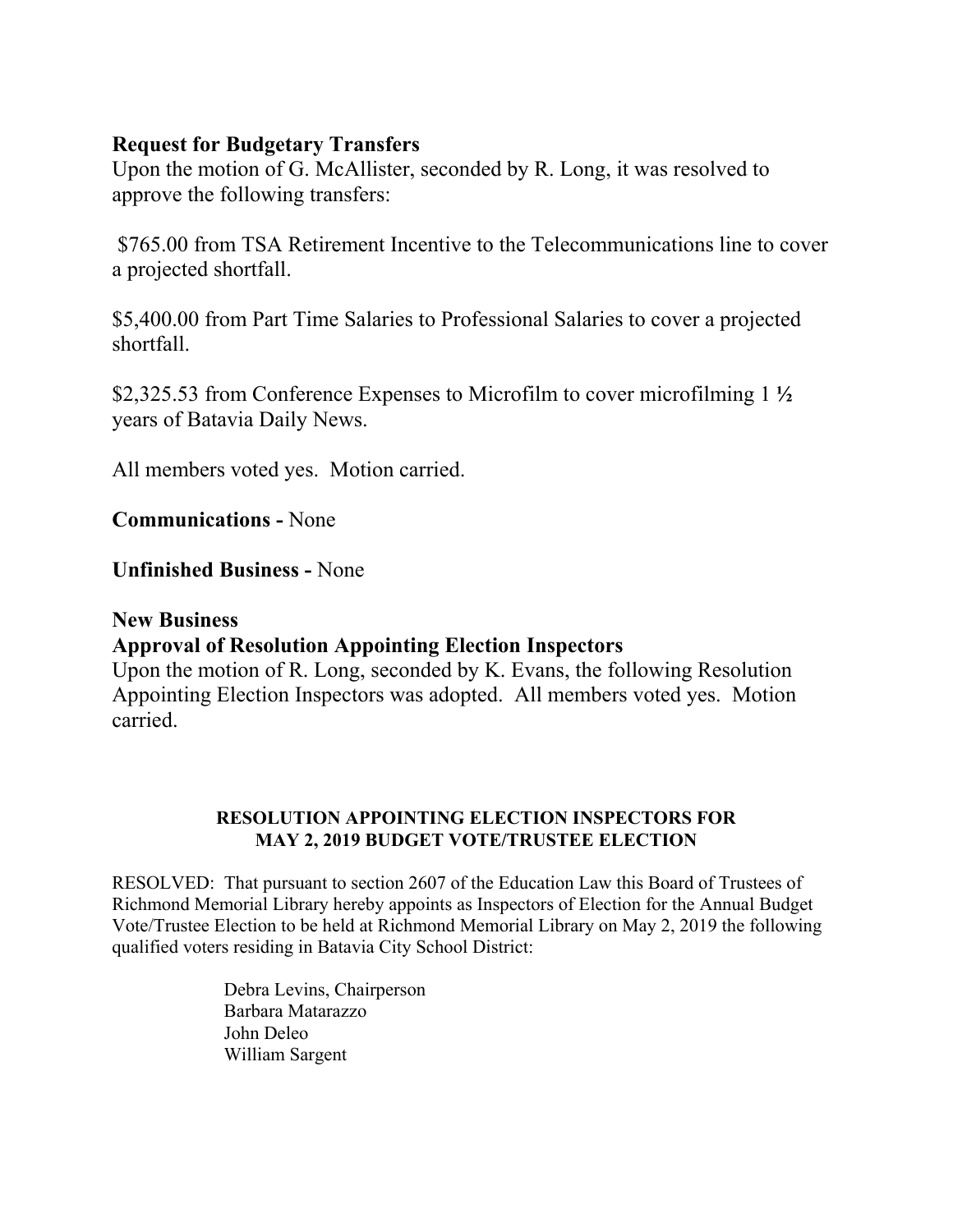And the clerk is hereby directed to give written notice of the appointment to the persons so appointed, and

BE IT FURTHER RESOLVED: That the compensation of each inspector is hereby fixed at \$135.00 and \$210.00 for the Chairperson.

By order of the Board of Trustees Richmond Memorial Library Dated: March 11, 2019

> Robert Conrad, Clerk of the Board of Trustees of Richmond Memorial Library

# **Approval of the appointment of Megan Smith to the Library Page vacancy at \$11.10/hr**

Upon the motion of G. McAllister, seconded by R. Long, it was resolved to approve the appointment of Megan Smith to the Library Page vacancy at \$11.10 an hour. All members voted yes. Motion carried.

#### **Approval of 3 month disciplinary suspension**

Upon the motion of K. Evans, seconded by G. McAllister, it was resolved to ban Jaden Tyndell from Richmond Memorial Library for a period of 3 months. All members voted yes. Motion carried.

#### **Approval of Proposed FY 2019-20 Budget**

Upon the motion of G. McAllister, seconded by R. Long, it was resolved to approve the Proposed FY 2019-20 Budget. All members voted yes. Motion carried.

#### **Other Business**

#### **Proposed press release for immediate release**

Director Conrad shared a press release regarding an increase in the number of Library Board of Trustees to be given to Daily News, the Batavian, and WBTA for immediate release. B. Conrad also encourage Trustees to spread the word.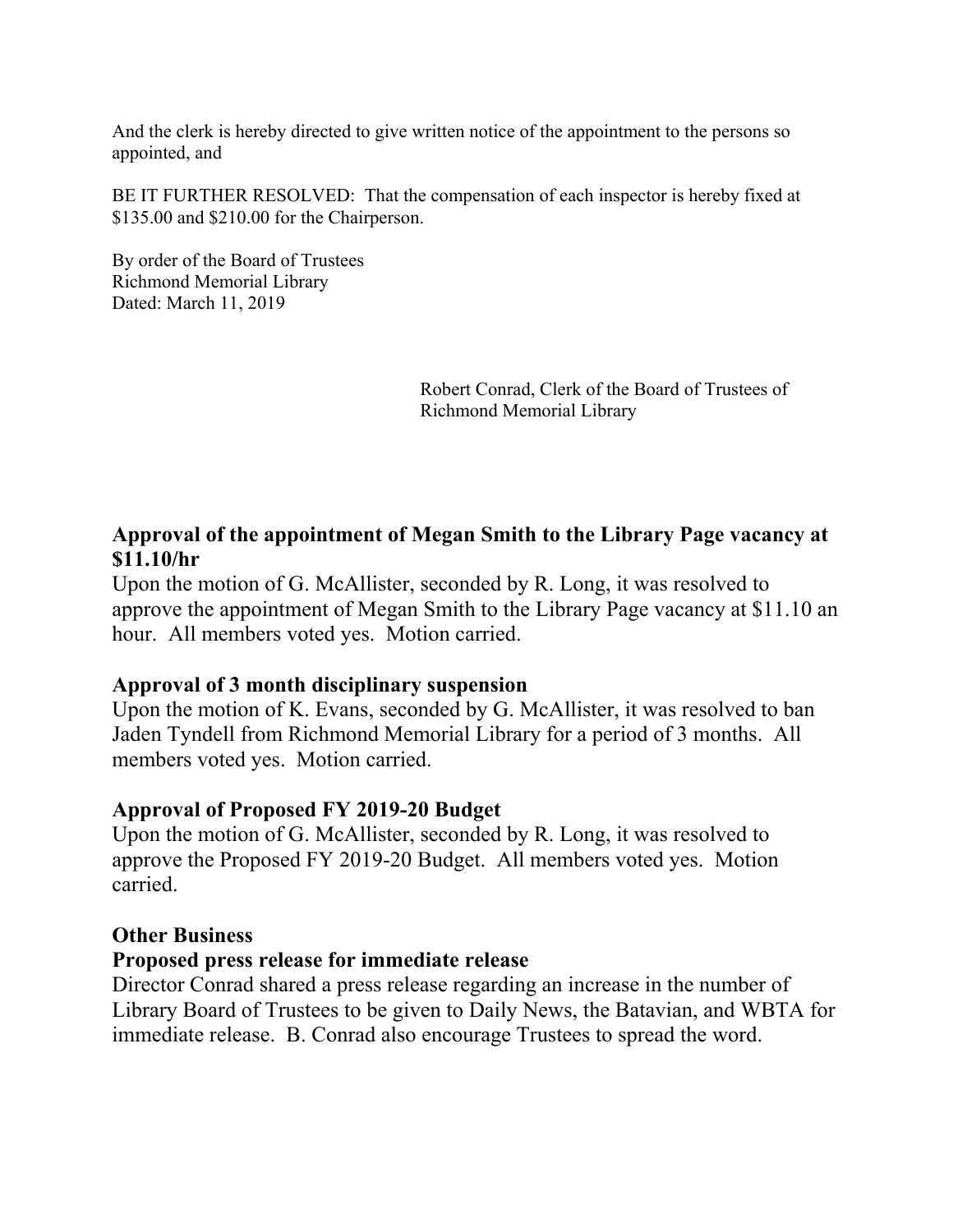# **Adjournment**

Upon the motion of R. Long, seconded by G. McAllister, it was resolved to adjourn the meeting at 8:21 p.m. All members voted yes. Motion carried.

Respectfully submitted, Bob Conrad, Clerk

Note: Next Meeting: Monday, April 8, 2019, immediately following the public presentation at 6:30pm.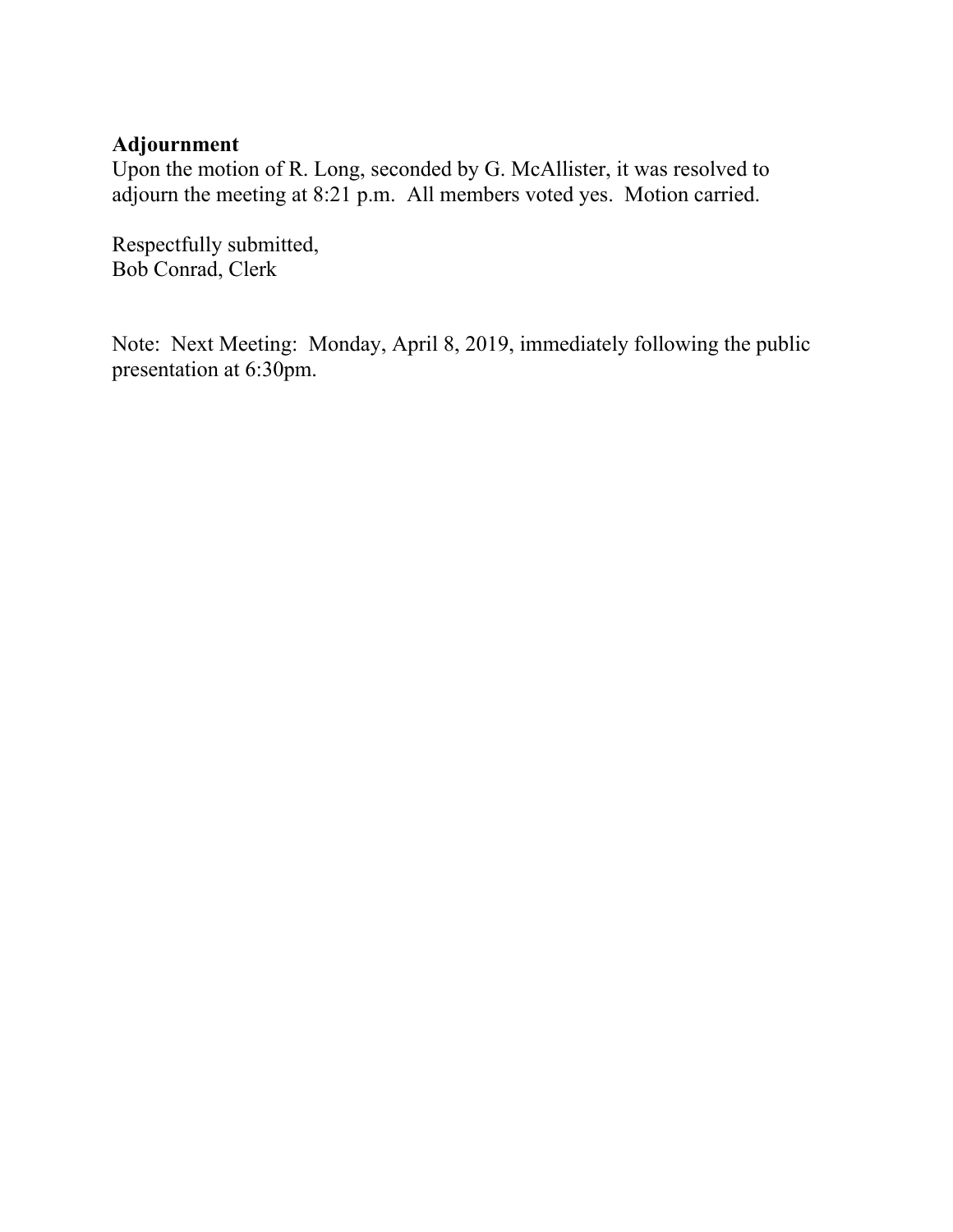*Approved by the Library Board of Trustees May 13, 2019* **Richmond Memorial Library Board of Trustees April 8, 2019** 

# **Public Information Meeting**

A Public Information meeting of the Board of Trustees of Richmond Memorial Library was held on Monday, April 8, 2019. Director B. Conrad called the meeting to order at 6:30 PM.

Trustees present were: Norm Argulsky, Jenn Cascell, Rebecca Long, Kristi Evans, and Gregg McAllister

Also present were: Bob Conrad, Debbie Levins, John Deleo, and Kathleen Facer

#### **Welcome/Introduction of Trustees**

Library Director Bob Conrad welcomed the attendees.

#### **Library Review/Budget Presentation**

B. Conrad presented the proposed budget for fiscal year 2019-20, including comparisons with the current operating budget, and answered questions from the public. The proposed budget calls for an increase to the tax levy equaling \$25,350. The maximum increase allowed under the tax cap was \$60,557.

#### **Public comment**

While acknowledging that legal notices had been placed and there had been other publicity, Kathleen Facer made further suggestions for additional publicity of the public hearing and library vote.

#### **Adjournment**

With no further public comments, B. Conrad thanked all for attending the Public Information Meeting.

There being no further business, President Norm Argulsky adjourned the meeting at 6:40 p.m.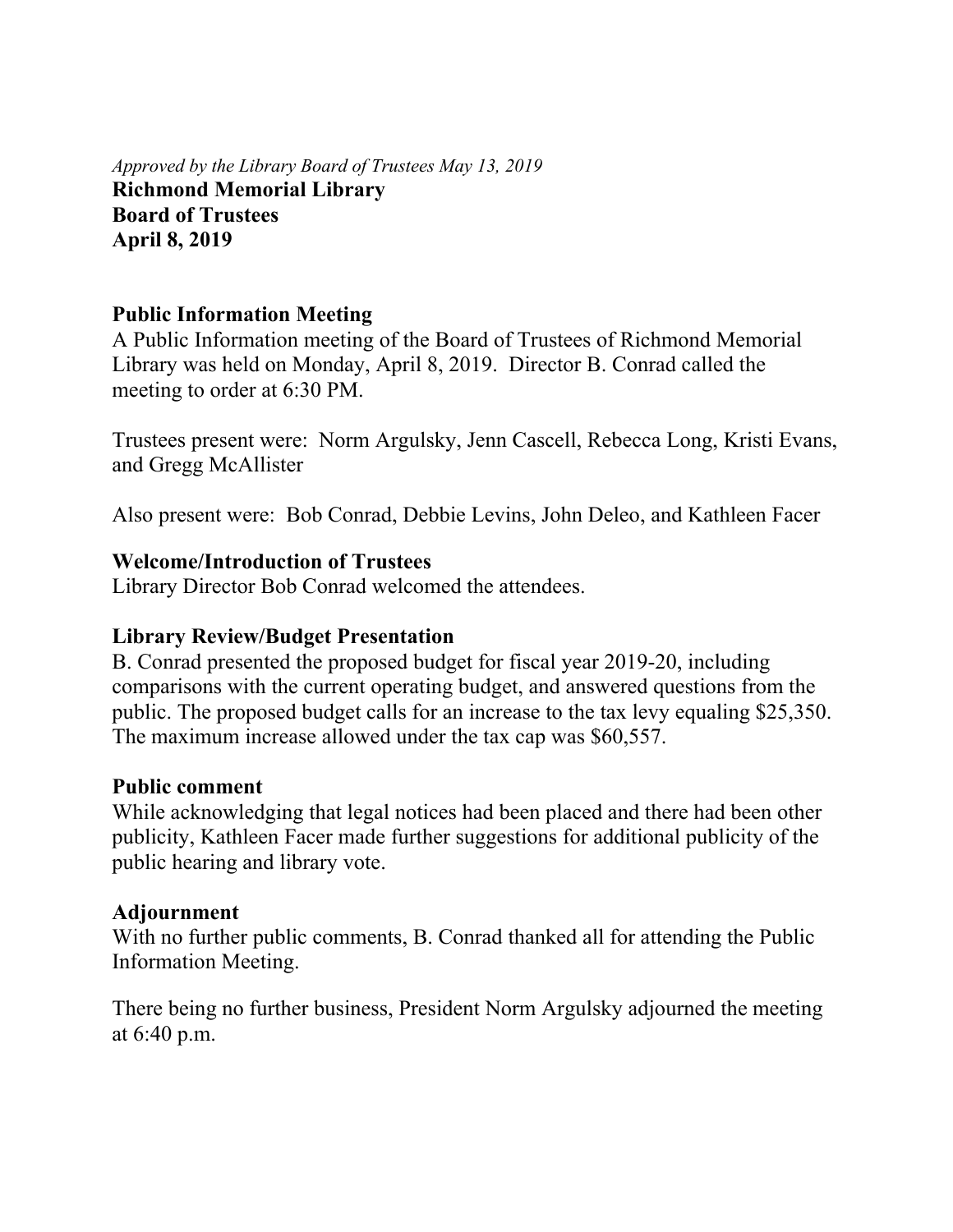### **Regular Meeting**

The regular April meeting of the Board of Trustees was held following the Public Information Meeting on Monday, April 8, 2019. President N. Argulsky called the meeting to order at 6:40 p.m.

Members present: Norm Argulsky, Jenn Cascell, Rebecca Long, Kristi Evans, and Gregg McAllister

Also present were: Bob Conrad and Debbie Levins.

# **Approval of Minutes**

Upon the motion of K. Evans, seconded by R. Long, it was resolved to approve the minutes of the March 11, 2019 meeting. All members voted yes. Motion carried.

# **Public to be Heard – None**

#### **Library Director's Report**

The Board reviewed monthly reports from Librarians Rita McCormack, Mike Boedicker, and Samantha Stryker

#### **Combined Youth Services Report**

The Board also reviewed the combined Youth Services Report submitted by Librarian Jennifer Potter.

#### **Batavia City School District superintendent's resignation**

Director Conrad reported that Batavia City School District Superintendent Chris Dailey has tendered his resignation. B. Conrad also reported that he offered to serve on the search or hiring committees to find or hire Mr. Dailey's replacement, if the district is to use such a committee.

#### **Norm Argulsky and Jessica Ecock Rotondo to appear on Trustee ballot**

Current Board President Norm Argulsky and Jessica Ecock Rotondo submitted petitions to run for a Trustee seat in the Library's May  $2<sup>nd</sup>$  election.

#### **Review:** *The Public*

Director Conrad alerted the Board of opening weekend for the movie "The Public".

#### **Property Tax Cap filing**

Director Conrad presented the Property Tax Cap report that he filed with New York state. The proposed budget did not go over the tax cap.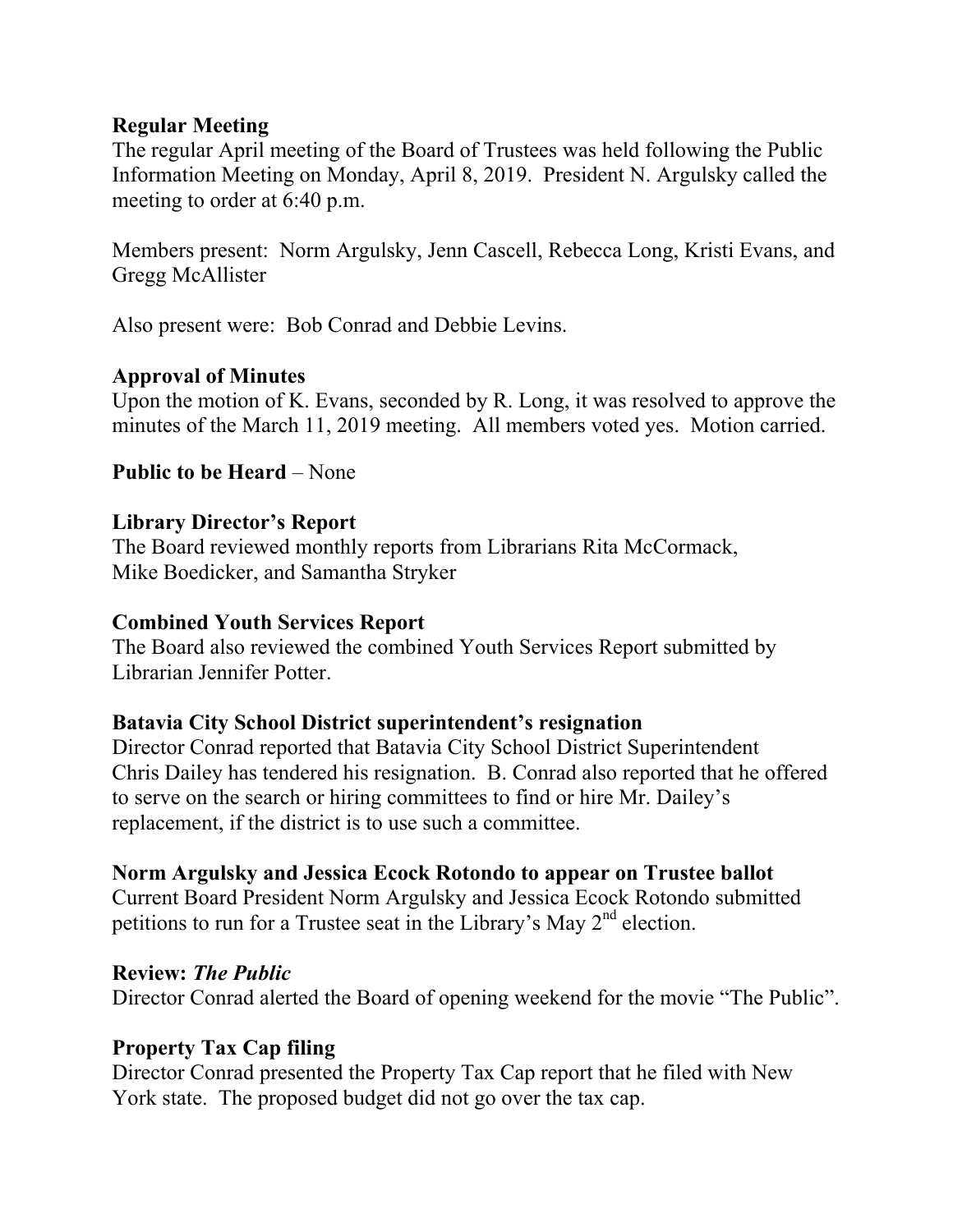# **2018 Annual Report**

Director Conrad presented a copy of the 2018 Annual Report which he filed with New York state and answered questions by the Board.

#### **Committee Reports Buildings & Grounds update**

B. Conrad updated the Trustees on the construction project and answered questions from the Board.

# **Financial Reports March 2019 Summary of Revenues and Appropriations**

Upon the motion of R. Long, seconded by J. Cascell, it was resolved to approve the March 2019 Summary of Revenues and Appropriations. All members voted yes. Motion carried.

# **March 2019 Bank Reconciliations**

Upon the motion of R. Long, seconded by J. Cascell, it was resolved to approve the March 2019 Bank Reconciliations. All members voted yes. Motion carried.

# **Approval of Invoices for Payment**

Upon the motion of R. Long, seconded by J. Cascell, it was resolved to approve the manual check on Warrant 57. The amount of \$1,785.11 was received by Proflex Administrators LLC for March Health Care costs. All members voted yes. Motion carried.

Upon the motion of R. Long, seconded by J. Cascell, it was resolved to approve the payment of \$15,858.65 on Supplemental Warrant 55. All members voted yes. Motion carried.

Upon the motion of R. Long, seconded by J. Cascell, it was resolved to approve the payment of \$1,851.12 on Supplemental Warrant 58. All members voted yes. Motion carried.

Upon the motion of R. Long, seconded by J. Cascell, it was resolved to approve the payment of \$15,734.44 on Warrant 61. All members voted yes. Motion carried.

# **Communications -** None

#### **Unfinished Business**

Trustee G. McAllister raised the question of how the Board should proceed giving Director Conrad a performance evaluation. B. Conrad will add that as an agenda point for the May meeting and will present some possible methods.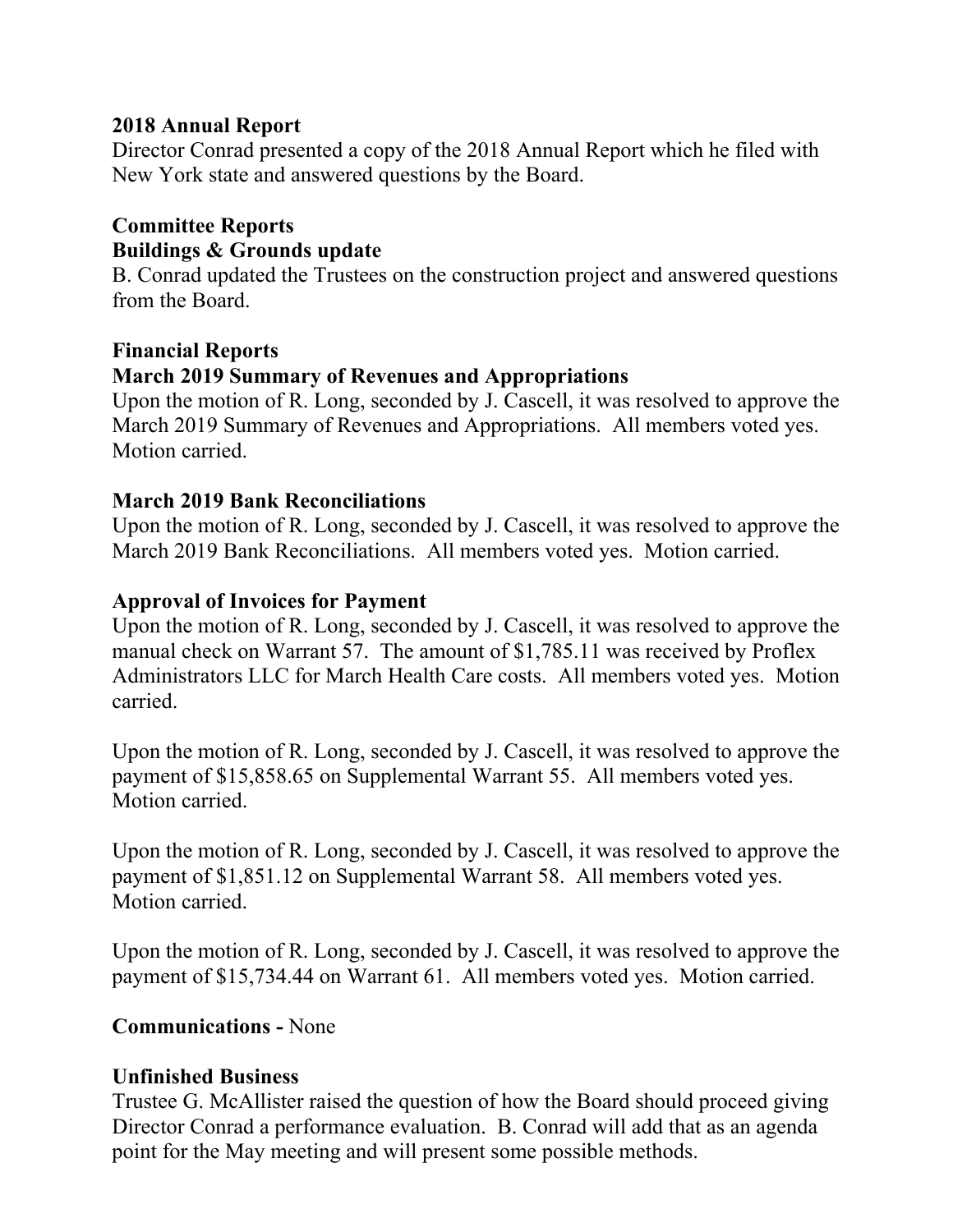#### **New Business**

Upon the motion of G. McAllister, seconded by R. Long, it was resolved to approve the Resolution to Commend Linda Daviau as the 2019 "Friend of the Library". All members voted yes. Motion carried.

# **Approval of 3 month suspensions of 2 children and 1 adult**

Upon the motion of R. Long, seconded by G. McAllister, it was resolved to approve the following 3 month Library bans:

- Matthew Burns
- Kaitlin Schwartz
- Daniel Kuczka

All members voted yes. Motion carried.

# **Other Business**

Trustees were reminded of:

- The Friend of the Year Reception Friday, April 12, 2019  $\omega$  3 p.m.
- The Library Budget Vote and Trustee Election Thursday, May 2nd, 9-9
- The Nioga Annual Dinner, Quality Inn, Batavia Wednesday, May 22, 5:30

# **Adjournment**

Upon the motion of J. Cascell, seconded by R. Long, it was resolved to adjourn the meeting at 7:57 p.m. All members voted yes. Motion carried.

Respectfully submitted, Bob Conrad, Clerk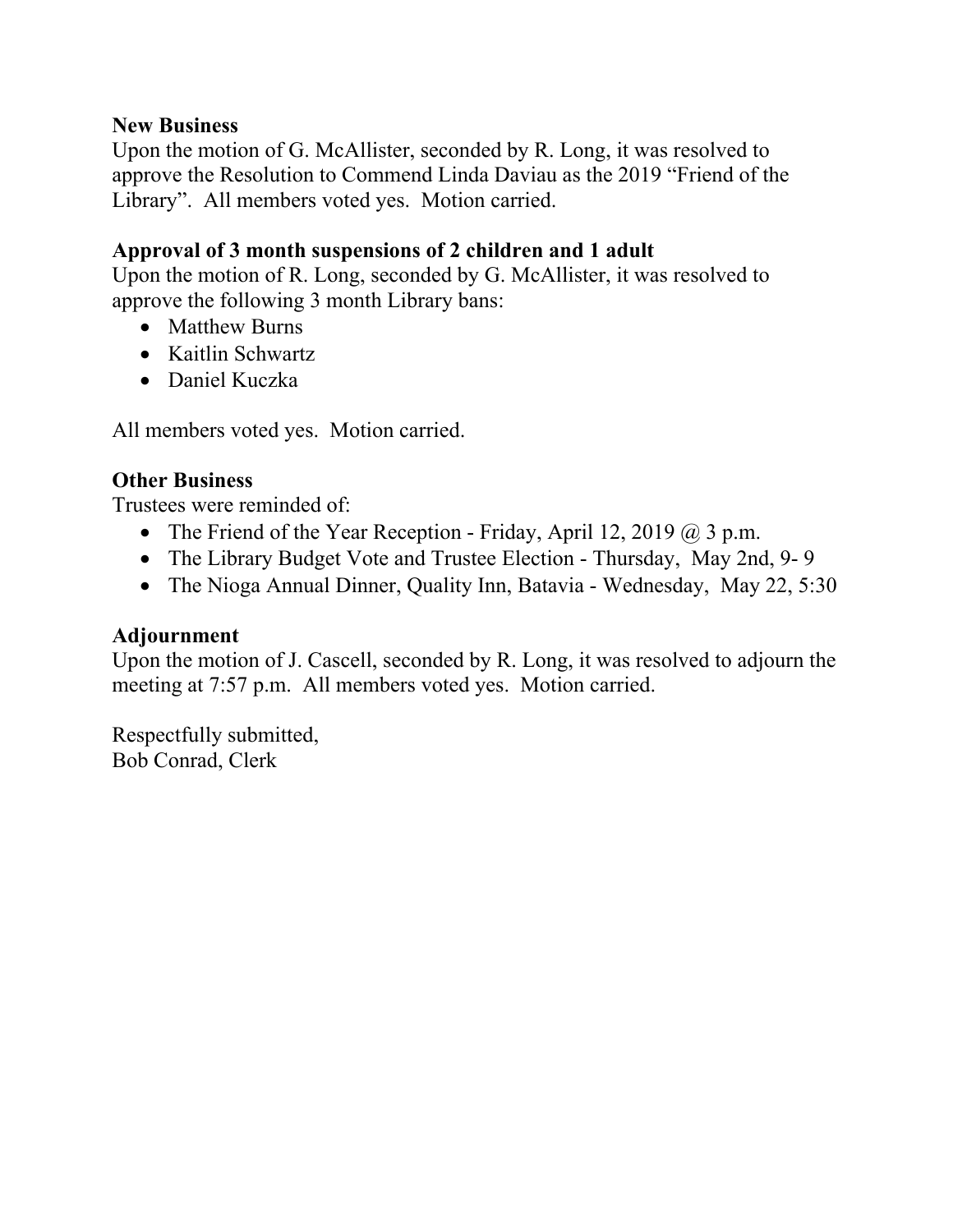*Approved by the Library Board of Trustees June 10, 2019* **Richmond Memorial Library Board of Trustees May 13, 2019** 

#### **Call to Order**

The May meeting of the Library Board of Trustees was held on Monday, May 13, 2019. President Norm Argulsky called the meeting to order at 6:30 pm.

Members present: Norm Argulsky, Jenn Cascell, Kristi Evans, and Gregg McAllister

Also present: Bob Conrad and Debra Levins

Excused: Rebecca Long

#### **Approval of Minutes**

Upon the motion of G. McAllister, seconded by J. Cascell, the minutes of the April 2019 meeting were approved. All members voted yes. Motion carried.

#### **Public to be Heard-** None

#### **Library Director's Report**

#### **Budget Vote & Trustee Election results**

Director B. Conrad reviewed the results of the May 2, 2019 Budget Vote and Trustee Election. Norm Argulsky was re-elected and Jessica Ecock-Rotondo won the other board seat. The new terms will begin July 1, 2019. The budget passed 214 to 46, which is by 82.3%.

#### **Reports of Librarians**

The Board reviewed monthly reports from Librarians Rita McCormack, Mike Boedicker, and Samantha Stryker.

The Board also reviewed the Combined Youth Services Report from Librarian Jennifer Potter.

# **Report from libraries (Elma, E. Aurora, Amherst) regarding "TeenCity"-type programs (oral)**

Director B. Conrad reported on "Teen City" type programs in other libraries.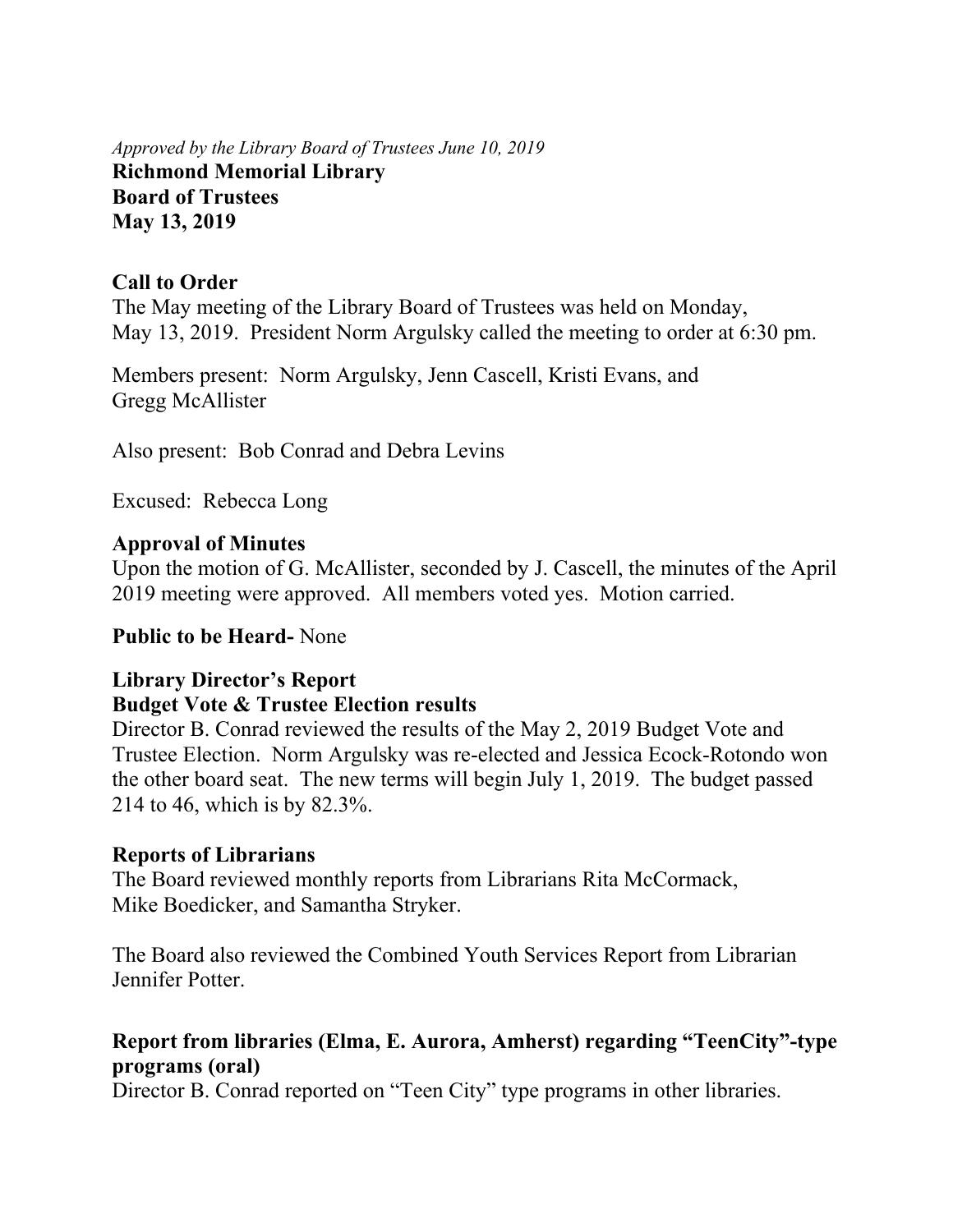# **Friends of the Library Board meeting 5/9/2019 (oral)**

The Library Director briefed the Library Board on the May 9, 2019 Friends of the Library Board meeting.

# **Staff In-Service Safety Training Day 5/16/2019 (oral)**

The May 16, 2019 RML Staff In-Service Safety Training Day will include:

- Dectective Eric Hill Active shooter scenarios and police lockdown procedures
- Teen building exercise from BEST Center
- Fire safety and fire extinguisher training live burn
- Sexual Harassment

# **Library Statistics – March 2019**

| 13,080 |
|--------|
| 640    |
| 261    |
| 157    |
| 509    |
| 1,732  |
| 287    |
| 13,010 |
| 4,971  |
|        |

# **Recommended procedure for Director's performance evaluation; Job Specifications**

N. Argulsky and R. Long will look into job specifications for the Director's performance evaluation.

# **Committee Reports**

# **Buildings & Grounds update (oral)**

Director Conrad gave a brief update on the current building construction project.

# **RML Foundation brochures (handout)**

The Foundation Board has completed the foundation brochures. The brochures will be distributed to attorney offices, funeral homes, etc. These were given to Foundation Board members to deliver.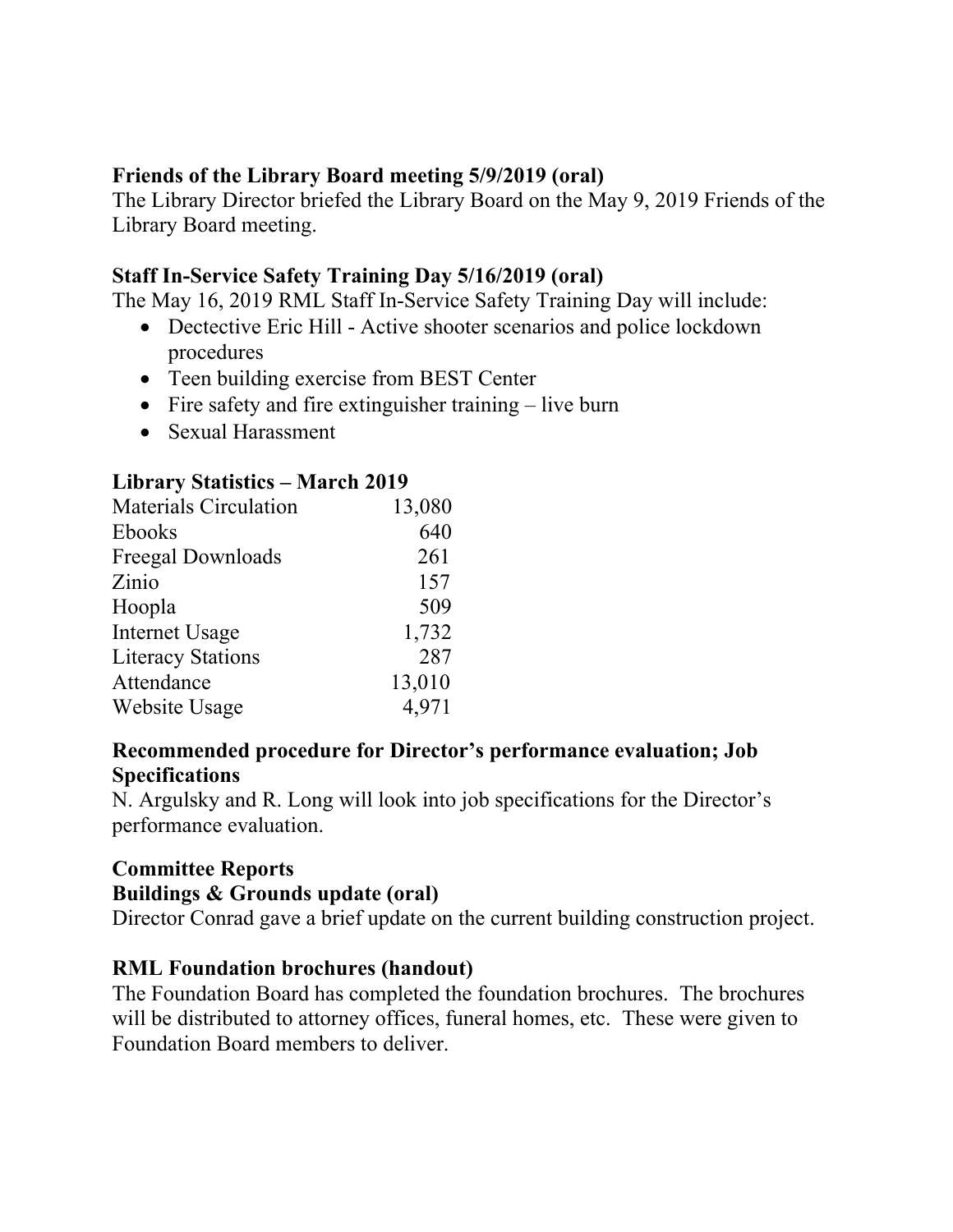# **Financial Reports Summary of Revenues and Appropriations, April 2019**

Upon the motion of K. Evans, seconded by J. Cascell, it was resolved to approve the April 2019 Summary of Revenues and Appropriations. All members voted yes. Motion carried.

# **Bank Reconciliations, April 2019**

Upon the motion of K. Evans, seconded by J. Cascell, it was resolved to approve the April 2019 Bank Reconciliations. All members voted yes. Motion carried.

# **Quarterly Comparison, March 2019**

Comparison figures of March 2017-18 to March 2018-19 estimated revenues and revenues to date were reviewed.

# **Approval of Invoices for Payment**

Upon the motion of K. Evans, seconded by J. Cascell, it was resolved to approve the manual checks on Warrant 69. The amount of \$887.63 was received by Proflex Administrators LLC for April Health Care costs. All members voted yes. Motion carried.

Upon the motion of K. Evans, seconded by J. Cascell, it was resolved to approve the payment of \$9,311.01 on Supplemental Warrant 62. All members voted yes. Motion carried.

Upon the motion of K. Evans, seconded by J. Cascell, it was resolved to approve the payment of \$13,192.43 on Supplemental Warrant 63. All members voted yes. Motion carried.

Upon the motion of K. Evans, seconded by J. Cascell, it was resolved to approve the payment of \$4,533.65 on Supplemental Warrant 68. All members voted yes. Motion carried.

Upon the motion of K. Evans, seconded by J. Cascell, it was resolved to approve the payment of \$31,686.31 on Warrant 67 as revised. All members voted yes. Motion carried.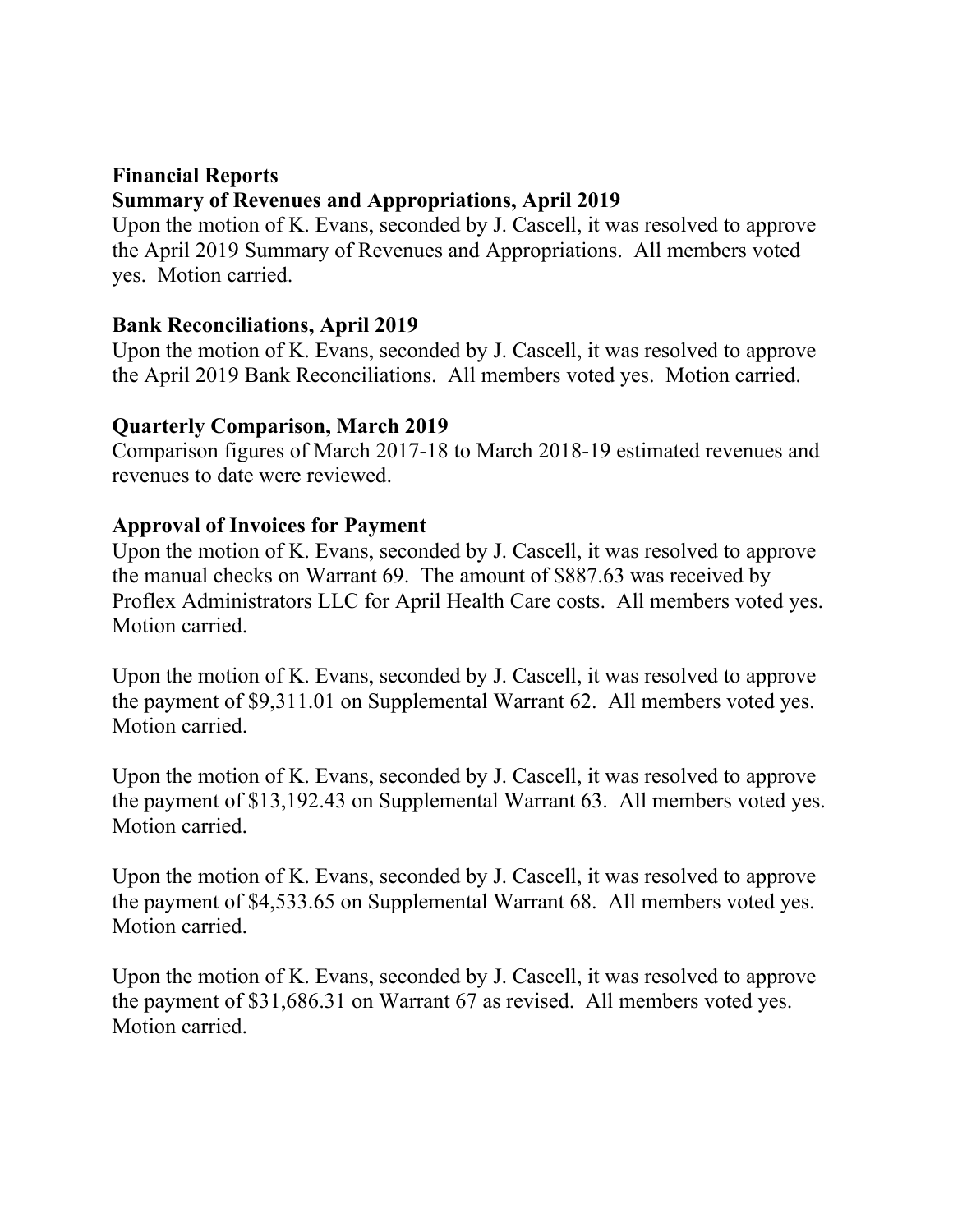# **Request for Budgetary Transfers**

Upon the motion of G. McAllister, seconded by K. Evans, it was resolved to approve the following transfers:

\$200.00 from NYS Retirement – Marshall Grant to Travel & Meetings – Marshall Grant to redistribute unspent Marshall Grant funds from NYS Retirement line.

\$2,000.00 from NYS Retirement – Marshall Grant to Materials  $\&$  Supplies – Marshall Grant to redistribute unspent Marshall Grant funds from NYS Retirement line.

\$435 from Realia – Genesee County Grant to Periodicals for newspapers & extra postage for Wall Street Journal.

All members voted yes. Motion carried.

**Communications -** None

#### **Unfinished Business -** None

# **New Business Adoption of the 2019-20 Budget**

Upon the motion of J. Cascell, seconded by K. Evans, it was resolved to adopt the 2019-20 Library Budget as presented. All members voted yes. Motion carried.

# **Approval of the 2020 application for Muriel Marshall Fund for the Aging grant**

Upon the motion of G. McAllister, seconded by J. Cascell, it was resolved to approve the 2020 application for the Muriel Marshall Fund for the Aging grant as presented. All members voted yes. Motion carried.

#### **Approval of 3 month suspensions of 3 children, and 6 month suspension of 1 child**

Upon the motion of K. Evans, seconded by G. McAllister, it was resolved to approve to the following library suspensions, unless accompanied by an adult:

- DeShaun Wright, Riley Tanner, Emma Jackson for 3 months
- Oraid Blackshear for 6 months

All members voted yes. Motion carried.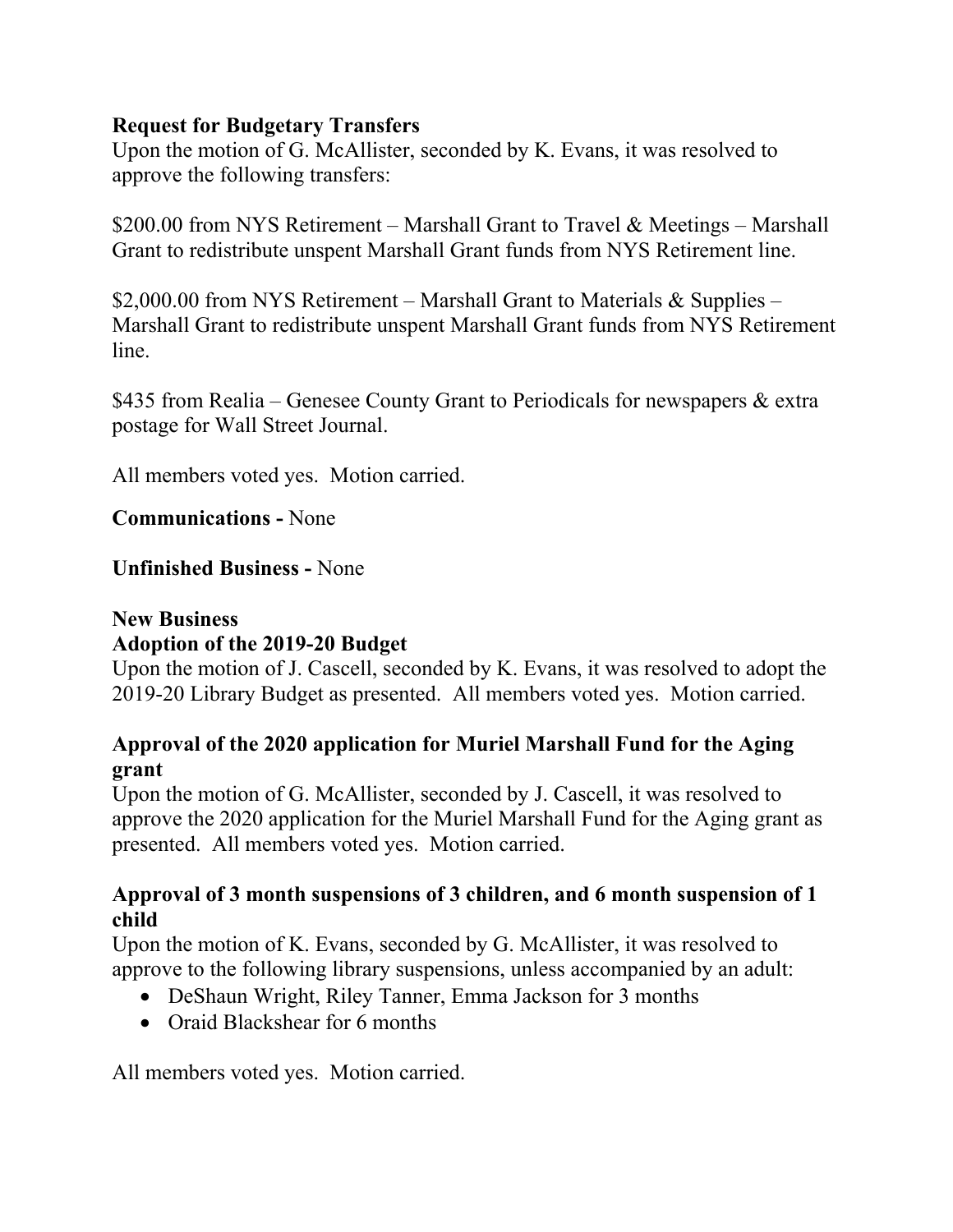### **Additional suspensions**

Upon the motion of G. McAllister, seconded by K. Evans, it was resolved to approve a 3 month library suspension, unless accompanied by an adult, on: Shaylee McDonald and Aviana Dailey. All members voted yes. Motion carried.

Upon the motion of J. Cascell, seconded by G. McAllister, it was resolved to suspend Lucas Potrzebowski from the Library and grounds for 3 months. All members voted yes. Motion carried.

# **Proposed gift of commemorative quilt to Sandy Gillard**

Upon the motion of J. Cascell, seconded by G. McAllister, it was resolved to give Mrs. Sandra Gillard a quilt that was given to the library by a Girl Scout troop in her honor commemorating her years of service. All members voted yes. Motion carried.

Mr. McAllister suggested the quilt be presented to Mrs. Gillard at the Nioga Annual Dinner. The Trustees liked the idea.

# **Adoption of model Sexual Harassment Policy**

Upon the motion of K. Evans, seconded by J. Cascell, it was resolved to adopt the Sexual Harassment Policy as revised. All members voted yes. Motion carried.

#### **Other Business**

Director Conrad reminded the Board of the Nioga Annual Dinner at the Quality Inn on May 22, 2019 at 5:30 and the next Board Meeting on June 10, 2019 at 6:30 p.m.

# **Adjournment**

Upon the motion of G. McAllister, seconded by J. Cascell, it was resolved to adjourn the meeting at 8:25 pm. All members voted yes. Motion carried.

Respectfully submitted, Bob Conrad, Clerk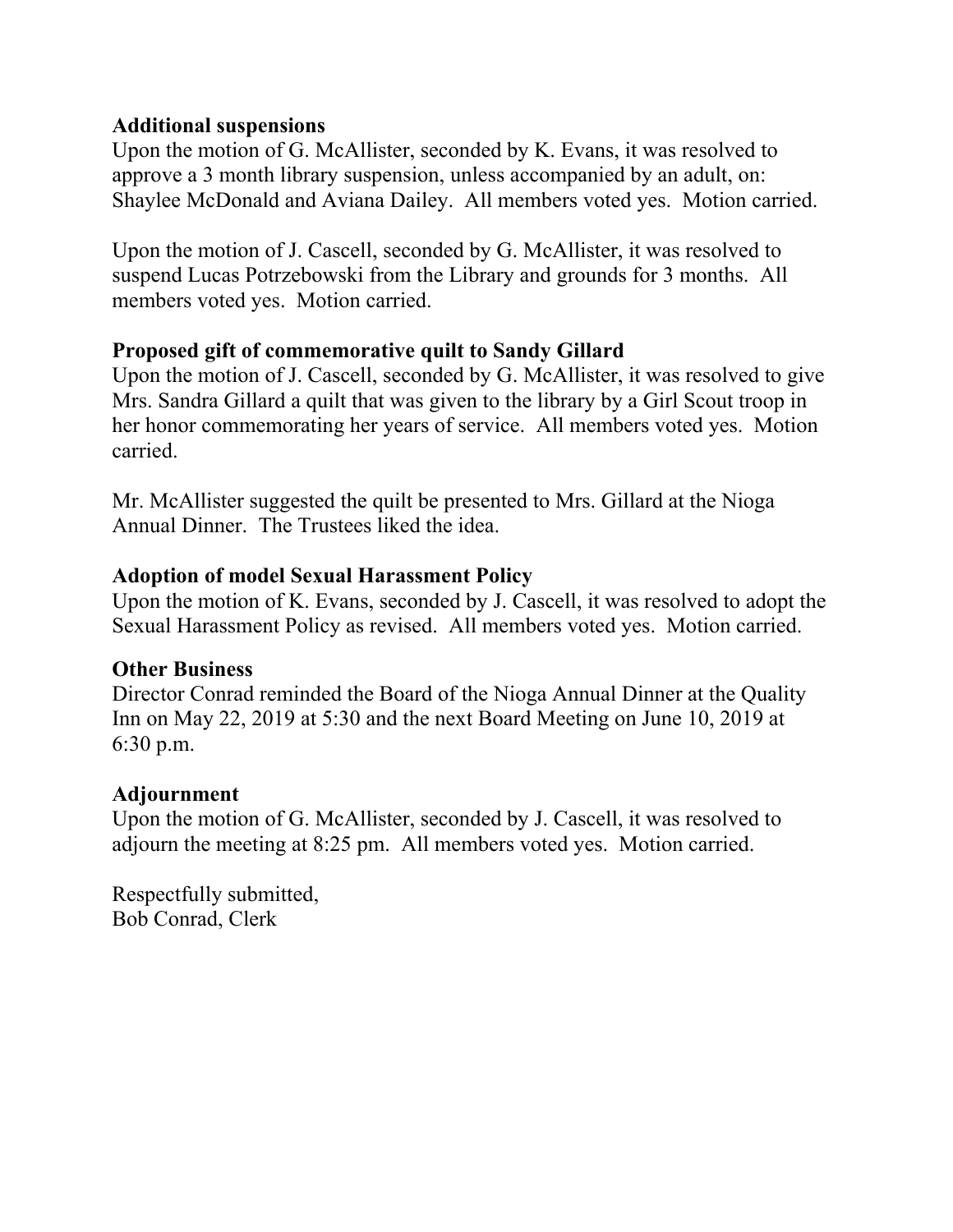*Approved by the Library Board of Trustees July 8, 2019* **Richmond Memorial Library Board of Trustees June 10, 2019** 

#### **Call to Order**

The June meeting of the Library Board of Trustees was held on Monday, June 10, 2019. President Norm Argulsky called the meeting to order at 6:30 p.m.

**Members present:** Norm Argulsky, Rebecca Long, Kristi Evans, and Gregg McAllister

**Also present:** Bob Conrad, Debra Levins, Jessica Ecock-Rotondo

**Excused:** Jenn Cascell

#### **Approval of Minutes**

Upon the motion of G. McAllister, seconded by K. Evans, the minutes of the May 13, 2019 meeting were approved. All members voted yes. Motion carried.

#### **Public to be Heard**

Newly elected Board Member Jessica Ecock-Rotondo introduced herself and stayed to observe the Board Meeting process. Her first official board meeting as a Trustee will be next month.

#### **Library Director's Report Reports of Librarians**

The Board reviewed monthly reports from Librarians Rita McCormack, Mike Boedicker, and Samantha Stryker.

The Board also reviewed the Combined Youth Services Report from Librarian Jennifer Potter.

#### **Library Statistics, April 2019**

Library Statistics for April 2019 were presented to the Board.

# **Committee Reports Building and Grounds Committee**

Director B. Conrad gave a brief update on the current library construction project.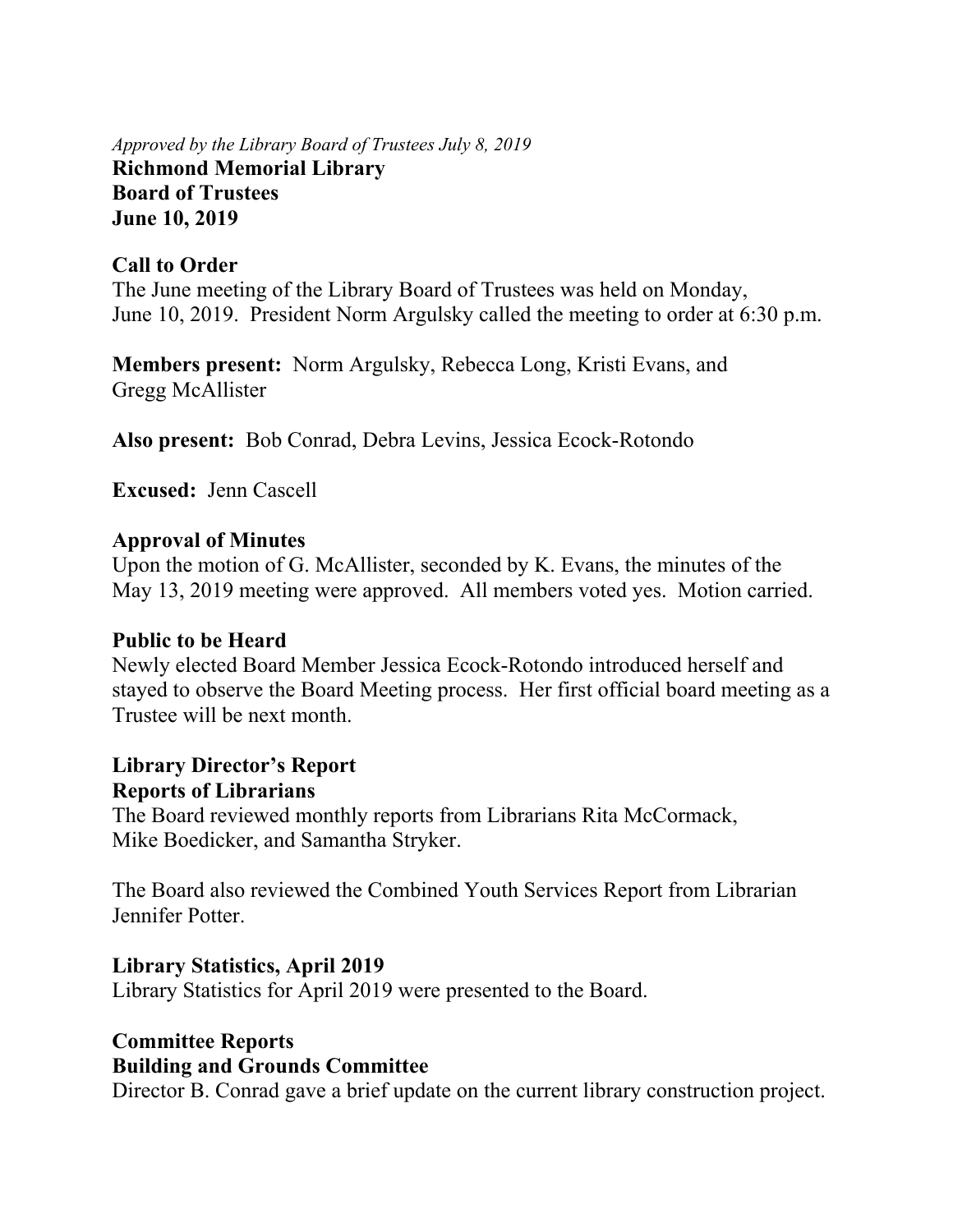# **Foundation Board of Trustees Meeting**

G. McAllister gave a recap of the most recent Foundation Board of Trustee meeting. Quarterly scrabble tournaments have been tentatively scheduled. A monthly basket raffle at the circulation desk is also in the works.

### **Financial Reports**

# **Summary of Revenues and Appropriations, May 2019**

Upon the motion of G. McAllister, seconded by R. Long, it was resolved to approve the May 2019 Summary of Revenues and Appropriations. All members voted yes. Motion carried.

# **Bank Reconciliations, May 2019**

Upon the motion of G. McAllister, seconded by R. Long, it was resolved to approve the May 2019 Bank Reconciliations. All members voted yes. Motion carried.

# **Approval of Invoices for Payment**

Upon the motion of G. McAllister, seconded by R. Long, it was resolved to approve the manual checks on Warrant 77. The amount of \$1,469.85 was received by Proflex Administrators LLC for May Health Care costs. All members voted yes. Motion carried.

Upon the motion of G. McAllister, seconded by R. Long, it was resolved to approve the payment of \$12,835.20 on Supplemental Warrant 71. All members voted yes. Motion carried.

Upon the motion of G. McAllister, seconded by R. Long, it was resolved to approve the payment of \$1,096.50 on Supplemental Warrant 72. All members voted yes. Motion carried.

Upon the motion of G. McAllister, seconded by R. Long, it was resolved to approve the payment of \$27,055.14 on Warrant 73. All members voted yes. Motion carried.

#### **Communications**

#### **Freed Maxick audit scope and objective**

The Board reviewed Freed Maxick's outline of the objective and scope of the financial statements for our library audit.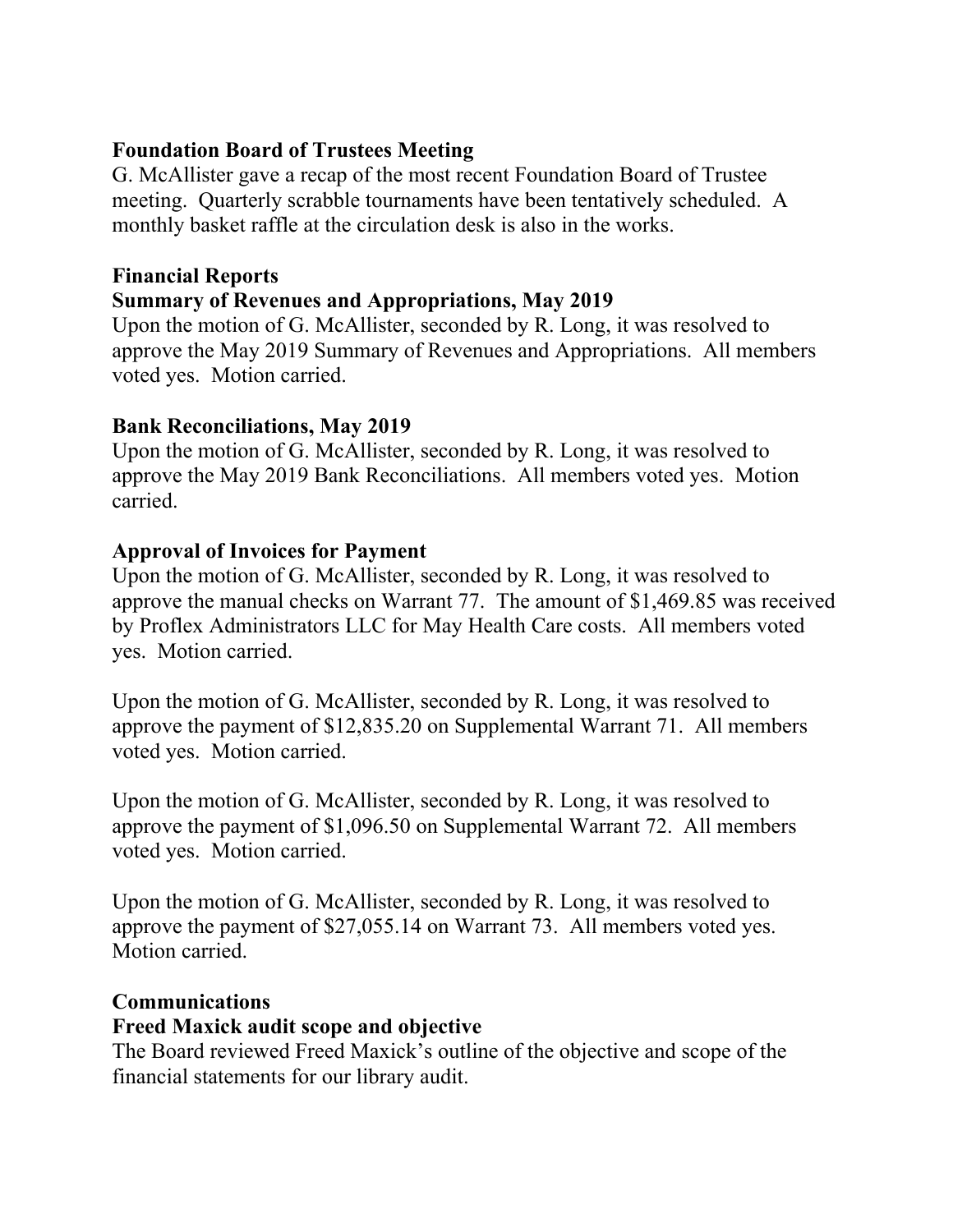#### **Unfinished Business Library Director evaluation (oral update)**

B. Conrad gave an update on the recommended course of action for the Director's evaluation.

# **Executive Session**

Upon the motion of G. McAllister, seconded by R. Long, it was resolved to enter into executive session at 7:16 p.m. All members voted yes. Motion carried.

Upon the motion of G. McAllister, seconded by R. Long, it was resolved to exit executive session at 7:50 p.m. All members voted yes. Motion carried.

# **New Business**

# **Approval of staff salary and wage schedule effective July 1, 2019**

Upon the motion of G. McAllister, seconded by K. Evans, it was resolved to approve the staff salary and wage schedule effective July 1, 2019. All members voted yes. Motion carried.

# **Adoption of 2019-20 Library Board of Trustee Meeting Dates**

Upon the motion of K. Evans, seconded by R. Long, it was resolved to adopt the 2019-20 Library Board of Trustees meeting dates. All members voted yes. Motion carried.

# **Adoption of the 2019-20 Warrant Schedule (handout)**

Upon the motion of R. Long, seconded by G. McAllister, it was resolved to adopt the 2019-20 Board Warrant/Supplemental Warrant Schedule. All members voted yes. Motion carried.

# **Approval of 3 month suspension of an adult library patron**

Upon the motion of N. Argulsky, seconded by R. Long, it was resolved to suspend Ashley Farrell from the Library and grounds for 3 months. All members voted yes. Motion carried.

#### **Other Business Microfilm**

K. Evans asked for a follow up on the past microfilm machine problem. Per Director Conrad, everything is working now.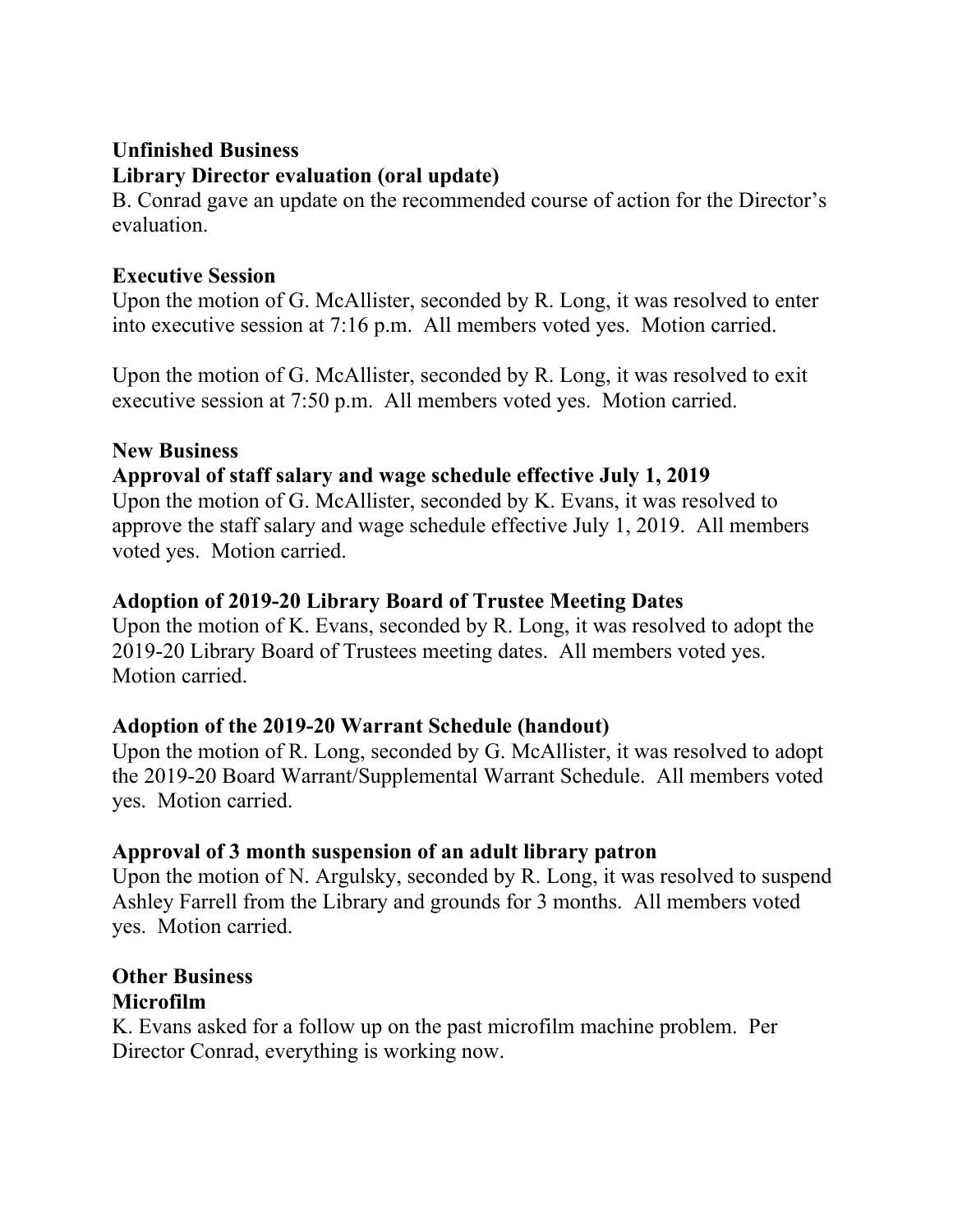# **Follow up on Ban of patron**

At the request of board member K. Evans, B. Conrad gave a summary of library staff witnesses to the incidents which resulted in last month's suspension of L. Potrzebowski.

#### **Adjournment**

Upon the motion of R. Long, seconded by G. McAllister, it was resolved to adjourn the meeting at 8:10 p.m. All members voted yes. Motion carried.

Respectfully submitted, Bob Conrad, Clerk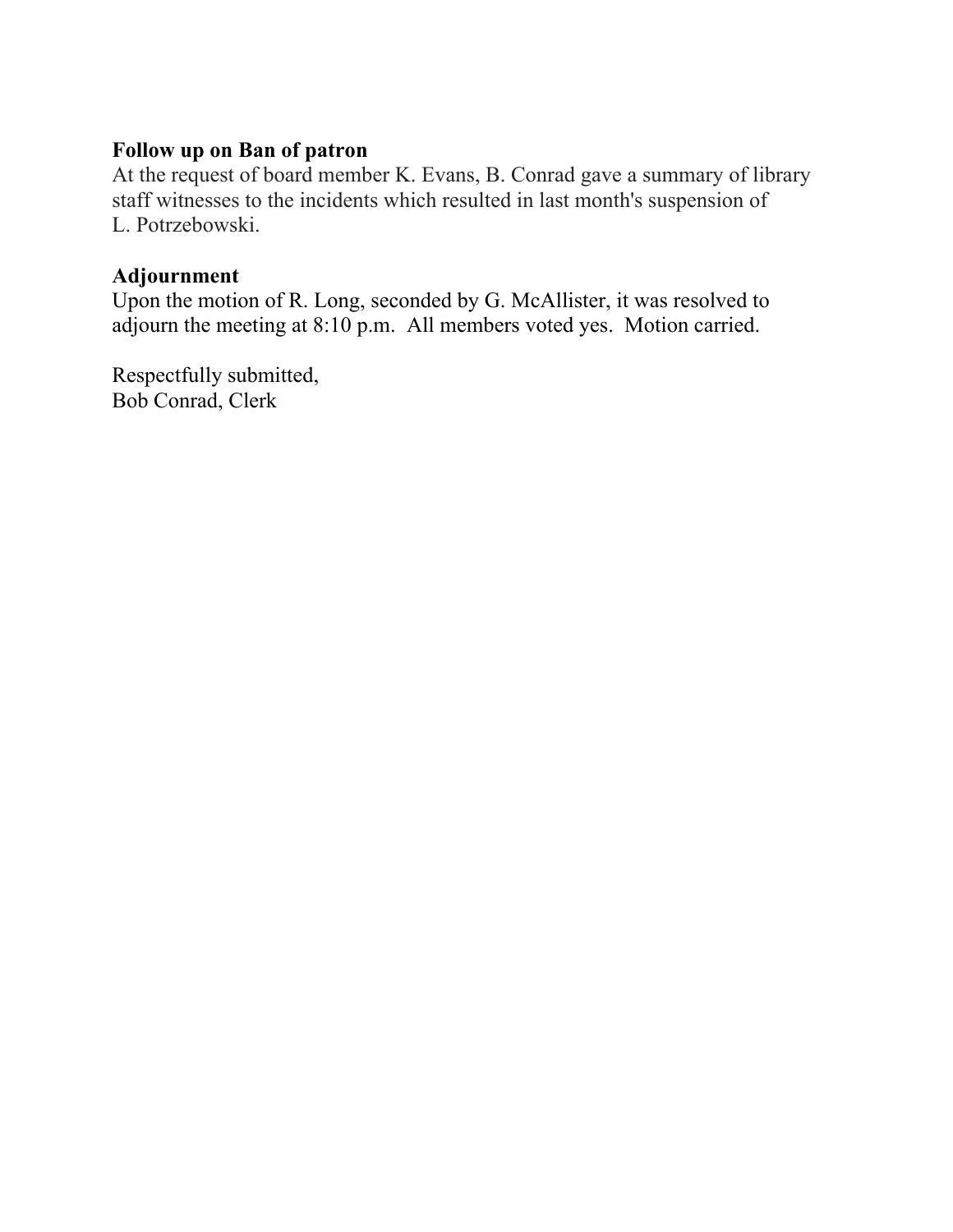*Approved by the Library Board of Trustees August 12, 2019* **Richmond Memorial Library Board of Trustees July 8, 2019** 

# **Call to Order**

The reorganization meeting of the Library Board of Trustees was held on Monday, July 8, 2019. President Norm Argulsky called the meeting to order at 6:29 p.m.

Members present: Norm Argulsky, Jenn Cascell, Rebecca Long, Kristi Evans, Gregg McAllister, and Jessica Ecock-Rotondo

Also present: Bob Conrad, Debra Levins, and Alice Zito

#### **Swearing in of Board Members**

Board Members Norm Argulsky, Jenn Cascell, Rebecca Long, Kristi Evans, Gregg McAllister, and Jessica Ecock-Rotondo were sworn in by Notary Public, Alice Zito. Upon completion, A. Zito left the meeting at 6:32 p.m.

#### **Signing of Conflict of Interest Agreement**

All board members signed the Conflict of Interest Agreement.

#### **Approval of Minutes**

Upon the motion of J. Cascell, seconded by K. Evans, the minutes of the June 10, 2019 meeting were approved. All members voted yes. Motion carried.

**Public to be Heard -** None

#### **Reorganization Election of President**

Upon the motion of J. Cascell, seconded by G. McAllister, Norm Argulsky was nominated as the President of the Board of Trustees.

All members voted yes. Motion carried.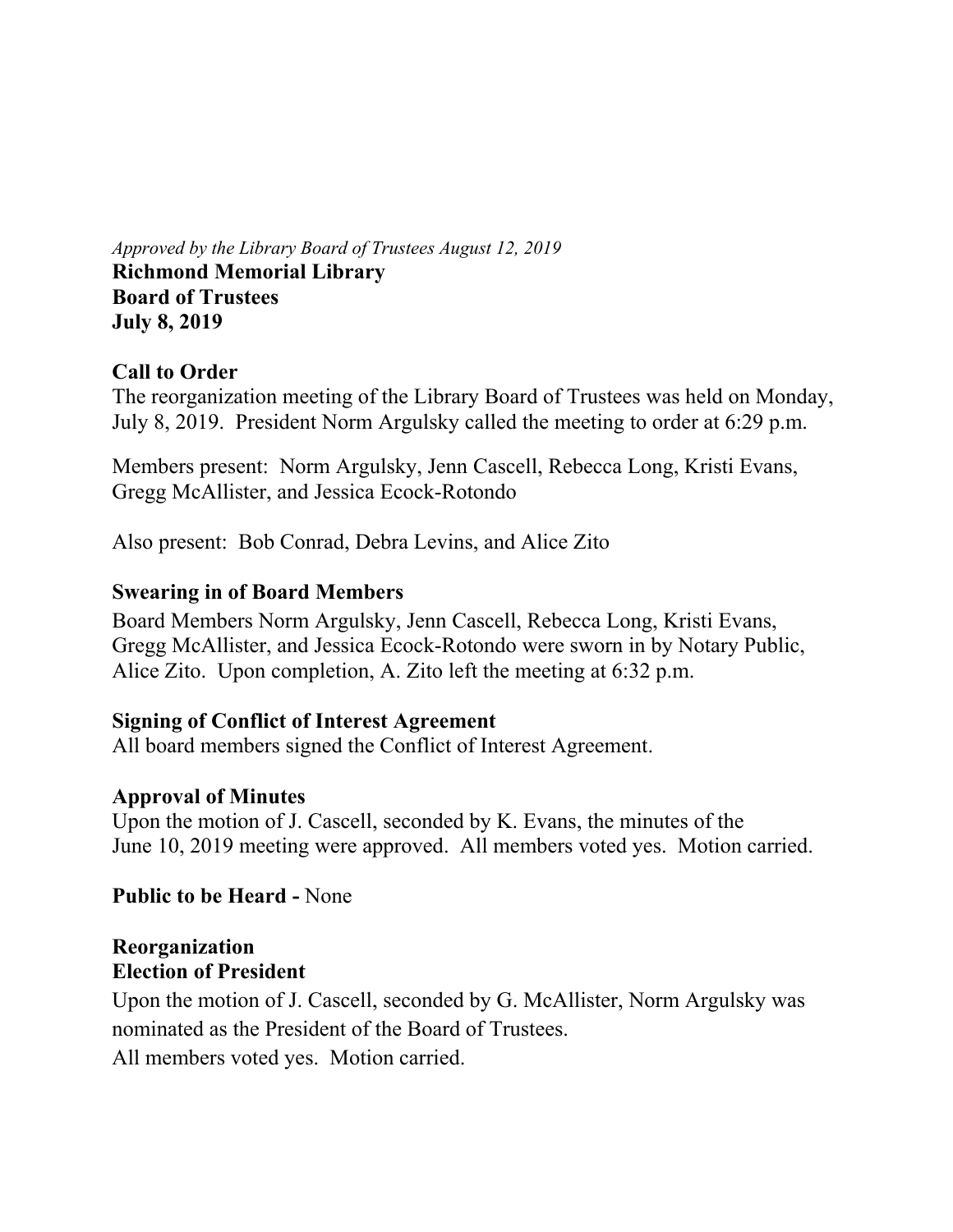# **Election of Vice President**

Upon the motion of J. Cascell, seconded by J. Ecock-Rotondo, Gregg McAllister was nominated as the Vice President of the Board of Trustees. All members voted yes. Motion carried

# **Appointment of Clerk**

Upon the motion of R. Long, seconded by J. Cascell, Bob Conrad was appointed as Clerk to the Board of Trustees. All members voted yes. Motion carried.

# **Appointment of Deputy Clerk**

Upon the motion of G. McAllister, seconded by K. Evans, Debra Levins was appointed as Deputy Clerk to the Board of Trustees. All members voted yes. Motion carried.

#### **Appointment of Treasurer**

Upon the motion of R. Long, seconded by J. Cascell, Sally Sanford was appointed as Treasurer to the Board of Trustees. All members voted yes. Motion carried.

# **Appointment of Deputy Treasurer**

Upon the motion of N. Argulsky, seconded by G. McAllister, R. Long was appointed as Deputy Treasurer to the Board of Trustees. All members voted yes. Motion carried.

#### **Appointment of Purchasing Agent**

Upon the motion of R. Long, seconded by J. Cascell, Bob Conrad was appointed as Purchasing Agent to the Board of Trustees. All members voted yes. Motion carried.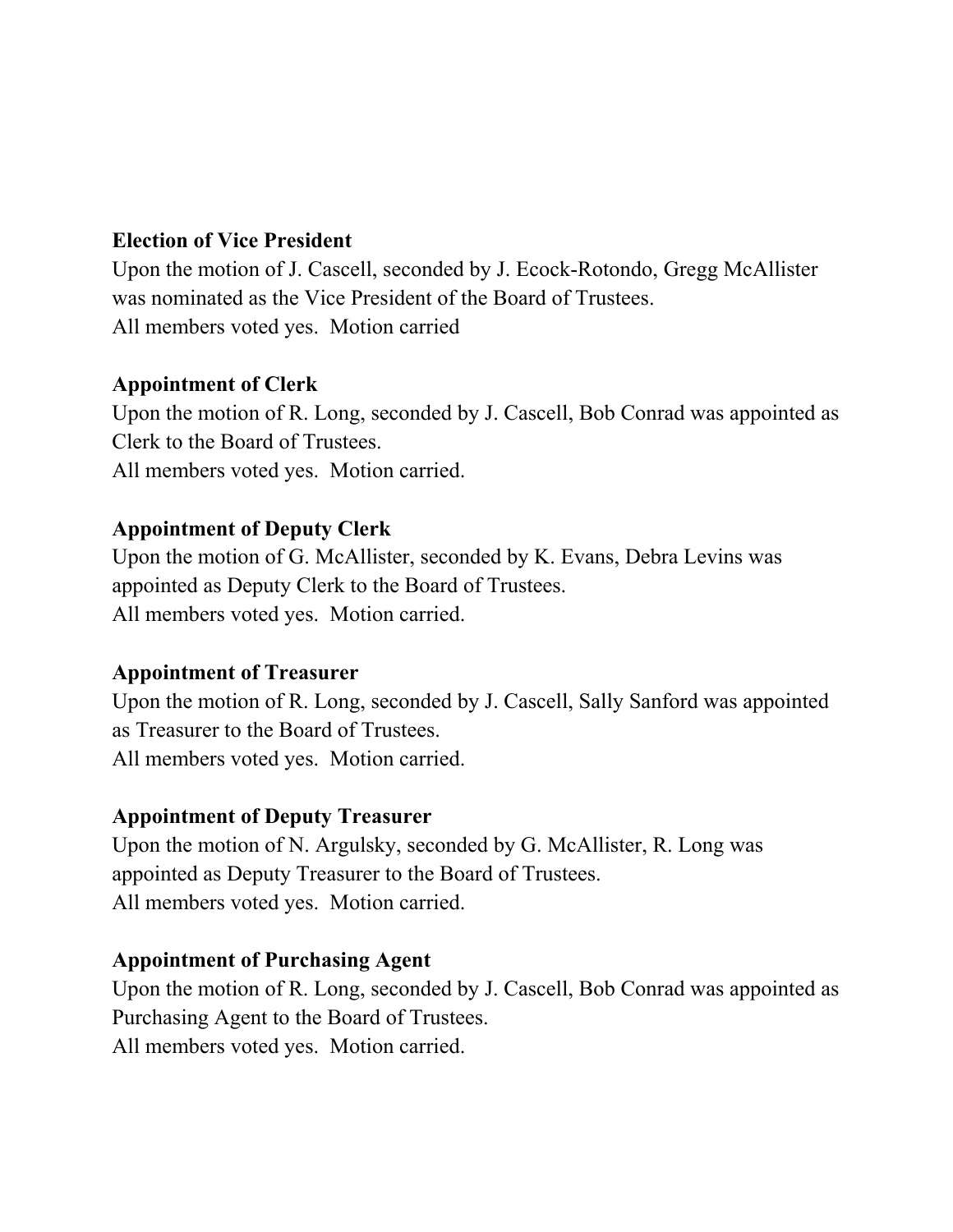# **Designation of Library Attorney**

Upon the motion of G. McAllister, seconded by R. Long, Thomas Williams of the Williams Law Firm was appointed to be the attorney of record to represent the Richmond Memorial Library.

All members voted yes. Motion carried.

# **Designation of Auditing Firm**

Upon the motion of R. Long, seconded by G. McAllister, Freed Maxick was appointed as the auditing firm for Richmond Memorial Library. All members voted yes. Motion carried.

# **Designation of Official Bank Depository**

Upon the motion of J. Cascell, seconded by R. Long, Five Star Bank was appointed as the Official Bank Depository for Richmond Memorial Library.All members voted yes. Motion carried.

#### **Designation of Bank Signatories**

Upon the motion of J. Cascell, seconded by G. McAllister; Sally Sanford, N. Argulsky and R. Long were appointed to be the Bank Signatories for the Richmond Memorial Library. All members voted yes. Motion carried.

# **Designation of Payroll Certifier**

Upon the motion of K. Evans, seconded by J. Cascell, Robert Conrad was appointed to be the Payroll Certifier for the Richmond Memorial Library. All members voted yes. Motion carried.

#### **Designation of Deputy Payroll Certifier**

Upon the motion of N. Argulsky, seconded by G. McAllister, Alice Zito was appointed to be the Deputy Payroll Certifier for the Richmond Memorial Library. All members voted yes. Motion carried.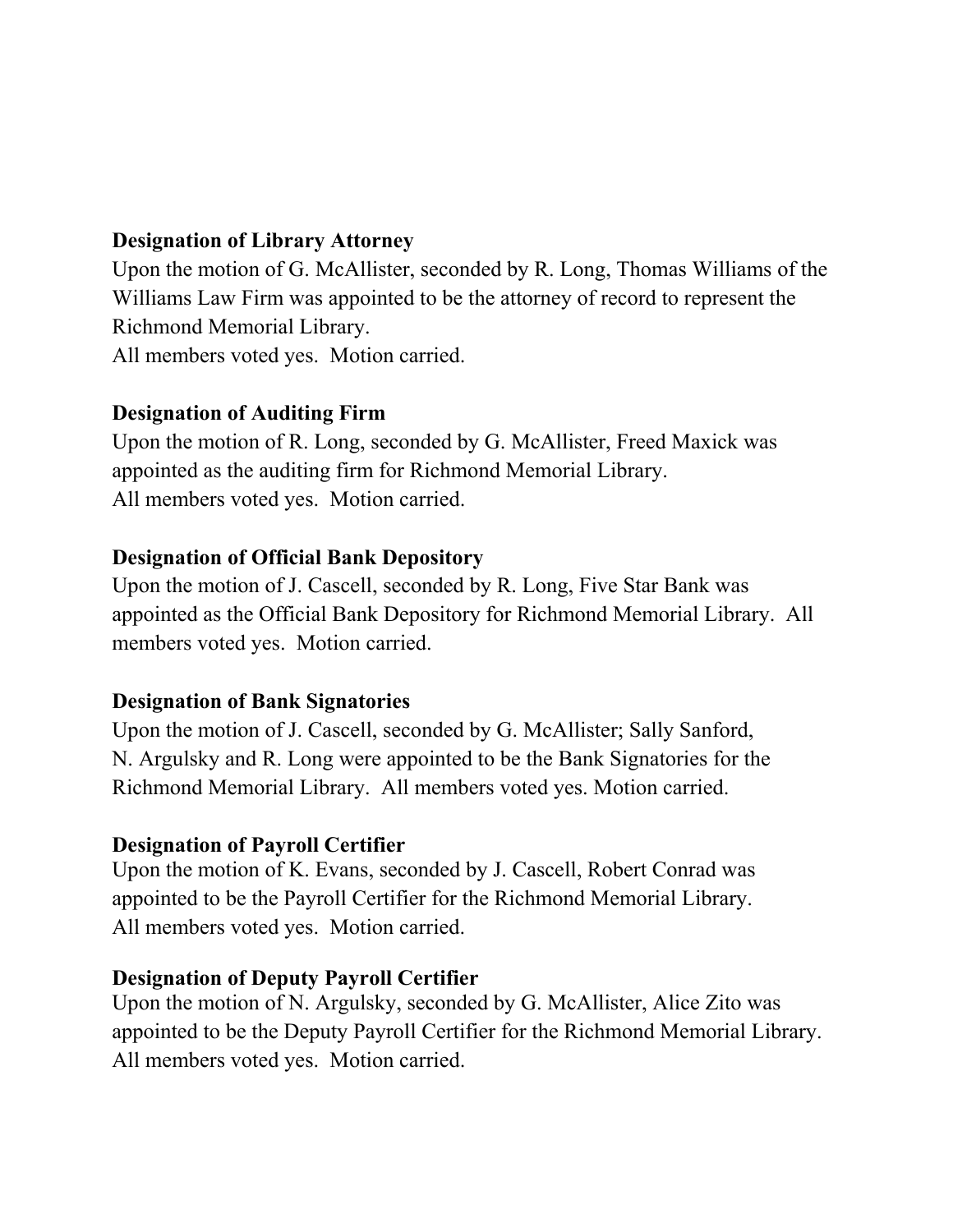# **Designation of Petty Cash Funds**

Upon the motion of R.Long, seconded by J. Ecock-Rotondo, it was resolved to approve a Petty Cash amount of \$200 for the Richmond Memorial Library and \$100 for the Library Visits Program (Formerly SAGE). All members voted yes. Motion carried.

# **Designation of Official Newspaper**

Upon the motion of R. Long, seconded by K. Evans, The Daily News was appointed to be Richmond Memorial Library's official newspaper. All members voted yes. Motion carried.

# **By-Laws Review**

The By-Laws were reviewed. A correction of the revision date will be fixed.

#### **5 Year Plan Review**

The current 5 year plan was reviewed.

# **Library Director's Report Reports of Librarians**

The Board reviewed monthly reports from librarians Mike Boedicker (w/ Bob Conrad), and Rita McCormack.

The Board also reviewed the Combined Youth Services Report from librarian Jennifer Potter.

#### **Pride Parade participation**

Nine participants representing Richmond Memorial Library marched in masse with other organizations.

#### **Library Statistics – May 2019**

The May 2019 library statistics were reviewed.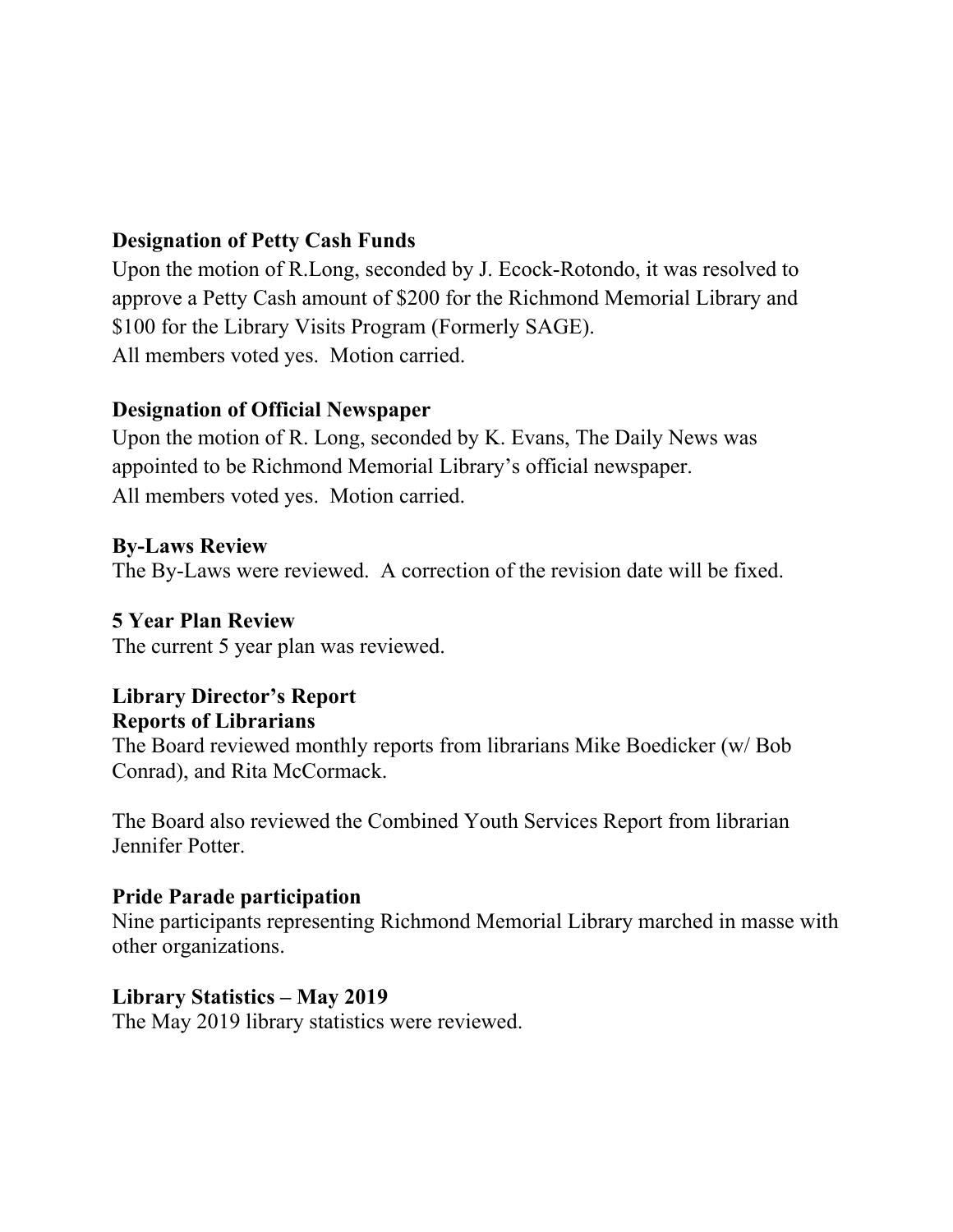# **Committee Reports -** None

# **Financials**

# **Approval of Invoices for Payment**

Upon the motion of G. McAllister, seconded by J. Cascell, it was resolved to approve the manual checks on Warrant 76. The amount of \$1,993.71 was received by Proflex Administrators LLC for June Health Care costs. All members voted yes. Motion carried.

Upon the motion of G. McAllister, seconded by J. Cascell, it was resolved to approve the payment of \$12,190.02 on Supplemental Warrant 74. All members voted yes. Motion carried.

Upon the motion of G. McAllister, seconded by J. Cascell, it was resolved to approve the payment of \$10,506.84 on Supplemental Warrant 80. All members voted yes. Motion carried.

Upon the motion of G. McAllister, seconded by J. Cascell, it was resolved to approve the payment of \$10,315.13 on Supplemental Warrant 1. All members voted yes. Motion carried.

Upon the motion of G. McAllister, seconded by J. Cascell, it was resolved to approve the payment of \$56,392.78 on Warrant 2. All members voted yes. Motion carried.

# **Communications – None**

#### **Unfinished Business Director Evaluation**

The deadline for the Director's evaluation to be e-mailed to Board President N. Argulsky is July  $15^{th}$ .

#### **Board Growth**

There was a brief discussion of the goal of increasing the number of library board of trustees to seven.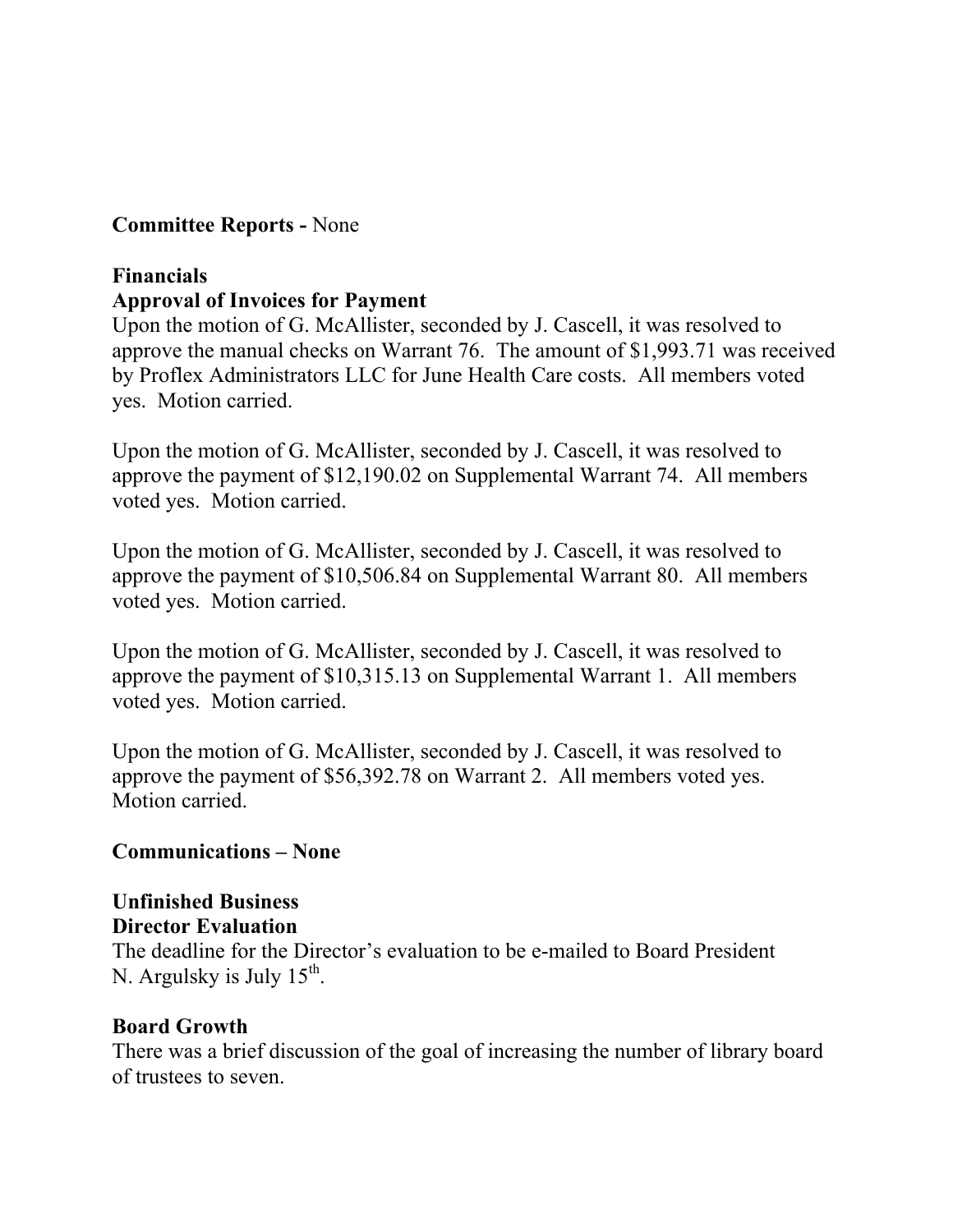### **New Business Subcommittee appointments Buildings & Grounds**

Upon the motion of R. Long, seconded by G. McAllister, it was resolved to appoint N. Argulsky and J. Cascell to the Building & Grounds subcommittee. All members voted yes. Motion carried.

#### **Personnel Committee (Addition to agenda)**

Upon the motion of K. Evans, seconded by J. Ecock-Rotondo, it was resolved to appoint G. McAllister and R. Long to the Personnel Committee. All members voted yes. Motion carried.

#### **Finance**

Upon the motion of J. Cascell, seconded by G. McAllister, it was resolved to appoint K. Evans and R. Long to the Finance Committee. All members voted yes. Motion carried.

#### **Policy Review**

Upon the motion of K. Evans, seconded by R. Long, it was resolved to appoint J. Ecock-Rotondo and G. McAllister to the Policy Review Committee. All members voted yes. Motion carried.

#### **Adjournment**

Upon the motion of R. Long, seconded by G. McAllister, it was resolved to adjourn the meeting at 7:43 p.m. All members voted yes. Motion carried.

Respectfully submitted, Bob Conrad, Clerk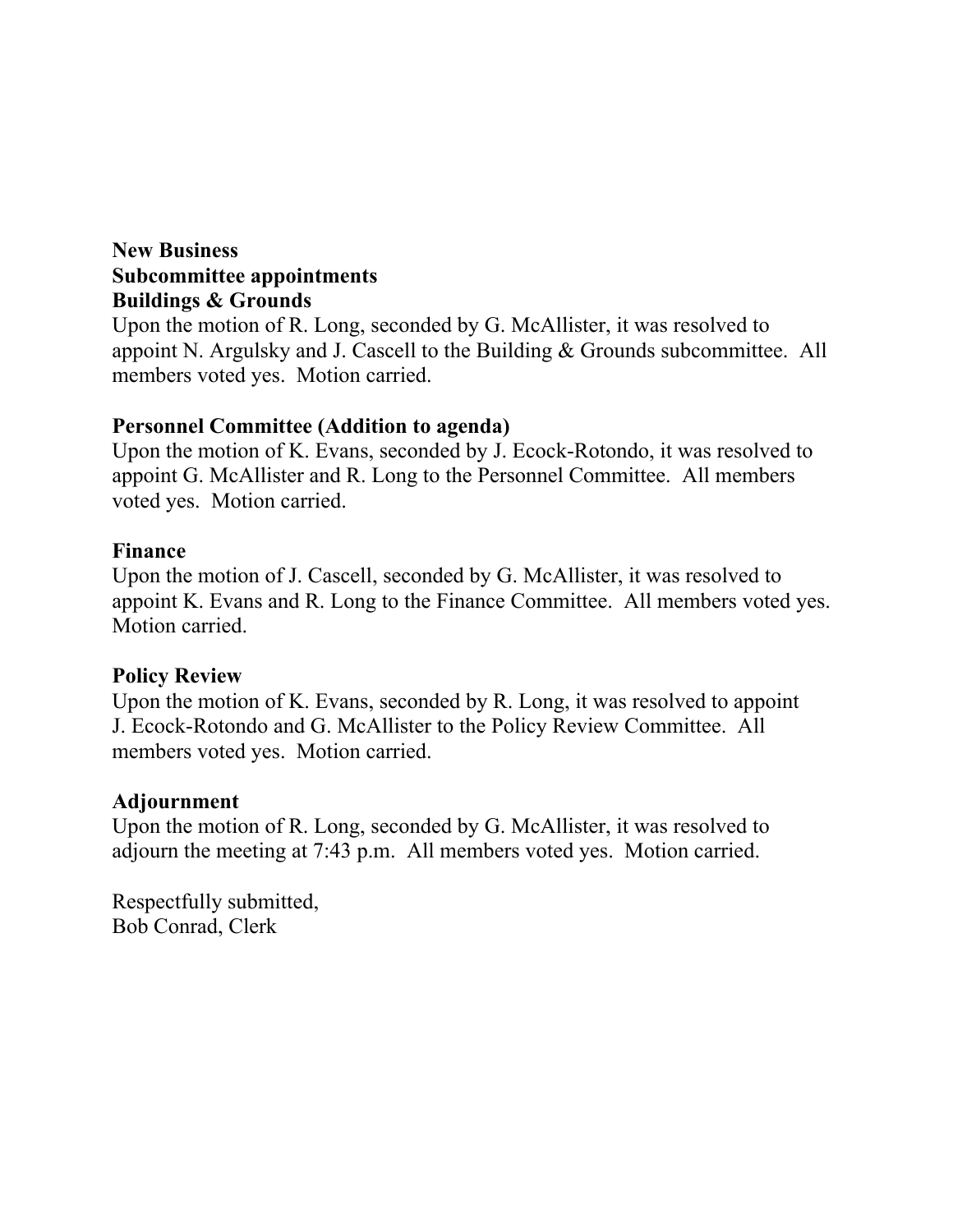*Approved by the Library Board of Trustees September 9, 2019* **Richmond Memorial Library Board of Trustees August 12, 2019** 

#### **Call to Order**

The August meeting of the Library Board of Trustees was held on Monday, August 12, 2019. President Norm Argulsky called the meeting to order at 6:37 p.m.

Members present: Norm Argulsky, Jenn Cascell, Kristi Evans, Gregg McAllister, and Jessica Ecock-Rotondo

Also present: Bob Conrad and Debra Levins

Excused: Rebecca Long

### **Approval of Minutes**

Upon the motion of G. McAllister, seconded by J. Cascell, the minutes of the July 8, 2019 meeting were approved. All members voted yes. Motion carried.

**Public to be Heard -** None

# **Library Director's Report**

#### **(June and) July reports of Adult Services librarians**

The Board reviewed monthly reports from librarians Mike Boedicker, Rita McCormack, and Samantha Stryker.

The Board also reviewed the Combined Youth Services Report from librarian Jennifer Potter.

# **Library Statistics – June 2019**

The June 2019 library statistics were reviewed.

#### **Committee Reports –** None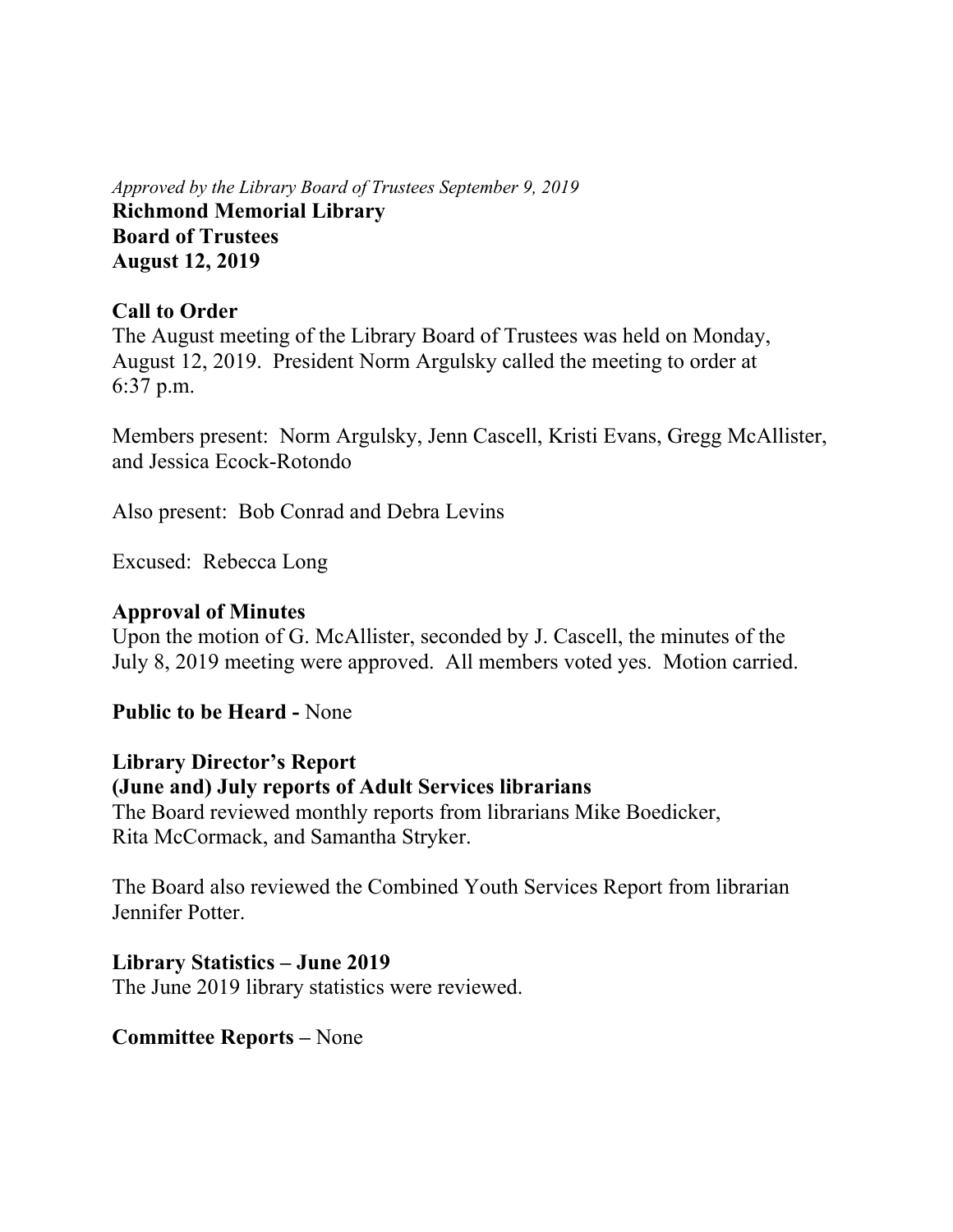# **Financials July 2019 Summary of Revenues and Appropriations**

Upon the motion of J. Cascell, seconded by K. Evans, it was resolved to approve the July 2019 Summary of Revenues and Appropriations. All members voted yes. Motion carried.

# **June 2019 Bank Reconciliations**

Upon the motion of J. Cascell, seconded by K. Evans, it was resolved to approve the June 2019 Bank Reconciliations. All members voted yes. Motion carried.

# **Approval of Invoices for Payment**

Upon the motion of J. Cascell, seconded by K. Evans, it was resolved to approve the manual checks on Warrant 11. The amount of \$7,220.07 was received by Proflex Administrators LLC for July Health Care costs. All members voted yes. Motion carried.

Upon the motion of J. Cascell, seconded by K. Evans, it was resolved to approve the payment of \$12,216.87 on Supplemental Warrant 3. All members voted yes. Motion carried.

Upon the motion of J. Cascell, seconded by K. Evans, it was resolved to approve the payment of \$1,757.77 on Supplemental Warrant 6. All members voted yes. Motion carried.

Upon the motion of J. Cascell, seconded by K. Evans, it was resolved to approve the payment of \$15,742.41 on Warrant 7. All members voted yes. Motion carried.

# **Communications Notice of Probate**  The Notice of Probate for the Will of Margaret F. Gallagher was reviewed.

# **Arlene Bow regarding framed print "Three Girls Painting"**

Upon the motion of J. Cascell, seconded by J. Ecock-Rotondo, it was resolved to give Mrs. Arlene Bow the framed print of "Three Girls Painting" at no charge on the condition that Mrs. Bow cover the shipping cost. All members voted yes. Motion carried.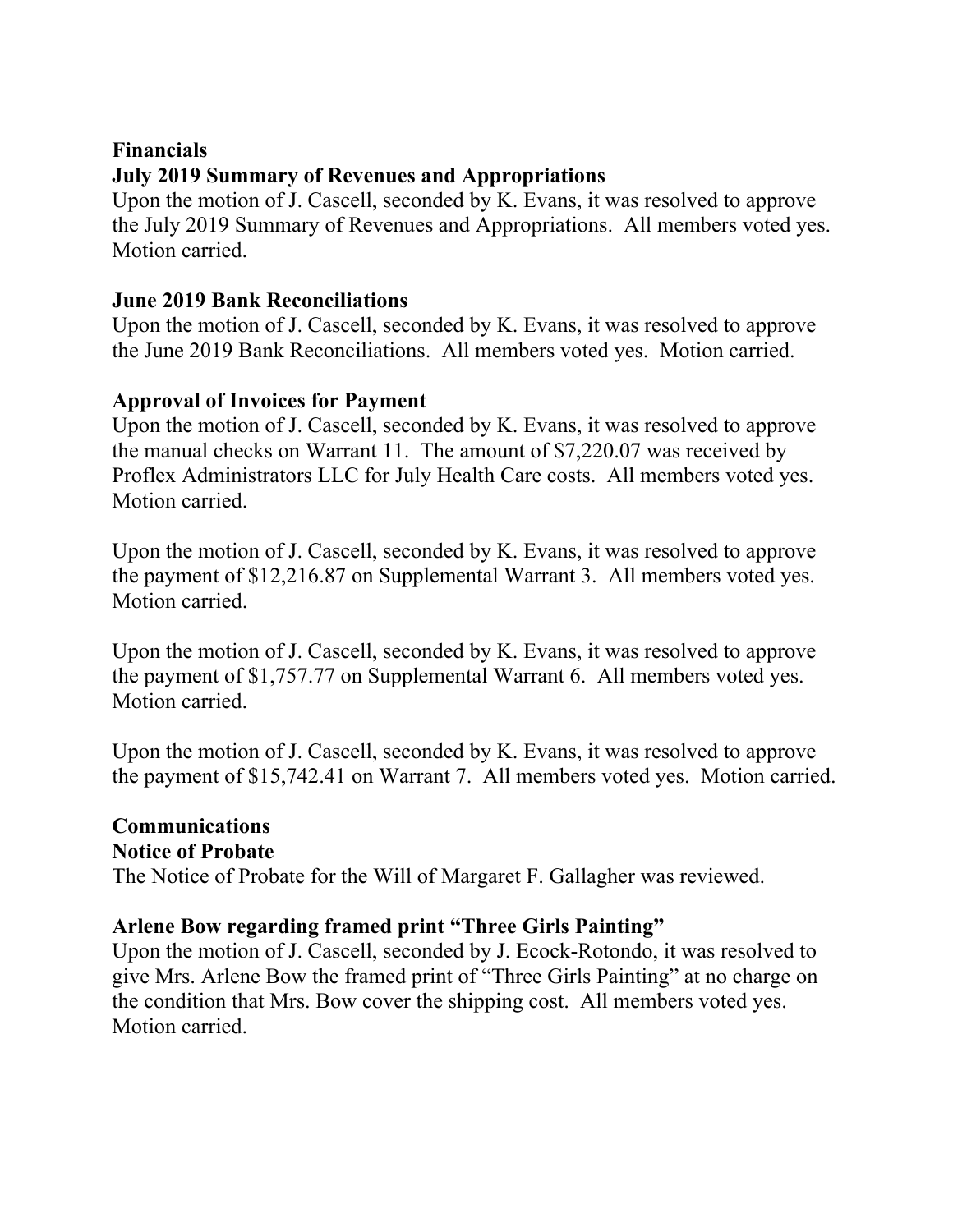#### **Mary Marks – Resignation**

Director Conrad informed the Board that Mary Marks, Library Visits Clerk gave notice to resign. Her last day of work will be October 2, 2019.

# **Jennifer Potter – Resignation**

B. Conrad also informed the Board that Jennifer Potter, Youth Program Services Librarian gave notice to resign. Her last day of work will be August 16, 2019.

### **Unfinished Business Board Growth**

There was discussion to change the term for Trustees from five years to three years. The Director will draft an amendment to section 5 of the By-Laws for the next Board meeting.

# **New Business Enter into Executive Session**

Upon the motion of G. McAllister, seconded by J. Cascell, it was resolved to enter into executive session at 7:38 p.m. All members voted yes. Motion carried.

The Board exited executive session at 8:05 p.m.

The Board meeting resumed at 8:08 p.m.

Upon the motion of J. Cascell, seconded by J. Ecock-Rotondo, it was resolved to increase Director B. Conrad's pay by 9% to \$86,886 for fiscal year 2019-20.

N. Argulsky, J. Cascell, and J. Ecock-Rotondo voted yes. G. McAllister and K. Evans abstained. Motion passed.

# **Other Business** - None

#### **Adjournment**

Upon the motion of K. Evans, seconded by J. Cascell, it was resolved to adjourn the meeting at 8:09 p.m. All members voted yes. Motion carried.

Respectfully submitted, Bob Conrad, Clerk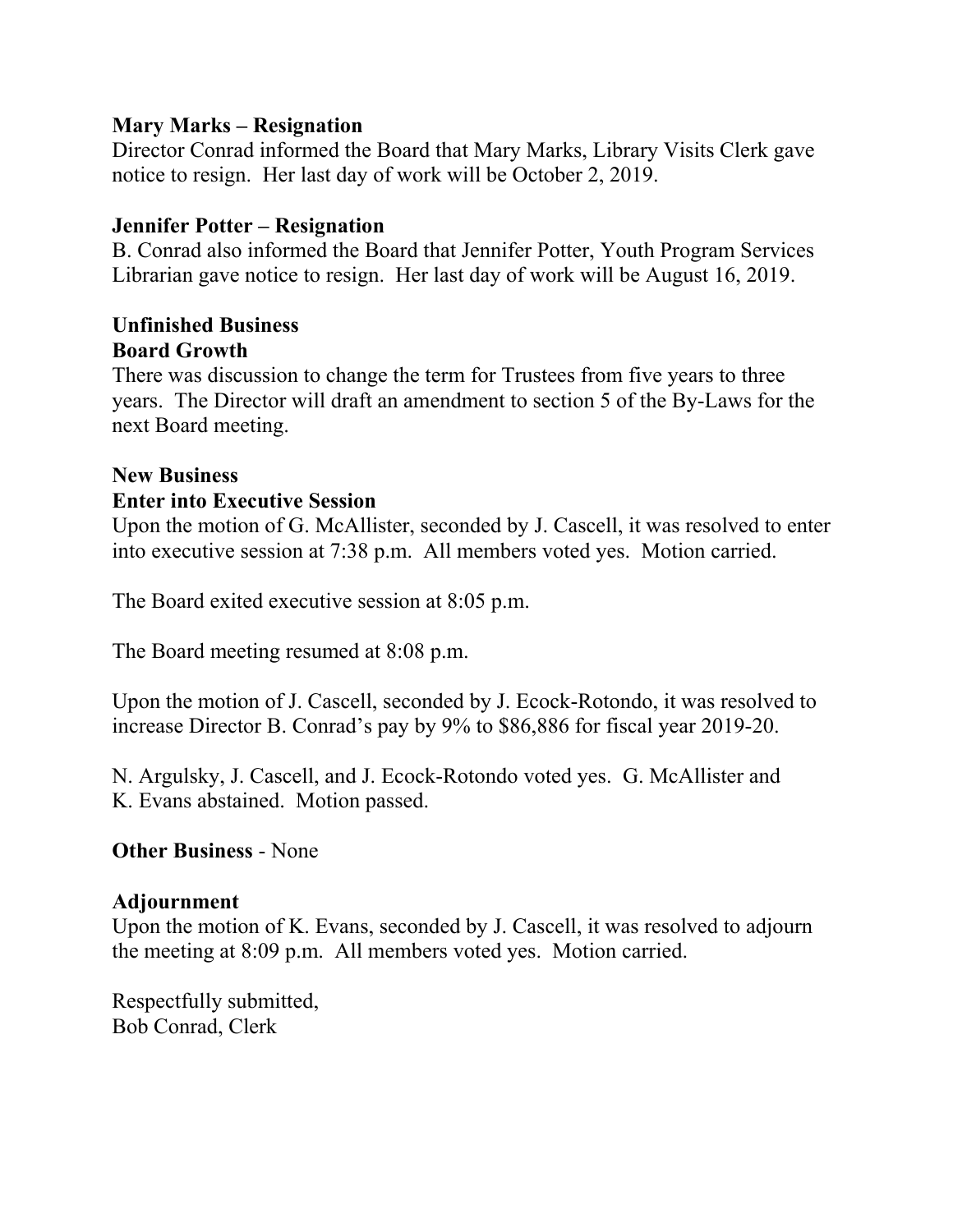#### *Approved by the Library Board of Trustees October 21, 2019* **Richmond Memorial Library Board of Trustees September 9, 2019**

The September meeting of the Library Board of Trustees was held on Monday, September 9, 2019. President Norm Argulsky called the meeting to order at 6:50 p.m.

Members present: Norm Argulsky, Jenn Cascell, Rebecca Long, Kristi Evans, Gregg McAllister, and Jessica Ecock-Rotondo

Also present: Bob Conrad, and Debra Levins

#### **Approval of Minutes**

Upon the motion of G. McAllister, seconded byJ. Ecock-Rotondo, the minutes of the August 12, 2019 meeting were approved. All members voted yes. Motion carried.

#### **Public to be Heard** - None

#### **Library Director's Report**

#### **Reports of Adult Services librarians, August 2019**

The Board reviewed monthly reports from librarians Mike Boedicker, Rita McCormack, and Samantha Stryker.

The Board also reviewed the Combined Youth Services Report from librarian assistant Katie Elia.

#### **2019 Youth Summer Reading Program Report**

The 2019 Youth Summer Reading Program Report was reviewed by the Board.

#### **Library Statistics**

The July 2019 library statistics were reviewed.

#### **Dedication Ceremony of trees**

There will be a dedication ceremony of trees tea/luncheon on Saturday,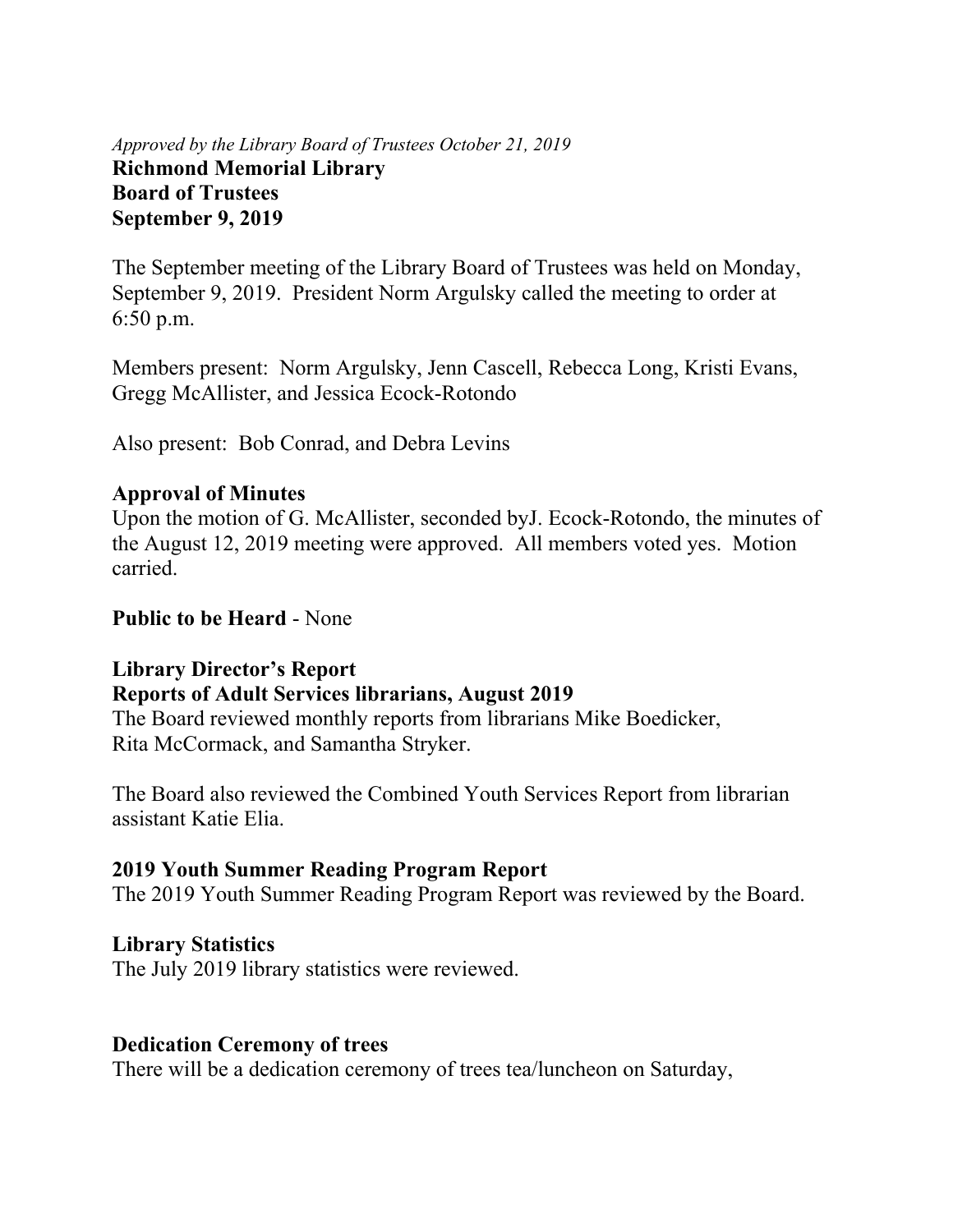October 19, 2019. Dana Warren and Beth Stich will be honored for their 20 years of devoted service as Library Board members. Former employee Kathleen Facer will be honored for her 40 years of dedicated service to Richmond Memorial Library. A similar commemoration for former Library Director Martha Spinnegan will be included.

#### **Proposed Amendment to Bylaws**

The Board reviewed the proposed amendment to the Bylaws.

#### **Committee Reports**

#### **Richmond Memorial Library Foundation**

G. McAllister reported that The RML Foundation will start a monthly raffle beginning in October. He also mentioned that another scrabble tournament is in the works for December. It will be in conjunction with Go Art!.

#### **Financials**

#### **August 2019 Summary of Revenues and Appropriations**

Upon the motion of J. Cascell, seconded by R. Long, it was resolved to approve the August 2019 Summary of Revenues and Appropriations. All members voted yes. Motion carried.

#### **Bank Reconciliations for period ending July, 2019**

Upon the motion of J. Cascell, seconded by R. Long, it was resolved to approve the July 2019 Bank Reconciliations. All members voted yes. Motion carried.

#### **Manual Check for July, 2019 – Revised**

Upon the motion of J. Cascell, seconded by R. Long, it was resolved to approve the revised manual check on Warrant 11. The amount of \$7,135.83 was received by Proflex Administrators LLC for July Health Care costs. All members voted yes. Motion carried.

#### **Approval of Invoices for Payment**

Upon the motion of J. Cascell, seconded by R. Long, it was resolved to approve the manual checks on Warrant 10. The amount of \$3,438.37 was received by Proflex Administrators LLC for August Health Care costs. All members voted yes. Motion carried.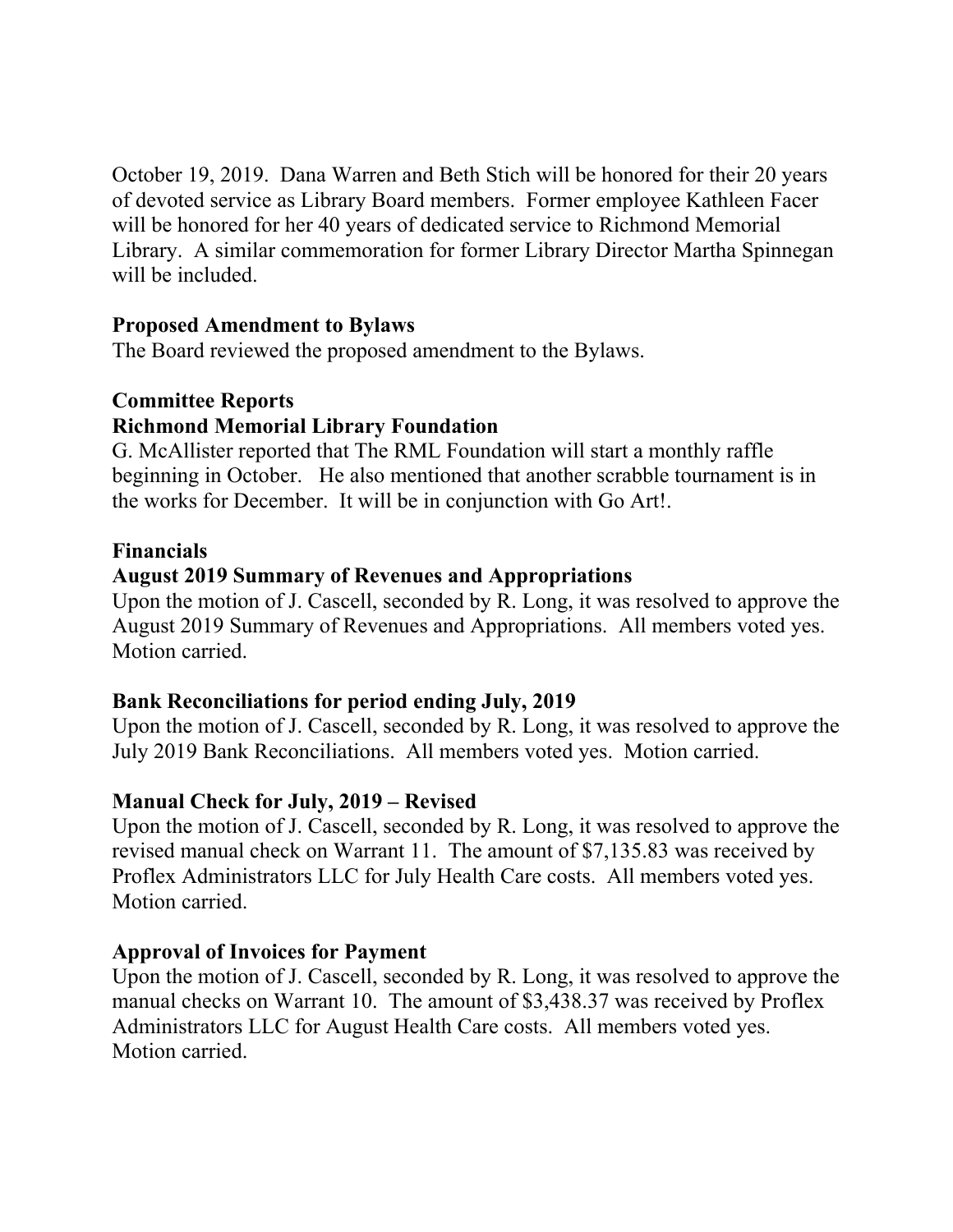Upon the motion of J. Cascell, seconded by R. Long, it was resolved to approve the payment of \$1,336.50 on Supplemental Warrant 8. All members voted yes. Motion carried.

Upon the motion of J. Cascell, seconded by R. Long, it was resolved to approve the payment of \$11,636.79 on Supplemental Warrant 13. All members voted yes. Motion carried.

Upon the motion of J. Cascell, seconded by R. Long, it was resolved to approve the payment of \$19,006.64 on Warrant 14. All members voted yes. Motion carried.

# **Communications**

#### **Mike Boedicker – Resignation**

Director Conrad informed the Board that librarian Mike Boedicker gave notice to resign effective September 6, 2019.

# **Unfinished Business**

#### **Board Growth**

The library director reminded Trustees of their intention to appoint a  $7<sup>th</sup>$  trustee.

#### **Enter into Executive Session**

Upon the motion of G. McAllister, seconded by R. Long, it was resolved to enter into executive session at 7:55 p.m. All members voted yes. Motion carried.

The Board exited executive session at 8:20 p.m.

The Board meeting resumed at 8:21 p.m.

#### **New Business**

# **Appointment of Librarian I Vacancy – Youth Services**

Upon the motion of G. McAllister, seconded by K. Evans, it was resolved to approve the appointment of Susan Potera to Librarian I vacancy (Youth Services) at \$42,500 effective September 23, 2019. All members voted yes. Motion carried.

#### **Other Business -** None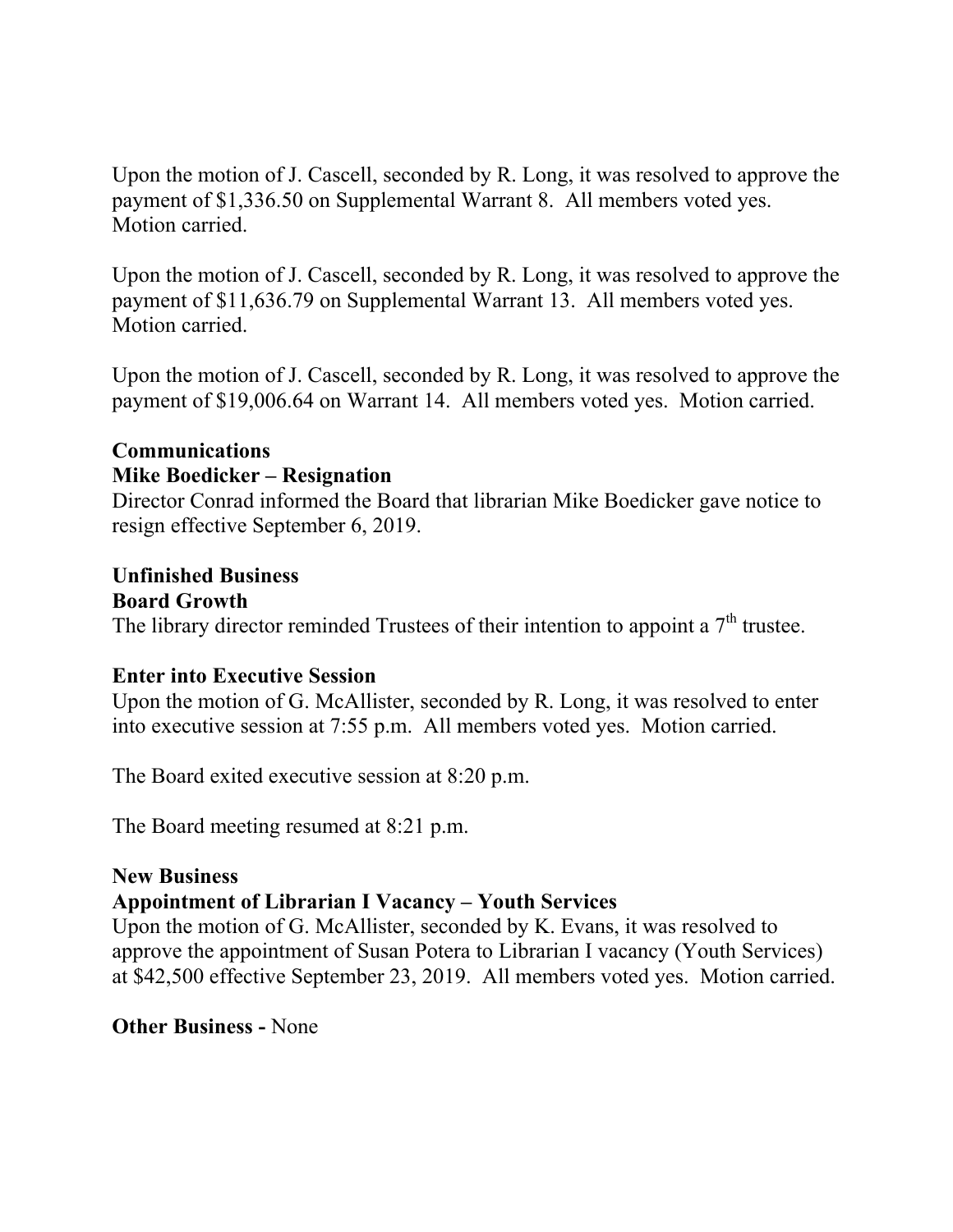# **Adjournment**

Upon the motion of R. Long, seconded by J. Cascell, it was resolved to adjourn the meeting at 8:25 p.m. All members voted yes. Motion carried.

Respectfully submitted, Bob Conrad, Clerk

Next meeting: Monday, October 21, 2019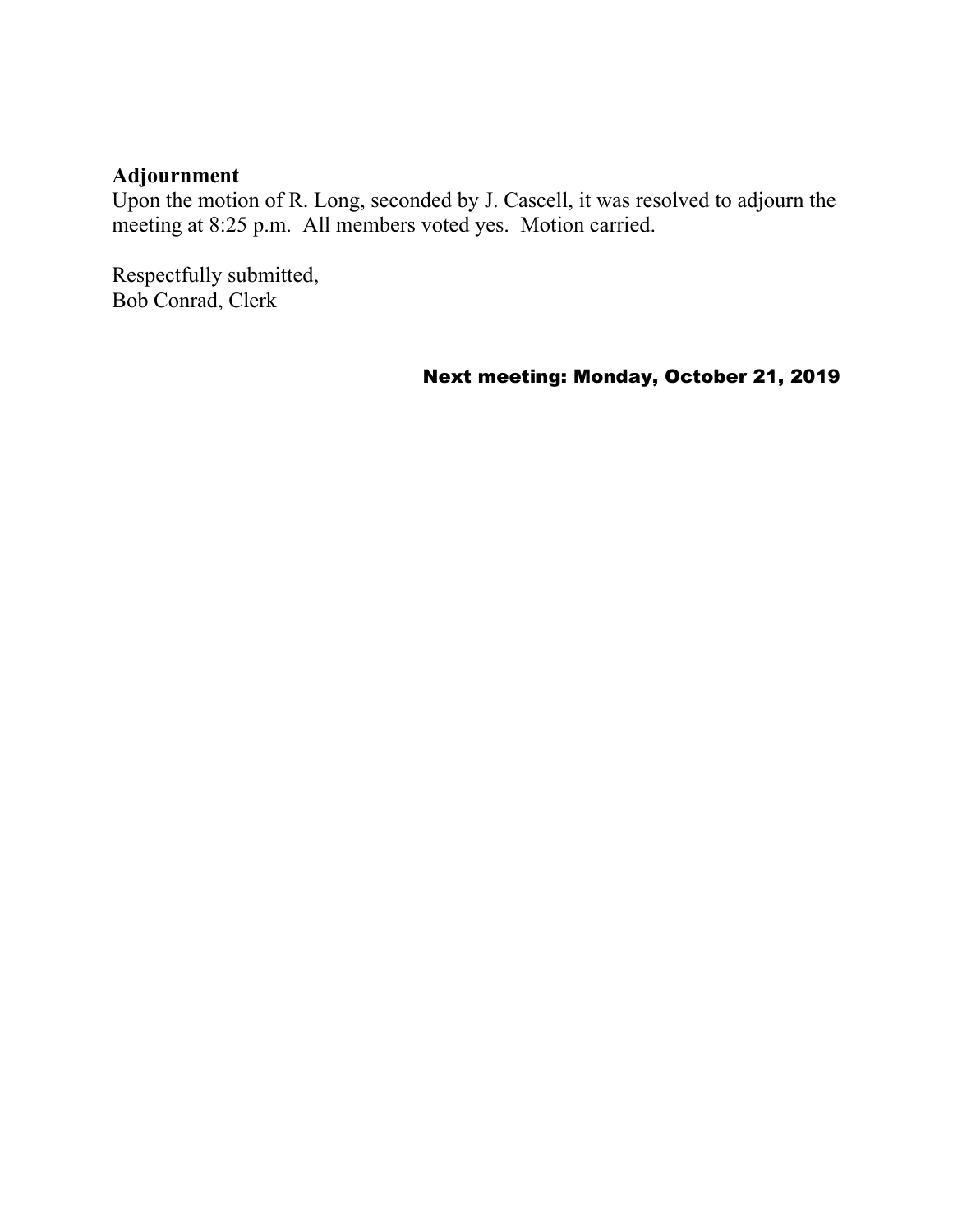# *Approved by the Library Board of Trustees November 18, 2019* **Richmond Memorial Library Board of Trustees October 21, 2019**

The October meeting of the Library Board of Trustees was held on Monday, October 21, 2019. President Argulsky called the meeting to order at 6:29 p.m.

Members present: Norm Argulsky, Jenn Cascell, Rebecca Long, Kristi Evans, Gregg McAllister, and Jessica Ecock-Rotondo

Also present: Bob Conrad and Debra Levins

#### **Approval of Minutes**

Upon the motion of R. Long, seconded by G. McAllister, the minutes of the September 9, 2019 meeting were approved. All members voted yes. Motion carried.

**Public to be Heard -** None

#### **Library Director's Report**

# **Reports of Adult Services librarians, September, 2019**

The Board reviewed monthly reports from librarians Samantha Stryker and Rita McCormack.

#### **WiFi and Game Night stats, September 2019**

WiFi and Game Night stats were presented and discussed.

#### **Combined Youth Services report, September 2019**

The Board also reviewed the Combined Youth Services Report

#### **Library Statistics, August 2019**

The August 2019 library statistics were reviewed.

#### **Nioga Library System's Free Direct Access Plan**

The Library Board discussed The Nioga Library System Free Direct Access Plan at length.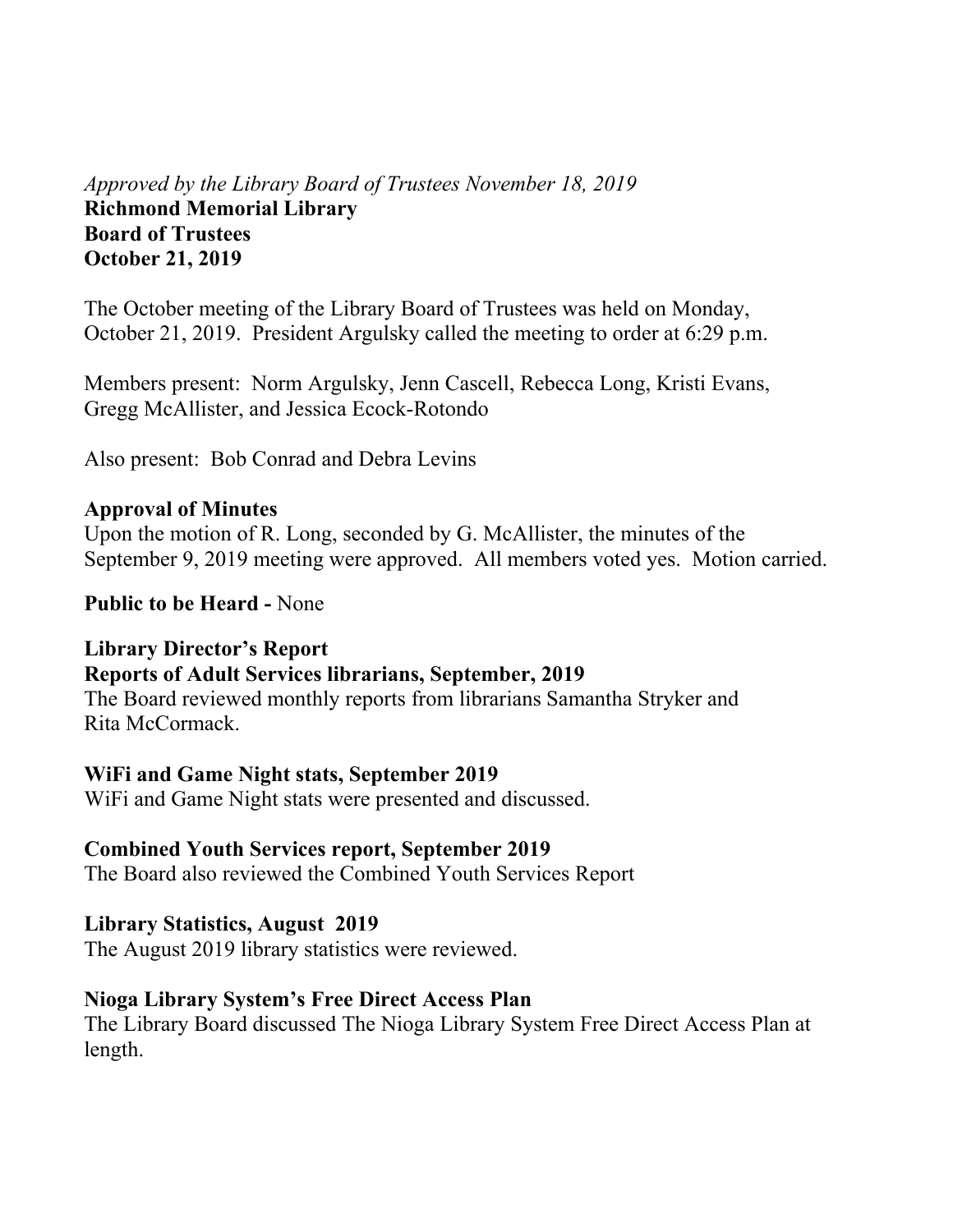# **Resignation of City of Batavia designee Samantha Schafer from Nioga Library System Board**

Samantha Schafer tendered her resignation as the City of Batavia designee on the Nioga Library Board of Trustees. An alternate is needed.

#### **Committee Reports** - None

#### **Financials**

# **September 2019 Summary of Revenues and Appropriations**

Upon the motion of J. Cascell, seconded by K. Evans, it was resolved to approve the September 2019 Summary of Revenues and Appropriations. All members voted yes. Motion carried.

#### **August 2019 Bank Reconciliations**

Upon the motion of J. Cascell, seconded by K. Evans, it was resolved to approve the August 2019 Bank Reconciliations. All members voted yes. Motion carried.

#### **September 2019 Bank Reconciliations**

Upon the motion of J. Cascell, seconded by K. Evans, it was resolved to approve the September 2019 Bank Reconciliations. All members voted yes. Motion carried.

#### **Approval of Invoices for Payment**

Upon the motion of J. Cascell, seconded by K. Evans, it was resolved to approve the revised manual check on Warrant 10. The amount of \$3,354.13 was received by Proflex Administrators LLC for August Health Care costs. All members voted yes. Motion carried.

Upon the motion of J. Cascell, seconded by K. Evans, it was resolved to approve the manual checks on Warrant 18. The amount of \$2,400.36 was received by Proflex Administrators LLC for September Health Care costs. All members voted yes. Motion carried.

Upon the motion of J. Cascell, seconded by K. Evans, it was resolved to approve the payment of \$4,331.34 on Supplemental Warrant 16. All members voted yes. Motion carried.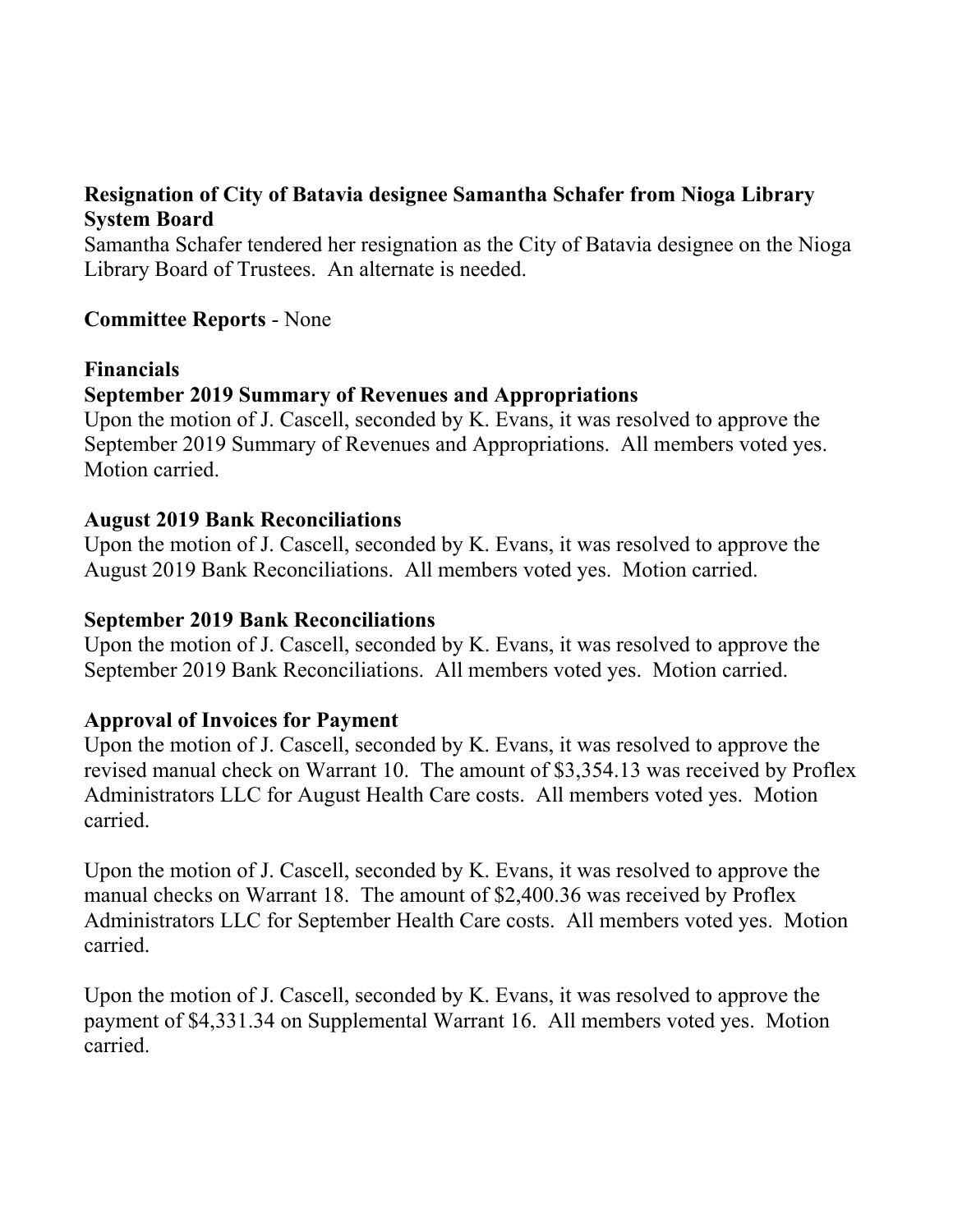Upon the motion of J. Cascell, seconded by K. Evans, it was resolved to approve the payment of \$10,421.11 on Supplemental Warrant 21. All members voted yes. Motion carried.

Upon the motion of J. Cascell, seconded by K. Evans, it was resolved to approve the payment of \$9,351.03 on Supplemental Warrant 22. All members voted yes. Motion carried.

Upon the motion of J. Cascell, seconded by K. Evans, it was resolved to approve the payment of \$189,901.38 on Warrant 19. All members voted yes. Motion carried.

# **Communications**

# **Resignation of PT/Sub Librarian**

PT/Sub Librarian Jim Doyle submitted his resignation effective September 27, 2019.

# **Executive Session**

Upon the motion of R. Long, seconded by G. McAllister, it was resolved to go into executive session at 7:51 a.m to discuss a number of appointments to vacancies. All members voted yes. Motion carried.

Upon the motion of R. Long , seconded by G. McAllister, it was resolved to exit executive session at 8:04 p.m. All members voted yes. Motion carried.

# **Unfinished Business -** None

**New Business 2019 Library Closures**  The schedule of 2019 library closures was tabled until the November board meeting.

# **Approve the appointment of Elizabeth Beardslee to Librarian I vacancy (Adult Services) at \$42,500/yr. effective October 21, 2019**

Upon the motion of G. McAllister, seconded by R. Long, it was resolved to approve the appointment of Elizabeth Beardslee to Librarian I vacancy (Adult Services) at \$42,500/yr. effective October 21, 2019. All members voted yes. Motion carried.

# **Approve the appointment of Deborah Wood to PT Librarian at \$16.50/hr.**

Upon the motion of K. Evans, seconded by J. Ecock-Rotondo, it was resolved to approve the appointment of Deborah Wood to PT Librarian at \$16.50/hr. All members voted yes. Motion carried.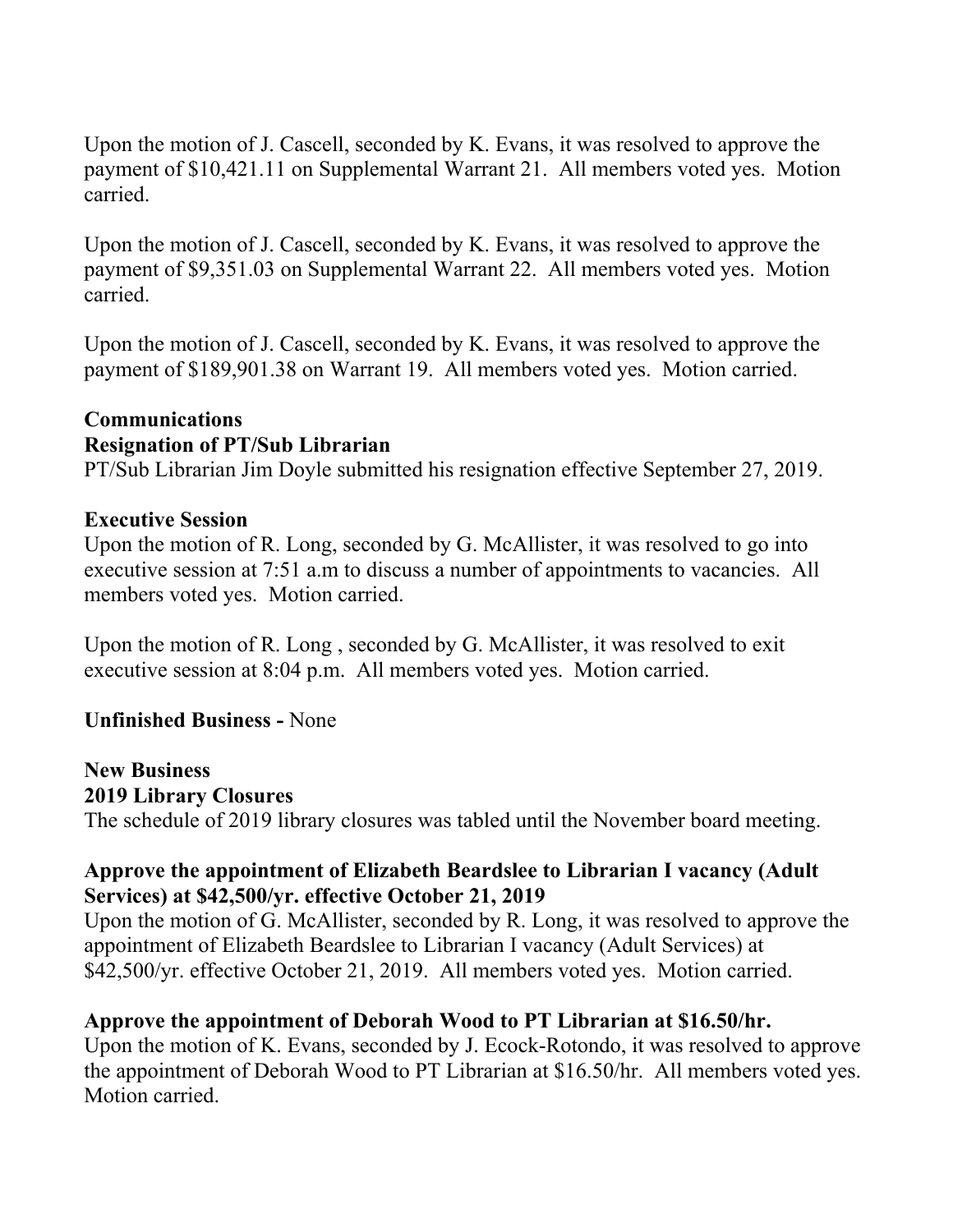# **Approve the appointment of Carolina Denson to PT Library Clerk at \$12.20/hr.**

Upon the motion of R. Long, seconded by J. Cascell, it was resolved to approve the appointment of Carolina Denson to PT Library Clerk at \$12.20/hr. All members voted yes. Motion carried.

# **Credit Susan Potera with 6 days of Leave accumulated at Brighton Memorial Library**

Upon the motion of G. McAllister, seconded by J. Ecock-Rotondo , it was resolved to credit Susan Potera with 6 days of leave accumulated at Brighton Memorial Library, as described in the "*Leave Days upon hire*" section of the Employee Handbook. All members voted yes. Motion carried.

# **Suspend Daniel Kuczka from the library**

Upon the motion of K. Evans, seconded by J. Cascell, it was resolved to suspend Daniel Kuczka from the library building and grounds for a period of 2 years. All members voted yes. Motion carried.

# **Suspend middle school students from the library for periods of 1, 3 and 6 months, unless accompanied by an adult**

Upon the motion of N. Argulsky, seconded by J. Cascell, it was resolved to suspend the following middle school students from the library unless accompanied by an adult for the following periods:

1 month: Dymon Gardner

3 months: Will Stevens Anna Stevens Amariona Hill Zack Taylor Caleb Nichols

All members voted yes. Motion carried.

Upon the motion of G. McAllister, seconded by K. Evans, it was resolved to suspend the following middle school students from the library unless accompanied by an adult for the period of: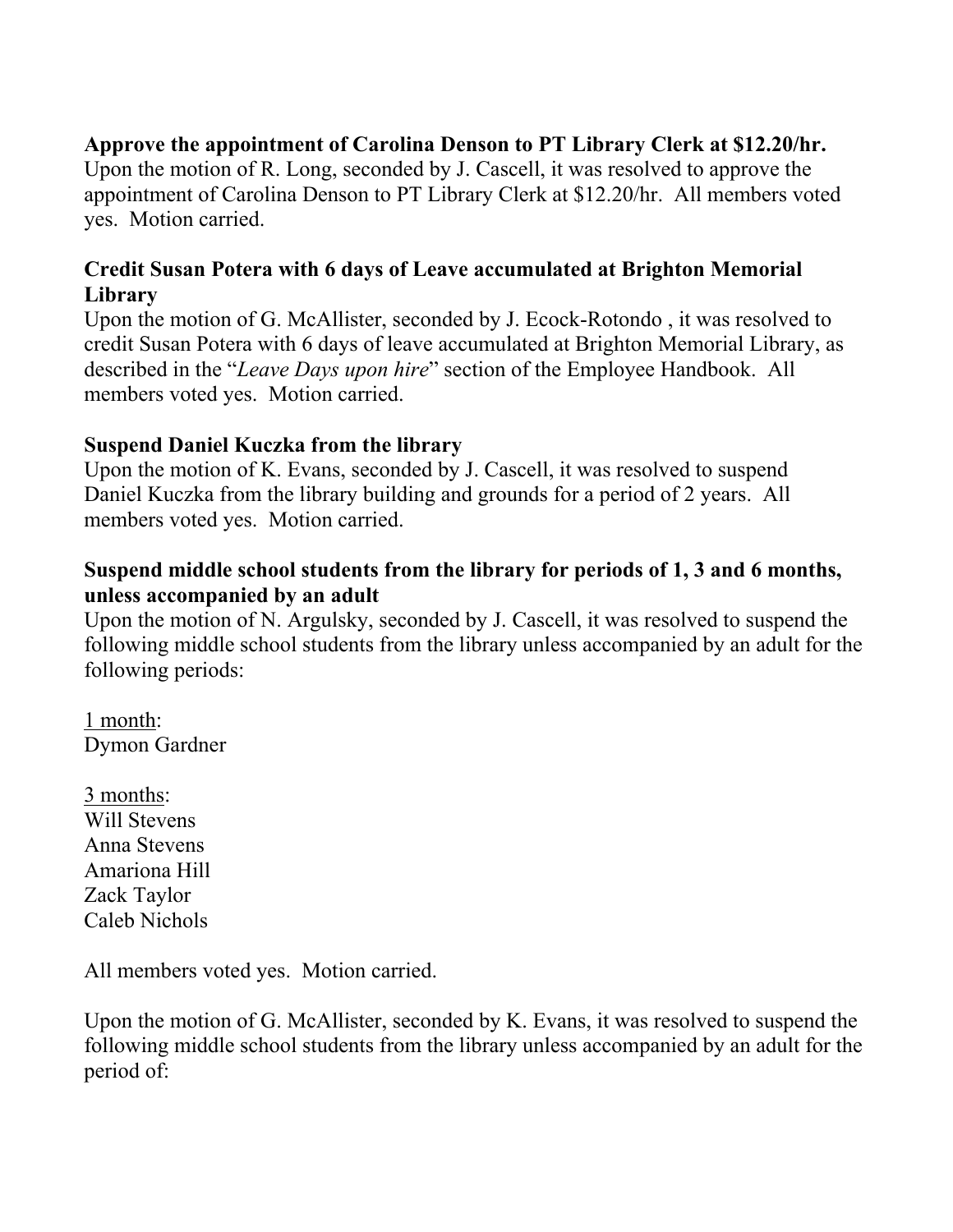6 months: Mikayala Vasquez Shaylee McDonald Kaitlin Swartz Zadyn Dash Javion Krupinski Navaya Lovett DeShaun Wright

All members voted yes. Motion carried.

#### **Rename the Dorothy Wilber Room as the Wilber-Fox Memorial Room**

Upon the motion of J. Cascell, seconded by J. Ecock-Rotondo, it was resolved to rename the Dorothy Wilber Room as the Wilber-Fox Memorial Room. All members voted yes. Motion carried.

#### **Other Business**

President Norm Argulsky described correspondence from a Mrs. Webster sent to every member of the board at home expressing her concern about the preservation condition of certain regional county maps. Director Conrad will confer with Local History Librarian Stryker to explain the preservation status of these materials, and what if any action must be taken, so that the Board can respond to her inquiry.

#### **Adjournment**

Upon the motion of R. Long seconded by J. Cascell, it was resolved to adjourn the meeting at 8:52 p.m. All members voted yes. Motion carried.

Respectfully submitted, Bob Conrad, Clerk

**Reminder:** The next meeting falls on the third Monday, November 18, due to Veterans Day.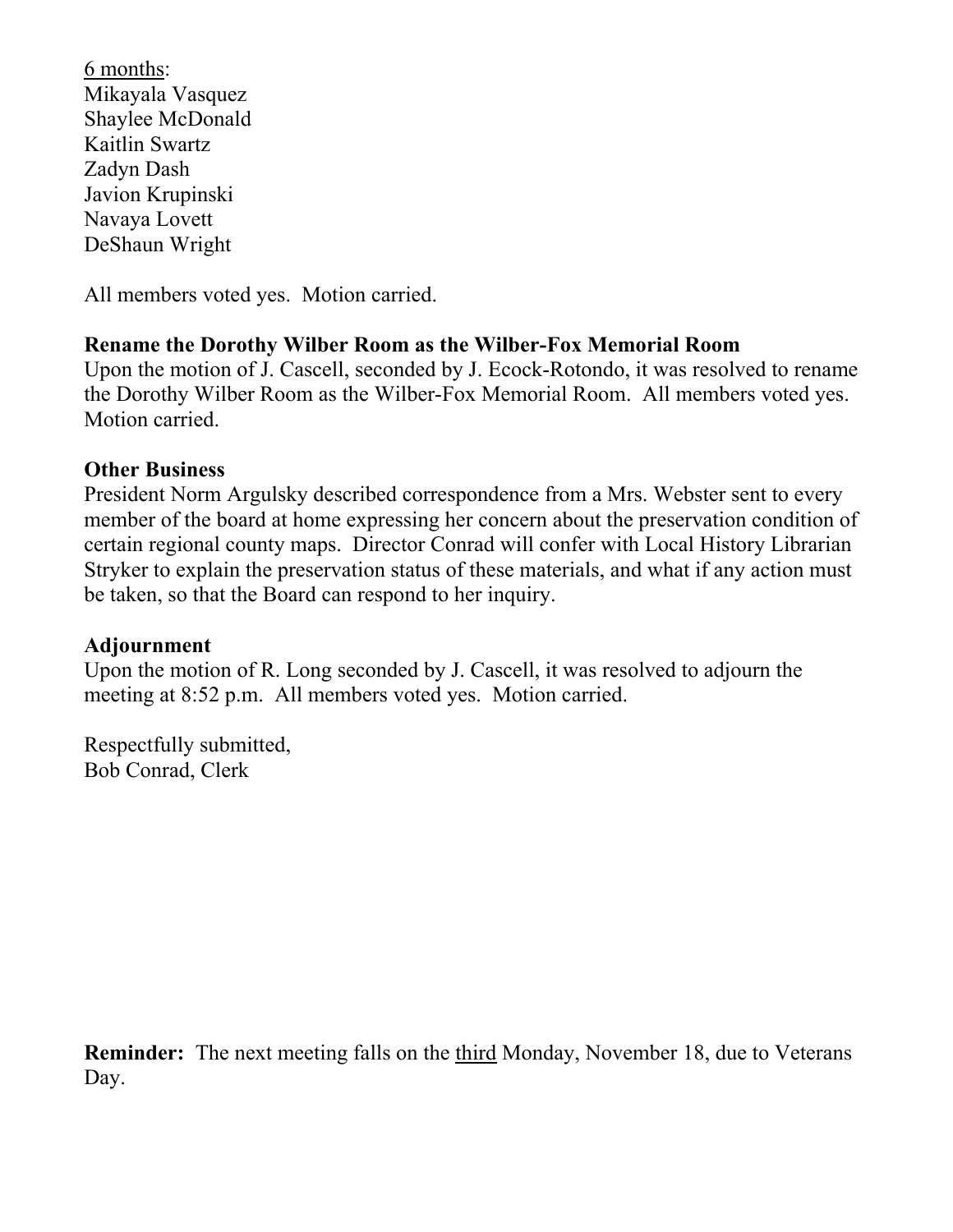# *Approved by the Library Board of Trustees December 9, 2019* **Richmond Memorial Library Board of Trustees November 18, 2019**

The November meeting of the Library Board of Trustees was held on Monday, November 18, 2019. President Norm Argulsky called the meeting to order at 6:36 p.m.

Members present: Norm Argulsky, Jenn Cascell, Rebecca Long, Kristi Evans, and Jessica Ecock-Rotondo

Also present: Bob Conrad and Debra Levins

Excused: Gregg McAllister

#### **Approval of Minutes**

Upon the motion of K. Evans, seconded by J. Cascell, the minutes of the October 21, 2019 meeting were approved. All members voted yes. Motion carried.

**Public to be Heard** - None

#### **Library Director's Report**

#### **Reports of Adult Services librarians, October 2019**

The Board reviewed monthly reports from Librarians Rita McCormack, Samantha Stryker, and Elizabeth Beardslee.

The Board also reviewed the Combined Youth Services Report from Youth Service Librarian Sue Potera.

#### **Library Statistics – September 2019**

The September 2019 library statistics were reviewed.

#### **Foundation Fund Raisers:**

The foundation is hosting an ongoing Basket Raffle. Tickets may be purchased at the front desk. The next scrabble tournament is December  $7<sup>th</sup>$ , followed by tournaments on March 7 and June 6, 2020.

#### **Friends fundraiser – coffee & tea catalog sales**

The Friends of the Library are running coffee & tea catalog sales.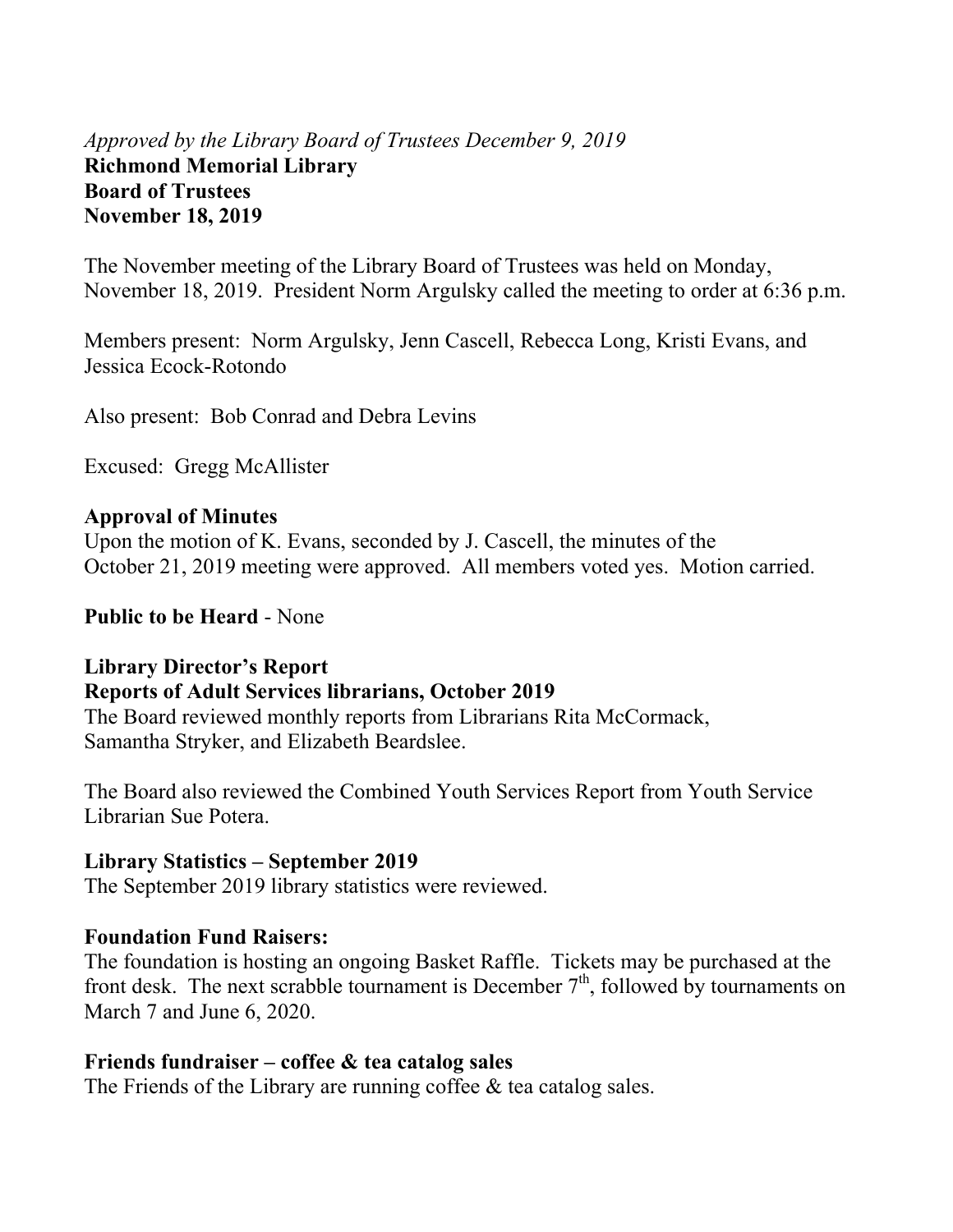#### **Microfilm status update**

The gap year will be available on microfilm soon.

#### **Nioga trustee still needed**

Director Conrad reminded the board that there is still a need to fill the City of Batavia designee on the Nioga Library Board of Trustees.

#### **Committee Reports -** None

#### **Financials**

#### **October 2019 Summary of Revenues and Appropriations**

Upon the motion of J. Cascell, seconded by J. Ecock-Rotondo, it was resolved to approve the October 2019 Summary of Revenues and Appropriations. All members voted yes. Motion carried.

#### **October 2019 Bank Reconciliations**

Upon the motion of J. Cascell, seconded by J. Ecock-Rotondo, it was resolved to approve the October 2019 Bank Reconciliations. All members voted yes. Motion carried.

#### **Approval of Invoices for Payment**

Upon the motion of J. Cascell, seconded by J. Ecock-Rotondo, it was resolved to approve the manual checks on Warrant 29. The amount of \$1,199.23 was received by Proflex Administrators LLC for October Health Care costs. All members voted yes. Motion carried.

Upon the motion of J. Cascell, seconded by J. Ecock-Rotondo, it was resolved to approve the payment of \$11,391.04 on Supplemental Warrant 24. All members voted yes. Motion carried.

Upon the motion of J. Cascell, seconded by J. Ecock-Rotondo, it was resolved to approve the payment of \$4,419.73 on Supplemental Warrant 28. All members voted yes. Motion carried.

Upon the motion of J. Cascell, seconded by J. Ecock-Rotondo, it was resolved to approve the payment of \$29,267.89 on Warrant 20. All members voted yes. Motion carried.

#### **Request for Budgetary Transfer**

Upon the motion of R. Long, seconded by J. Ecock-Rotondo, it was resolved to approve a transfer of \$481 from Professional Salaries to Workman's Compensation for a 2020 Workman's Comp shortfall. All members voted yes. Motion carried.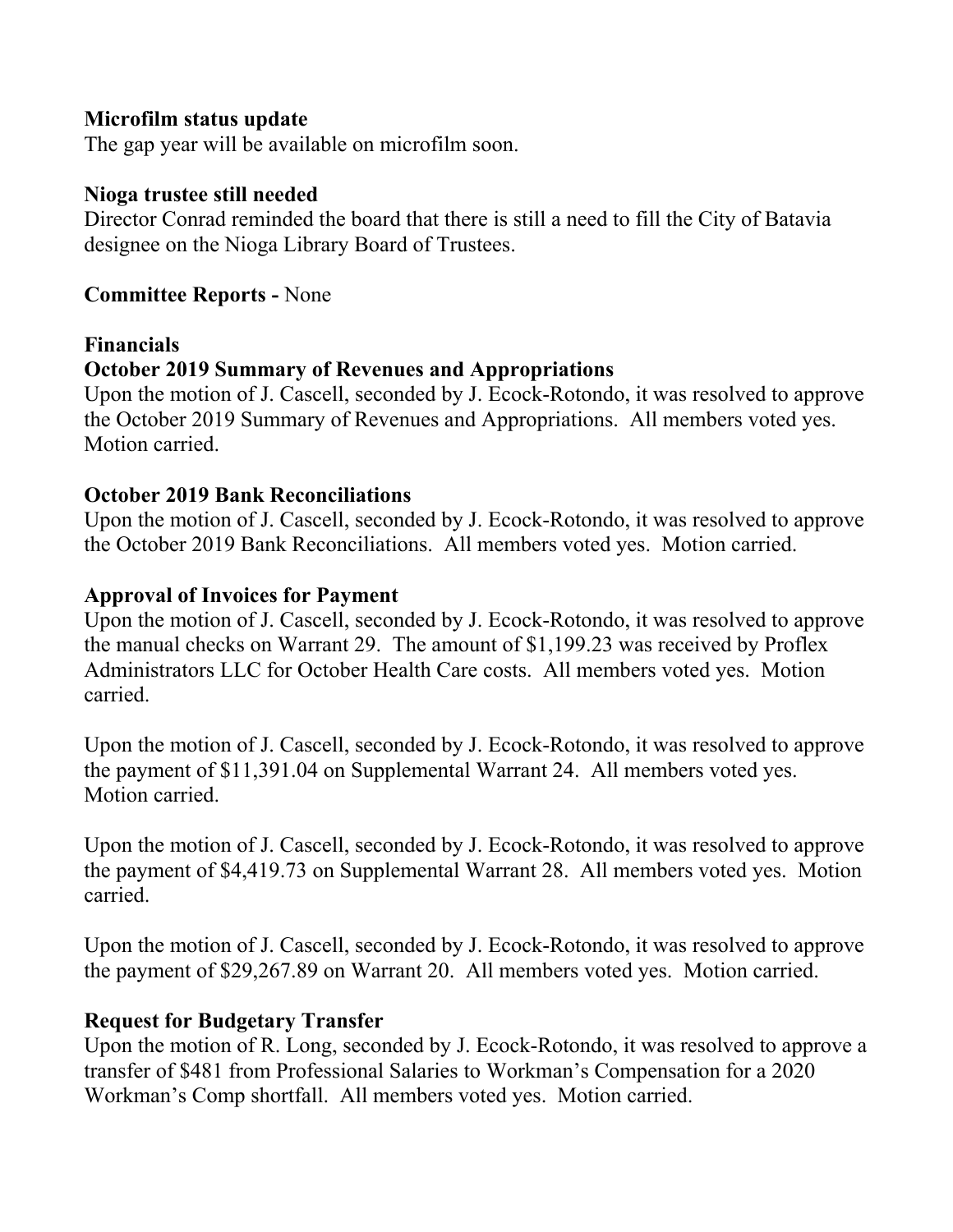#### **Communications**

The Board received correspondence from a Mrs. Webster expressing her concern about the preservation condition of certain regional county maps, and the Director replied to her concern.

# **Unfinished Business -** None

### **New Business**

# **Approve 2020-21 Budget Vote / Trustee Election Calendar**

Upon the motion of R. Long, seconded by J. Cascell, it was resolved to approve the 2020- 21 Budget Vote / Trustee Election Calendar. All members voted yes. Motion carried.

# **Other Business**

Trustees will be emailed a copy of the draft of the Amendment to By-Laws to shorten the length of a trustee term to 3 years.

# **Direct Access vs. Re-districting**

Board Members asked for more information of the pros and cons of contracting with districts or municipalities under the terms of the Direct Access Plan vs. re-districting, or leaving things as they are.

Director Conrad reviewed some basics, and will prepare a power-point that goes into more detail.

#### **Adjournment**

Upon the motion of J. Ecock Rotondo, seconded by J. Cascell, it was resolved to adjourn the meeting at 7:48 p.m. All members voted yes. Motion carried.

Respectfully submitted, Bob Conrad, Clerk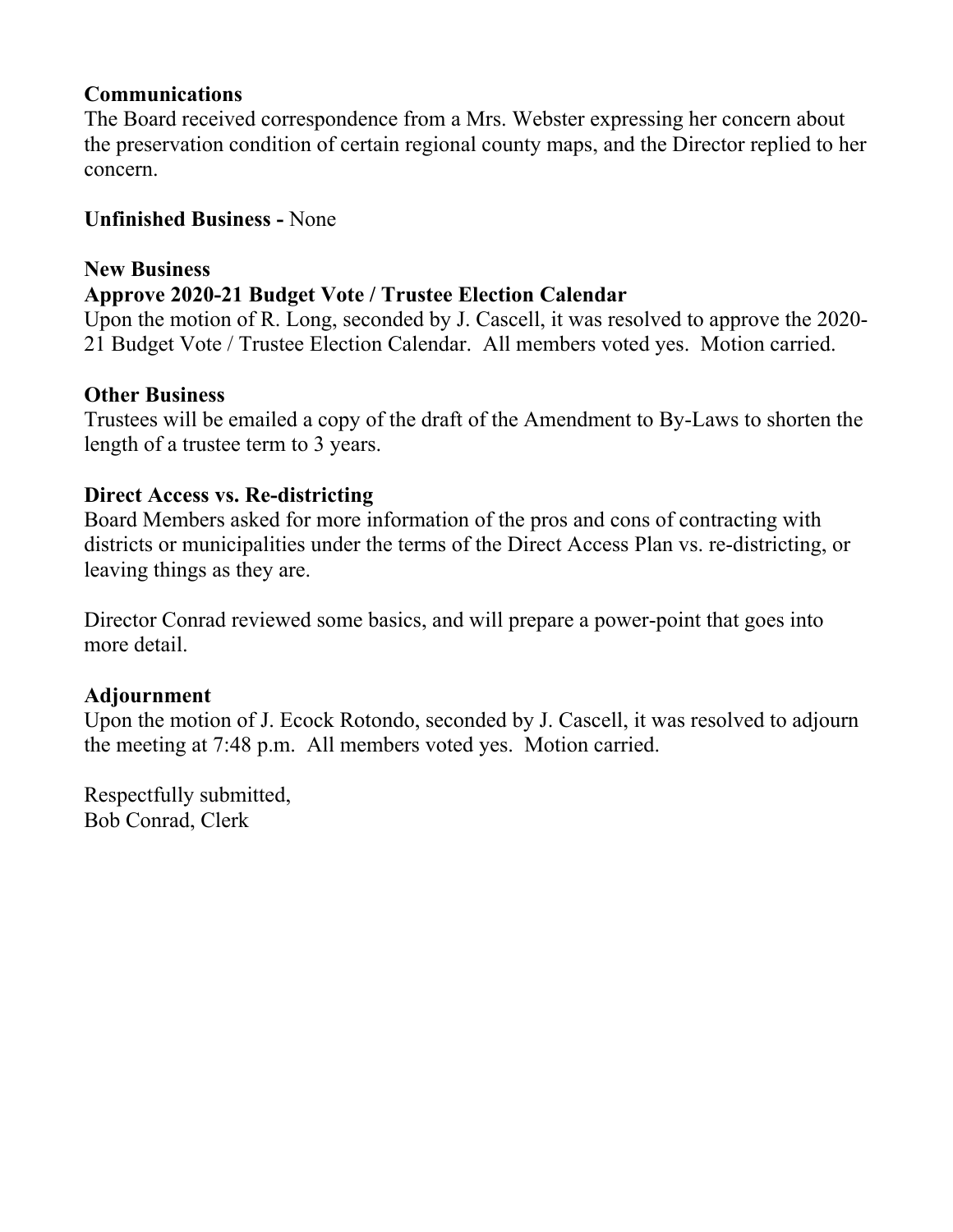# *Approved by the Library Board of Trustees February 10, 2020* **Richmond Memorial Library Board of Trustees December 9, 2019**

The December meeting of the Library Board of Trustees was held on Monday, December 9, 2019. President Norm Argulsky called the meeting to order at 6:30 p.m.

Members present: Norm Argulsky, Gregg McAllister, Rebecca Long, Kristi Evans and Jessica Ecock-Rotondo

Also present: Bob Conrad and Debra Levins

Excused: Jenn Cascell

# **Approval of Minutes**

Upon the motion of R. Long, seconded by J. Ecock-Rotondo, the minutes of the November 18, 2019 meeting were approved. All members voted yes. Motion carried.

# **Public to be Heard** – None

# **Library Director's Report**

**Reports from Adult Services Librarians, November 2019** 

The Board reviewed monthly reports from Librarians Rita McCormack, Samantha Stryker and Liz Beardslee.

# **NYLA Conference reports from Bob Conrad and Sam Stryker**

The Board was briefed on the NYLA Conference while viewing reports from Director Conrad and Librarian Sam Stryker.

# **Combined Youth Services Report**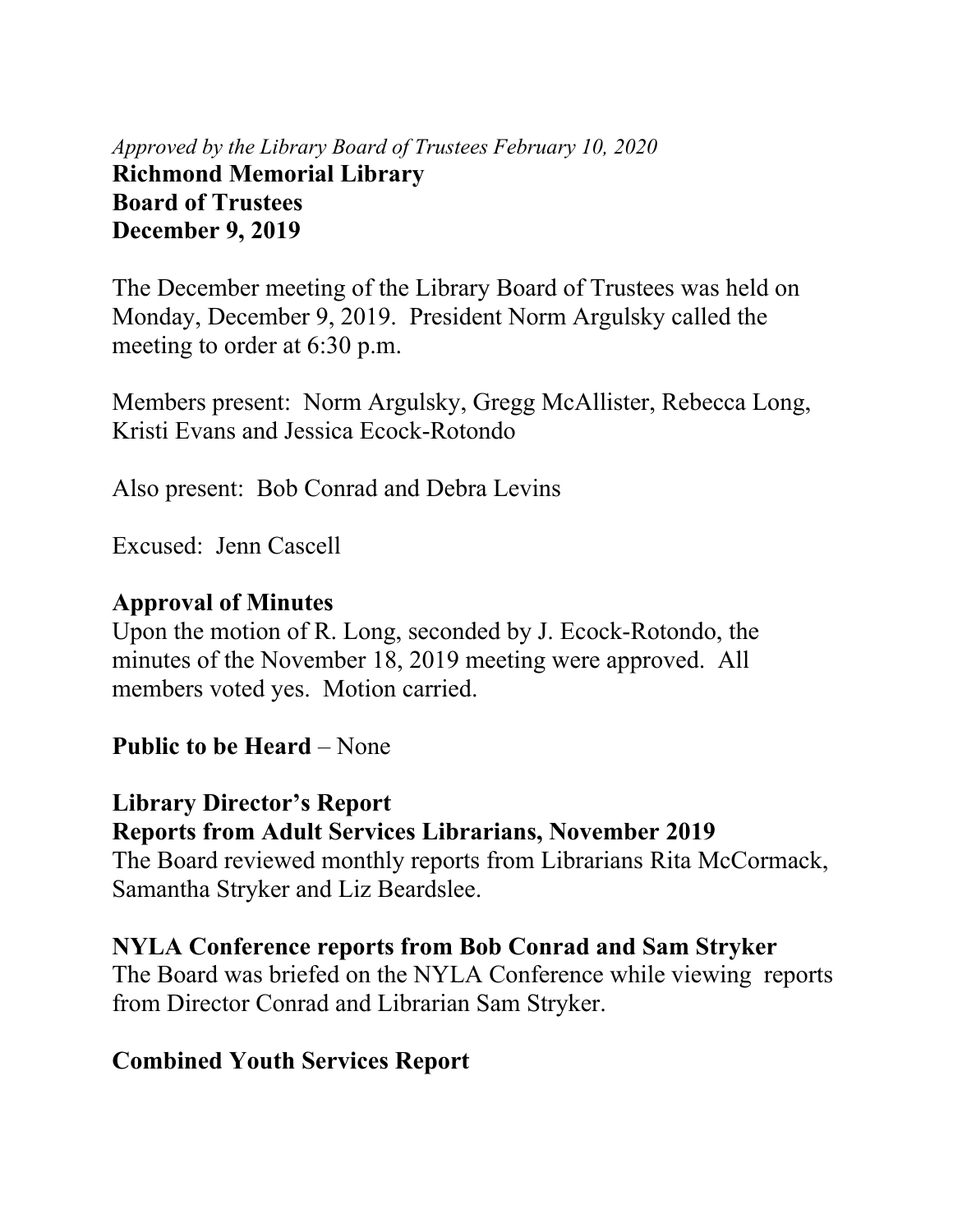The Board also reviewed the Combined Youth Services Report from Librarian Sue Potera.

# **Library Statistics - October, 2019**

The October, 2019 library statistics were reviewed.

# **Committee Reports Richmond Memorial Library Foundation Board**

There were 12 participants in the Foundation's December scrabble tournament, with a profit made. The next tournaments are scheduled for March  $7<sup>th</sup>$  and June  $6<sup>th</sup>$ .

# **Financials**

#### **Summary of Revenues and Appropriations, November 2019**

Upon the motion of G. McAllister, seconded by R. Long, it was resolved to approve the November 2019 Summary of Revenues and Appropriations. All members voted yes. Motion carried.

# **Bank Reconciliations, November 2019**

Upon the motion of G. McAllister, seconded by R. Long, it was resolved to approve the November 2019 Bank Reconciliations. All members voted yes. Motion carried.

# **Approval of Invoices for Payment**

Upon the motion of G. McAllister, seconded by R. Long, it was resolved to approve the manual checks on Warrant 33. The amount of \$3,772.63 was received by Proflex Administrators LLC for November Health Care costs. All members voted yes. Motion carried.

Upon the motion of G. McAllister, seconded by R. Long, it was resolved to approve the payment of \$11,002.86 on Supplemental Warrant 31. All members voted yes. Motion carried.

Upon the motion of G. McAllister, seconded by R. Long, it was resolved to approve the payment of \$97,155.54 on Supplemental Warrant 32. All members voted yes. Motion carried.